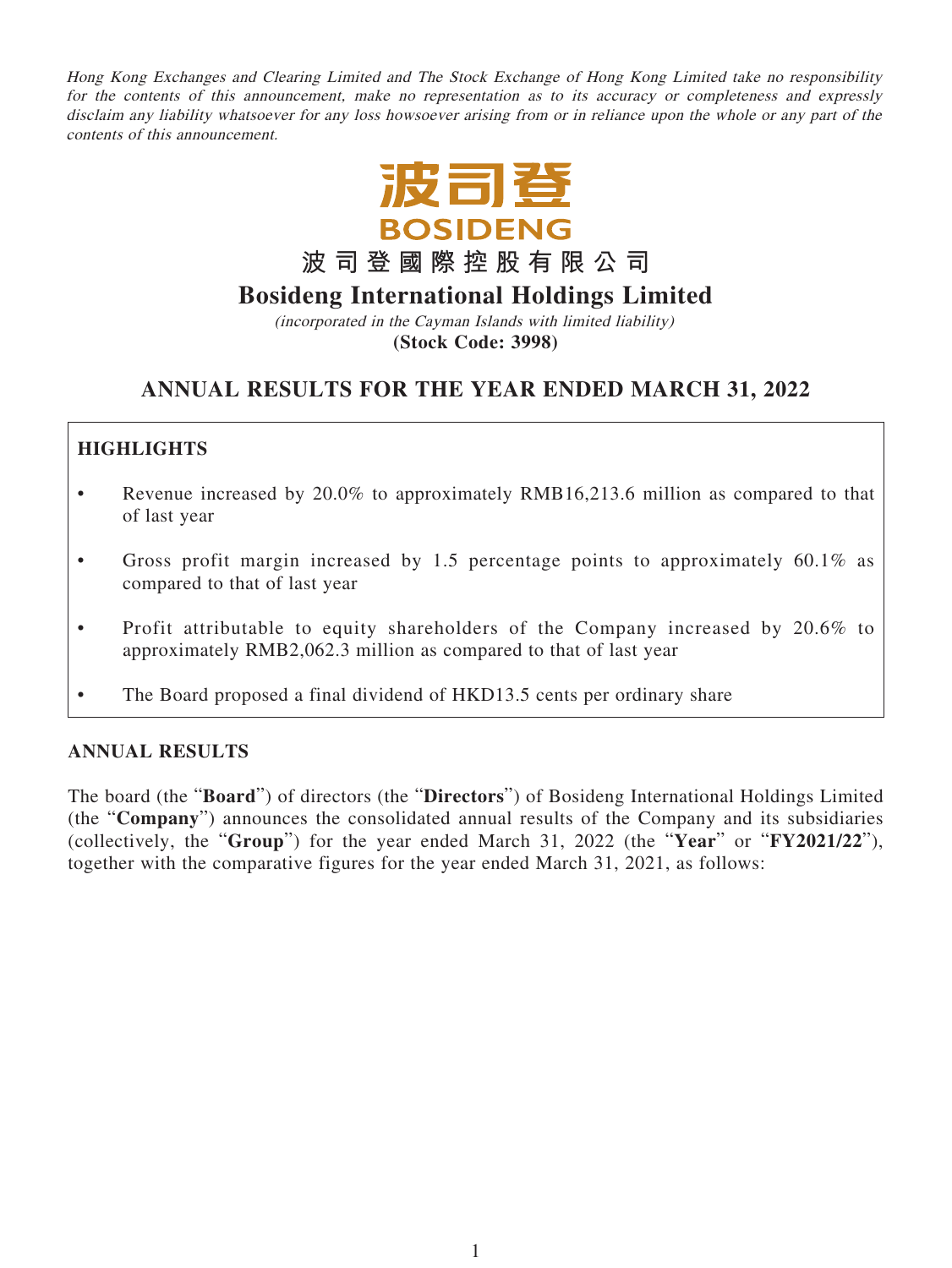# **CONSOLIDATED STATEMENT OF PROFIT OR LOSS AND OTHER COMPREHENSIVE INCOME**

For the year ended March 31, 2022 (Expressed in Renminbi)

|                                                   |                | For the year ended March 31, |                |  |
|---------------------------------------------------|----------------|------------------------------|----------------|--|
|                                                   | <b>Note</b>    | 2022                         | 2021           |  |
|                                                   |                | <b>RMB'000</b>               | <b>RMB'000</b> |  |
| Revenue                                           | $\mathfrak{Z}$ | 16,213,608                   | 13,516,513     |  |
| Cost of sales                                     |                | (6, 476, 429)                | (5,592,247)    |  |
| <b>Gross profit</b>                               |                | 9,737,179                    | 7,924,266      |  |
| Other income                                      | $\overline{4}$ | 273,975                      | 203,817        |  |
| Selling and distribution expenses                 |                | (6,171,208)                  | (4,807,361)    |  |
| Administrative expenses                           |                | (1,203,133)                  | (1,026,246)    |  |
| Impairment losses on goodwill                     | 10             | (40,000)                     | (46,000)       |  |
| Other expenses                                    |                | (27,966)                     | (23, 870)      |  |
| <b>Profit from operations</b>                     |                | 2,568,847                    | 2,224,606      |  |
| Finance income                                    |                | 315,998                      | 213,455        |  |
| Finance costs                                     |                | (198, 608)                   | (195, 753)     |  |
| Net finance income                                | 6              | 117,390                      | 17,702         |  |
| Share of losses of associates and a joint venture |                | (14,089)                     |                |  |
| <b>Profit before taxation</b>                     |                | 2,672,148                    | 2,242,308      |  |
| Income tax                                        | 7              | (613, 376)                   | (537, 342)     |  |
| Profit for the year                               |                | 2,058,772                    | 1,704,966      |  |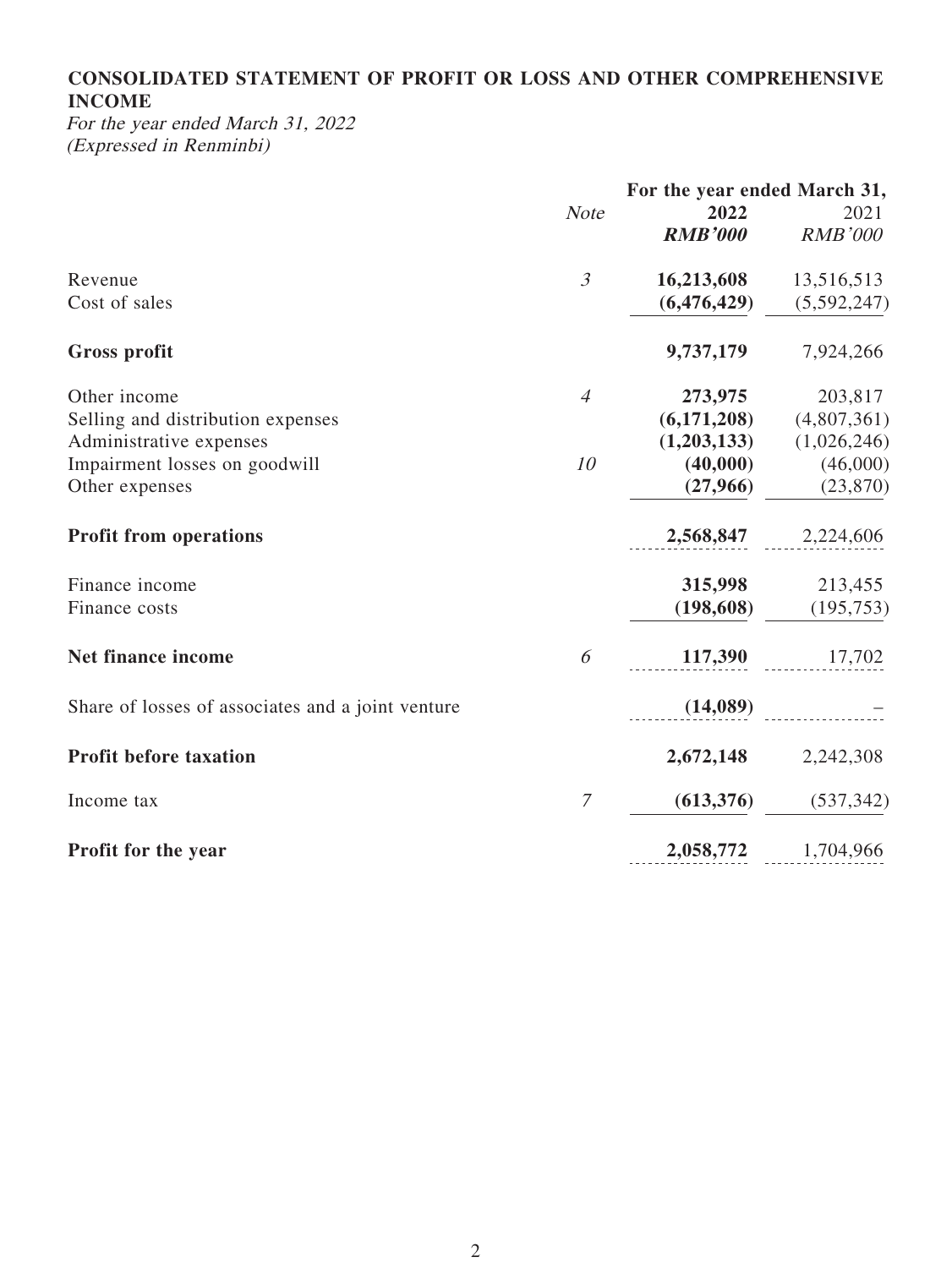|                                                                                                                                                                   | For the year ended March 31, |                |  |
|-------------------------------------------------------------------------------------------------------------------------------------------------------------------|------------------------------|----------------|--|
|                                                                                                                                                                   | 2022                         | 2021           |  |
|                                                                                                                                                                   | <b>RMB'000</b>               | <b>RMB'000</b> |  |
| Other comprehensive income for the year:<br>Item that will not be reclassified to profit or loss:<br>Equity investments at fair value through other comprehensive |                              |                |  |
| income (" <b>FVOCI</b> ") (after tax)                                                                                                                             |                              |                |  |
| - net movement in fair value reserve (non-recycling)                                                                                                              | 81,794                       | (13,561)       |  |
|                                                                                                                                                                   | 81,794                       | (13,561)       |  |
| Items that may be reclassified subsequently to profit or loss:                                                                                                    |                              |                |  |
| Foreign currency translation differences                                                                                                                          |                              |                |  |
| - foreign operations                                                                                                                                              | 37,326                       | 62,491         |  |
|                                                                                                                                                                   | 37,326                       | 62,491         |  |
| Other comprehensive income for the year                                                                                                                           | 119,120                      | 48,930         |  |
|                                                                                                                                                                   |                              |                |  |
| Total comprehensive income for the year                                                                                                                           | 2,177,892                    | 1,753,896      |  |
|                                                                                                                                                                   |                              |                |  |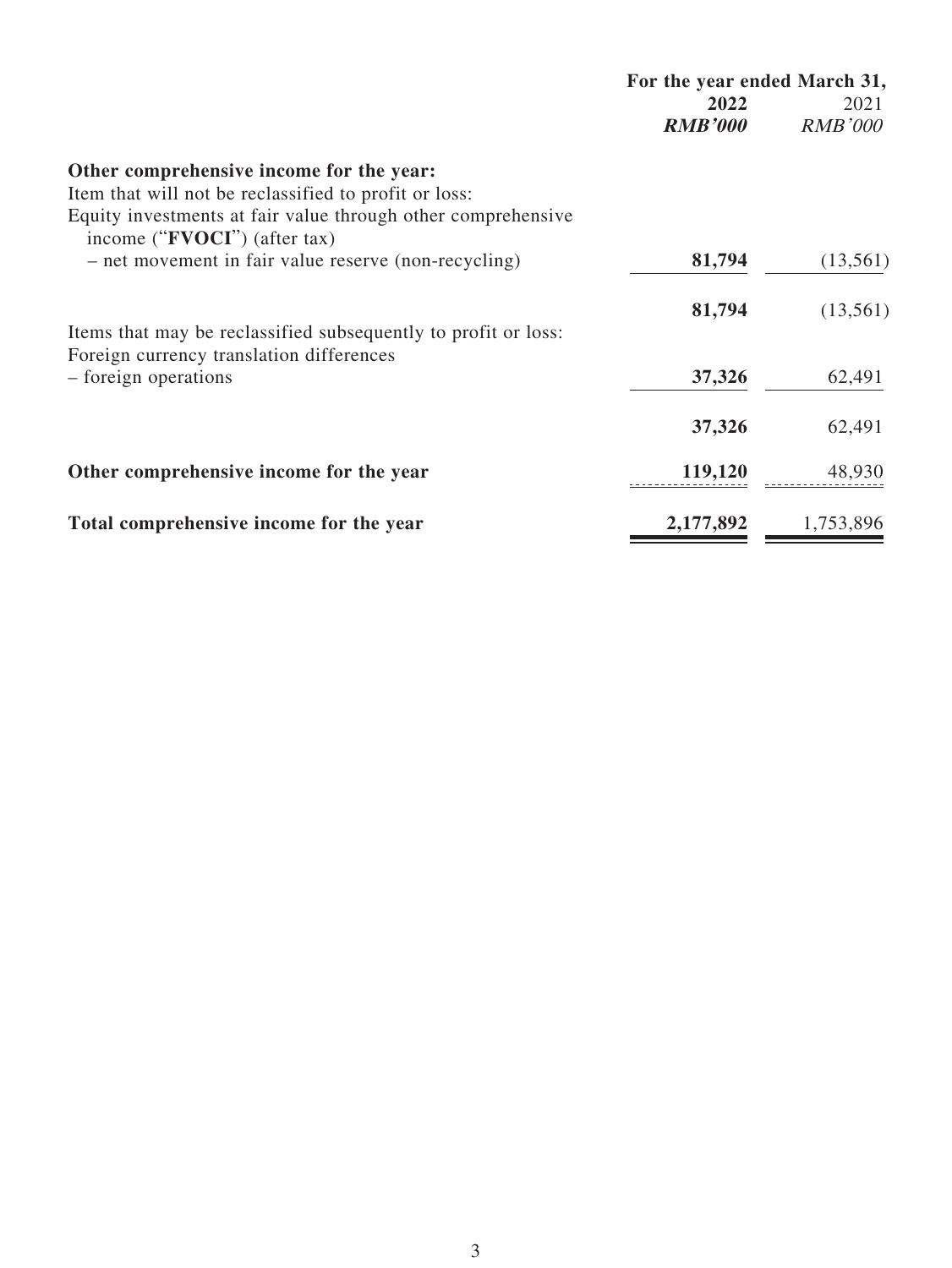|                                             |             | For the year ended March 31, |                |  |
|---------------------------------------------|-------------|------------------------------|----------------|--|
|                                             | <b>Note</b> | 2022                         | 2021           |  |
|                                             |             | <b>RMB'000</b>               | <b>RMB'000</b> |  |
| <b>Profit attributable to:</b>              |             |                              |                |  |
| Equity shareholders of the Company          |             | 2,062,323                    | 1,709,566      |  |
| Non-controlling interests                   |             | (3,551)                      | (4,600)        |  |
| Profit for the year                         |             | 2,058,772                    | 1,704,966      |  |
| Total comprehensive income attributable to: |             |                              |                |  |
| Equity shareholders of the Company          |             | 2,181,443                    | 1,758,496      |  |
| Non-controlling interests                   |             | (3,551)                      | (4,600)        |  |
| Total comprehensive income for the year     |             | 2,177,892                    | 1,753,896      |  |
| <b>Earnings per share</b>                   | 8           |                              |                |  |
| $-$ basic (RMB cents)                       |             | 19.14                        | 15.98          |  |
| - diluted (RMB cents)                       |             | 18.78                        | 15.77          |  |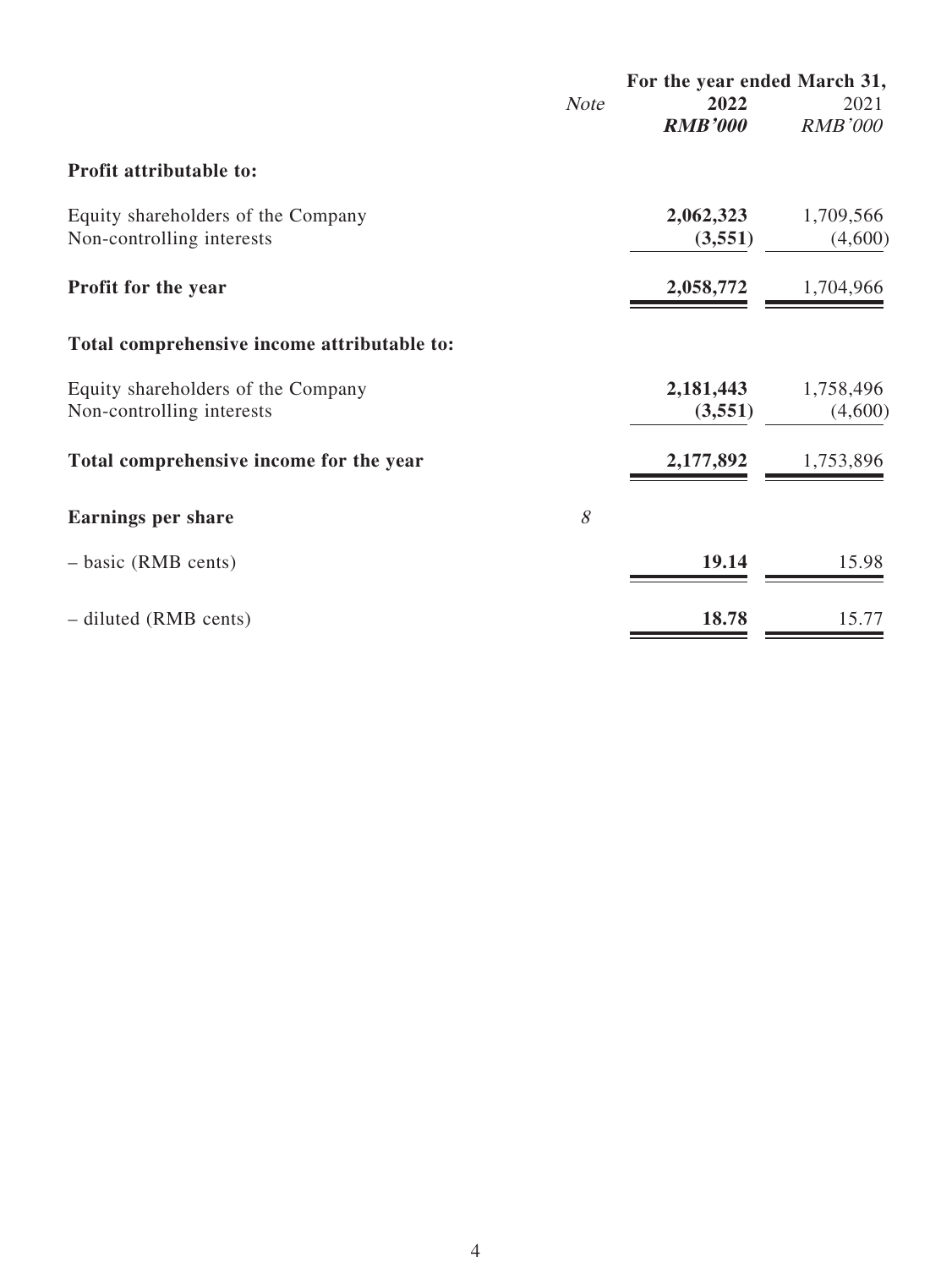# **CONSOLIDATED STATEMENT OF FINANCIAL POSITION**

# At March 31, 2022

(Expressed in Renminbi)

|                                             |             | At March 31,   |                |
|---------------------------------------------|-------------|----------------|----------------|
|                                             | <b>Note</b> | 2022           | 2021           |
|                                             |             | <b>RMB'000</b> | <b>RMB'000</b> |
| <b>Non-current assets</b>                   |             |                |                |
| Property, plant and equipment               |             | 1,758,082      | 1,761,804      |
| Right-of-use assets                         | 9           | 1,121,890      | 850,558        |
| Intangible assets and goodwill              | 10          | 1,496,159      | 1,572,040      |
| Interests in associates                     |             | 41,864         |                |
| Interest in a joint venture                 |             | 94,107         |                |
| Investment properties                       |             | 266,280        | 265,479        |
| Prepayments                                 |             | 13,332         | 22,343         |
| Other financial assets                      | 14          | 173,827        | 150,901        |
| Deferred tax assets                         |             | 611,458        | 566,540        |
| Pledged bank deposits                       |             | 770,000        | 450,000        |
| Time deposits                               |             | 200,000        | 440,000        |
|                                             |             | 6,546,999      | 6,079,665      |
| <b>Current assets</b>                       |             |                |                |
| Inventories                                 | 11          | 2,688,186      | 2,645,940      |
| Trade and bills receivables                 | 12          | 1,236,748      | 875,915        |
| Deposits, prepayments and other receivables | 13          | 1,281,234      | 1,168,152      |
| Receivables due from related parties        |             | 200,268        | 156,511        |
| Other financial assets                      | 14          | 6,521,270      | 5,952,169      |
| Pledged bank deposits                       |             | 182,148        | 207,253        |
| Time deposits                               |             | 124,300        | 99,301         |
| Cash and cash equivalents                   |             | 2,502,563      | 1,771,330      |
|                                             |             | 14,736,717     | 12,876,571     |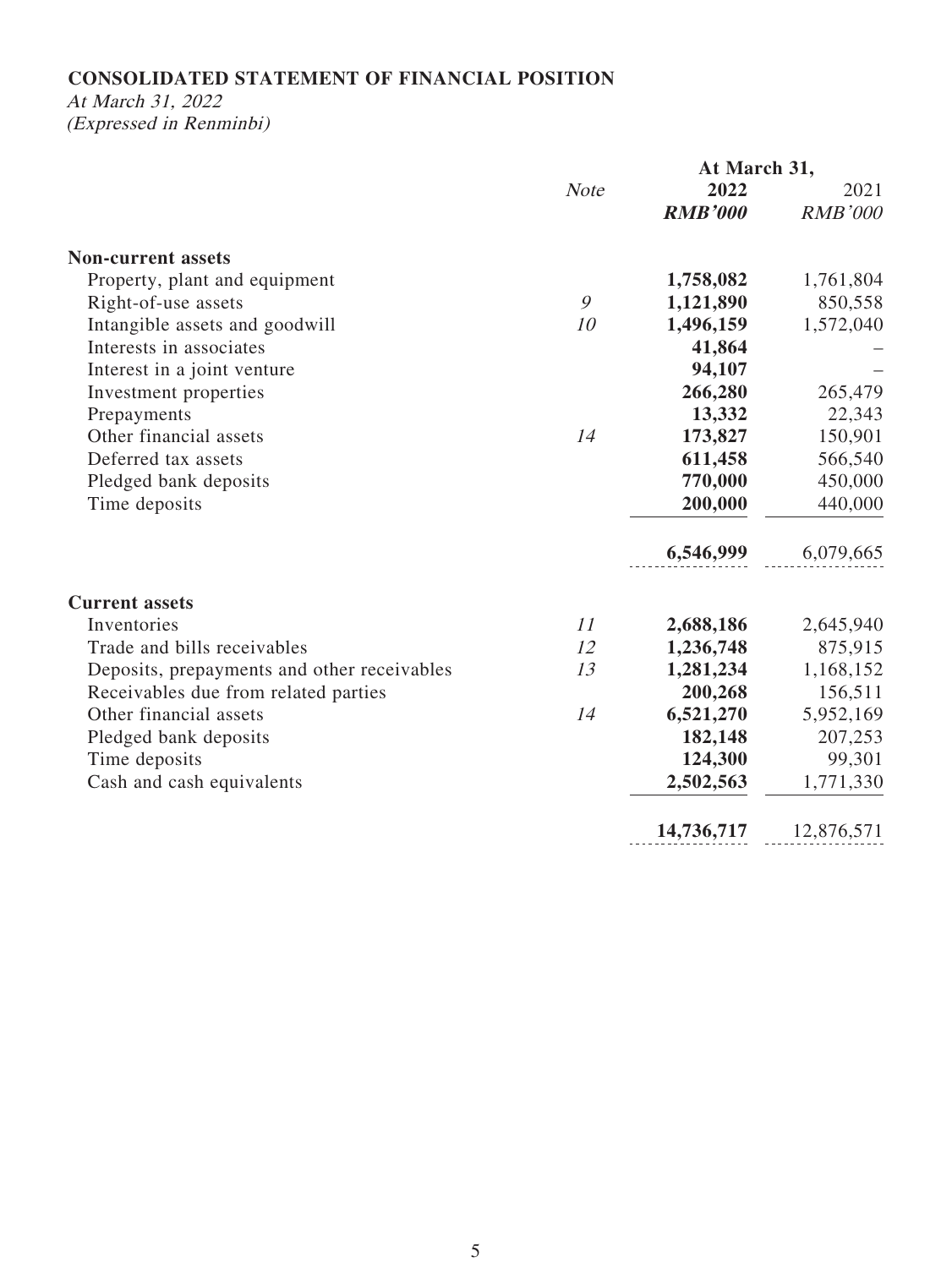|                                                              |             | At March 31,           |                        |
|--------------------------------------------------------------|-------------|------------------------|------------------------|
|                                                              | <b>Note</b> | 2022<br><b>RMB'000</b> | 2021<br><b>RMB'000</b> |
|                                                              |             |                        |                        |
| <b>Current liabilities</b><br>Current income tax liabilities |             |                        |                        |
|                                                              |             | 620,299<br>933,950     | 519,664<br>670,923     |
| Interest-bearing borrowings<br>Lease liabilities             |             | 269,526                | 223,388                |
| Trade and other payables                                     | 15          | 4,777,954              | 4,012,075              |
| Payables due to related parties                              |             | 8,373                  | 6,679                  |
| Derivative financial liabilities                             |             |                        | 9,344                  |
|                                                              |             | 6,610,102              | 5,442,073              |
|                                                              |             |                        |                        |
| <b>Net current assets</b>                                    |             |                        | 8,126,615 7,434,498    |
|                                                              |             |                        |                        |
| <b>Total assets less current liabilities</b>                 |             | 14,673,614             | 13,514,163             |
| <b>Non-current liabilities</b>                               |             |                        |                        |
| Deferred tax liabilities                                     |             | 166,166                | 174,147                |
| Lease liabilities                                            |             | 627,590                | 415,311                |
| Convertible bonds                                            | 16          | 1,599,598              | 1,604,288              |
| Other non-current liabilities                                |             | 53,820                 | 69,687                 |
|                                                              |             | 2,447,174              | 2,263,433              |
| <b>Net assets</b>                                            |             | 12,226,440             | 11,250,730             |
|                                                              |             |                        |                        |
| <b>Capital and reserves</b>                                  |             |                        |                        |
| Share capital                                                |             | 817                    | 811                    |
| Reserves                                                     |             | 12,192,286             | 11,068,303             |
| Equity attributable to equity shareholders                   |             |                        |                        |
| of the Company                                               |             | 12,193,103             | 11,069,114             |
| <b>Non-controlling interests</b>                             |             | 33,337                 | 181,616                |
| <b>Total equity</b>                                          |             | 12,226,440             | 11,250,730             |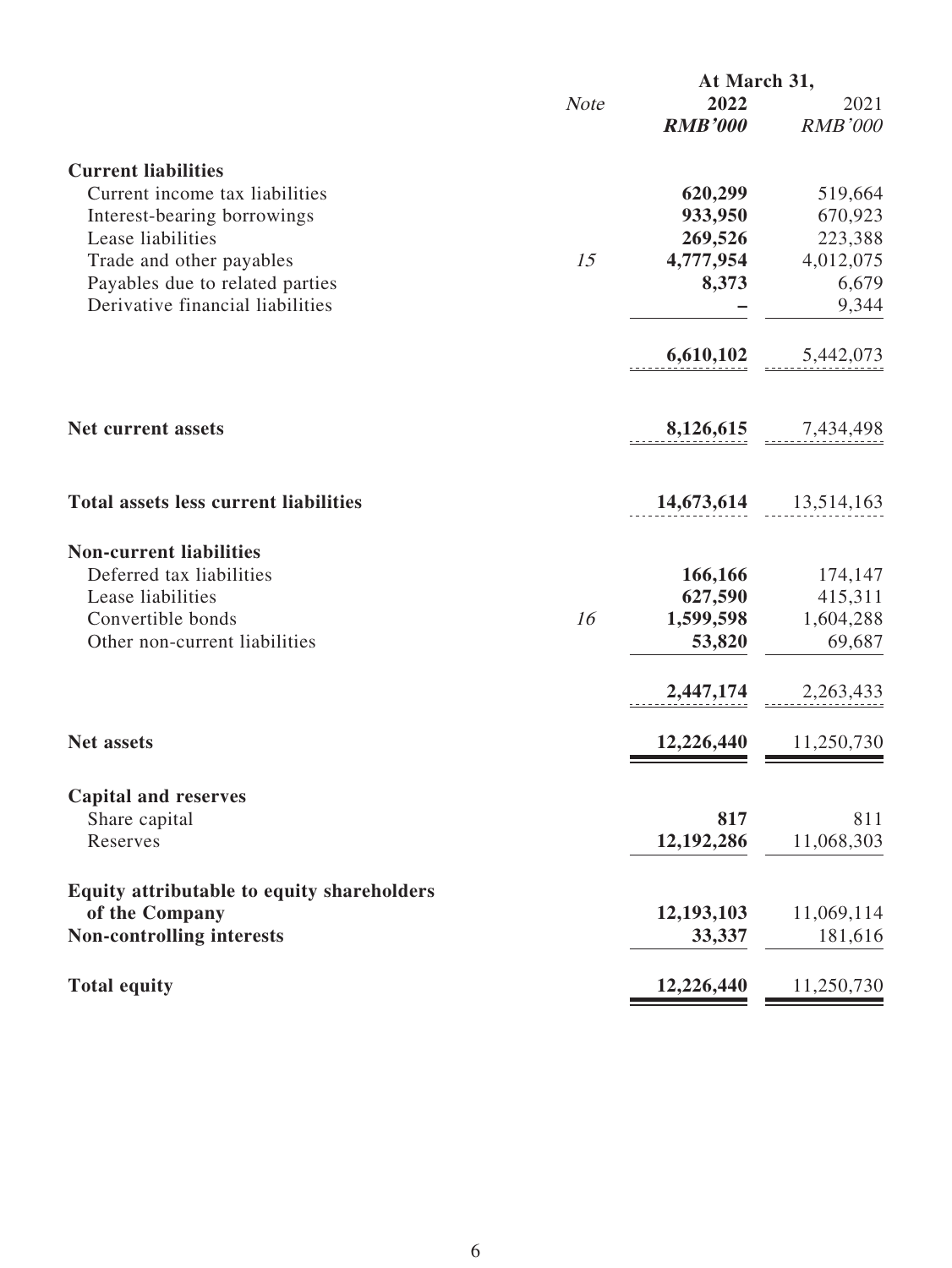### **NOTES TO THE CONSOLIDATED FINANCIAL STATEMENTS**

### **1 GENERAL INFORMATION OF THE REPORTING ENTITY**

Bosideng International Holdings Limited (the "**Company**") was incorporated in the Cayman Islands on July 10, 2006 as an exempted company with limited liability under the Companies Law, Cap 22 (Law 3 of 1961, as consolidated and revised) of the Cayman Islands. Its registered address is Cricket Square, Hutchins Drive, P.O. Box 2681, Grand Cayman KY1-1111, Cayman Islands. The Company and its subsidiaries (collectively, the "**Group**") are principally engaged in the research, design and development, raw materials procurement, outsourced manufacturing, marketing and distribution of branded down apparel products, original equipment manufacturing ("**OEM**") products and non-down apparel products in the People's Republic of China (the "**PRC**").

The Company's shares were listed on the Main Board of The Stock Exchange of Hong Kong Limited (the "**Stock Exchange**") on October 11, 2007.

### **2 BASIS OF PREPARATION**

#### **(a) Statement of compliance**

These financial statements have been prepared in accordance with all applicable International Financial Reporting Standards ("**IFRSs**"), which collective term includes all applicable individual International Financial Reporting Standards, International Accounting Standards ("**IASs**") and Interpretations issued by the International Accounting Standards Board ("**IASB**"), and the disclosure requirements of the Hong Kong Companies Ordinance. These financial statements also comply with the applicable disclosure provisions of the Rules Governing the Listing of Securities on the Stock Exchange (the "**Listing Rules**").

The IASB has issued certain amendments to IFRSs that are first effective or available for early adoption for the current accounting period of the Group and the Company. Note 2(c) provides information on any changes in accounting policies resulting from the initial application of these developments to the extent that they are relevant to the Group for the current and prior accounting periods reflected in these financial statements.

#### **(b) Basis of measurement**

The consolidated financial statements for the year ended March 31, 2022 comprise the Group and the Group's interest in associates and a joint venture.

The measurement basis used in the preparation of the financial statements is the historical cost basis except that the following assets and liabilities are stated at their fair value as set out below:

- investments in equity securities; and
- derivative financial instruments.

#### **(c) Changes in accounting policies**

The Group has applied the following amendments to IFRSs issued by the IASB to these financial statements for the current accounting period:

- Amendments to IFRS 9, IAS 39, IFRS 7, IFRS 4 and IFRS 16, Interest rate benchmark reform phase 2
- Amendment to IFRS 16, Covid-19-related rent concessions beyond June 30, 2021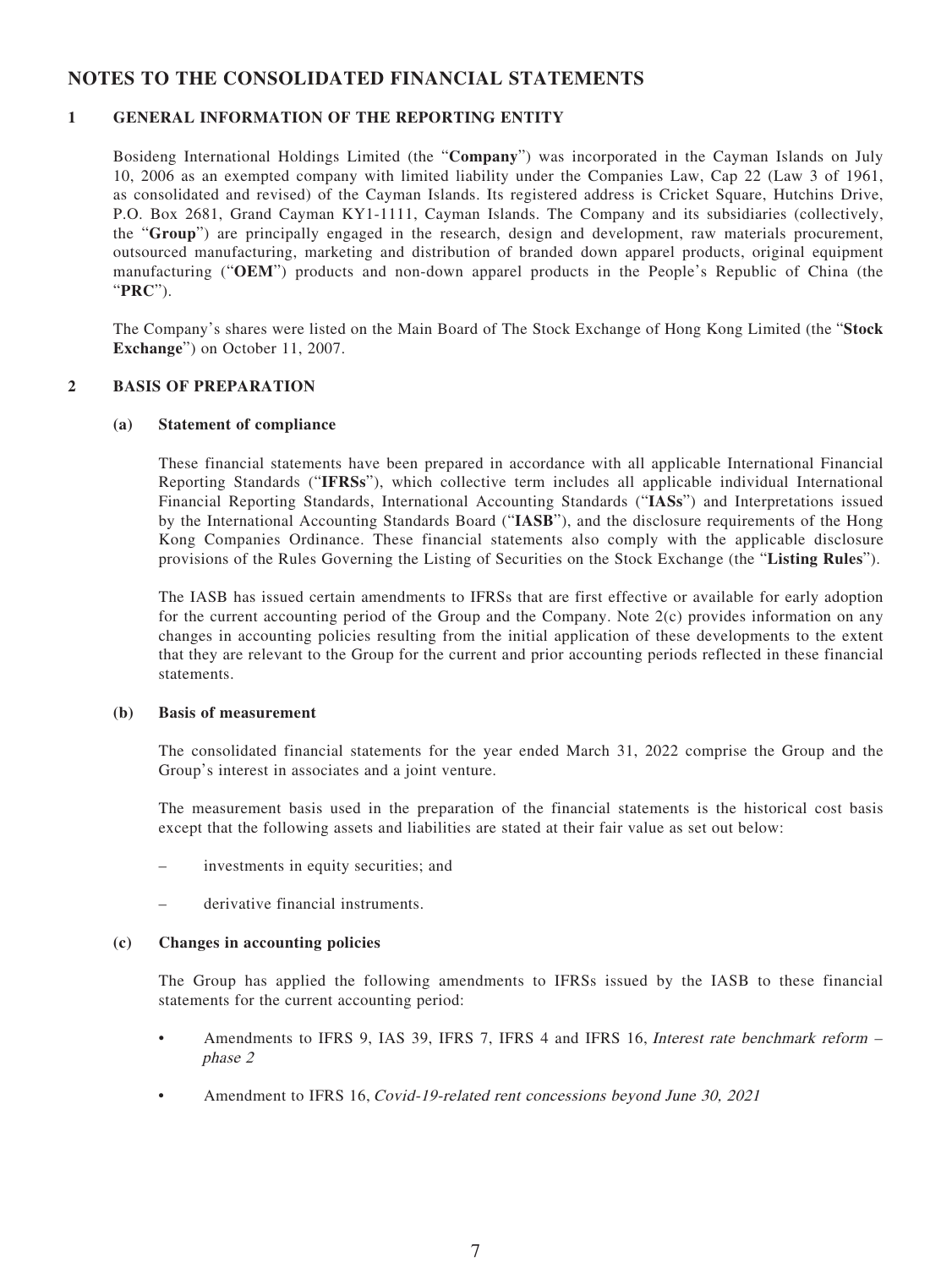Other than the amendment to IFRS 16, the Group has not applied any new standard or interpretation that is not yet effective for the current accounting period. Impacts of the adoption of the amended IFRSs are discussed below:

#### **(i) Amendments to IFRS 9, IAS 39, IFRS 7, IFRS 4 and IFRS 16, Interest rate benchmark reform – phase 2**

The amendments provide targeted reliefs from (i) accounting for changes in the basis for determining contractual cash flows of financial assets, financial liabilities and lease liabilities as modifications, and (ii) discontinuing hedge accounting when an interest rate benchmark is replaced by an alternative benchmark rate as a result of the reform of interbank offered rates ("**IBOR reform**"). The amendments do not have an impact on these financial statements as the Group does not have contracts that are indexed to benchmark interest rates which are subject to the IBOR reform.

### **(ii) Amendment to IFRS 16, Covid-19-Related Rent Concessions beyond June 30, 2021 (2021 amendment)**

The Group previously applied the practical expedient in IFRS 16 such that as lessee it was not required to assess whether rent concessions occurring as a direct consequence of the COVID-19 pandemic were lease modifications, if the eligibility conditions are met. One of these conditions requires the reduction in lease payments affect only payments originally due on or before a specified time limit. The 2021 amendment extends this time limit from June 30, 2021 to June 30, 2022.

None of these amendments have had a material effect on how the Group's results and financial position for the current or prior periods have been prepared or presented.

#### **3 REVENUE AND SEGMENT REPORTING**

The Group manages its businesses by divisions, which are organized by business lines (products and services). In a manner consistent with the way in which information is reported internally to the Group's most senior executive management for the purposes of resource allocation and performance assessment, the Group has identified the following four major operating segments. Certain operating segments have been aggregated to form the following reportable segments.

- Down apparels The down apparels segment carries on the business of sourcing and distributing branded down apparels and certain brand authorization.
- OEM management The OEM management segment carries on the business of sourcing and distributing OEM products.
- Ladieswear apparels The ladieswear apparels segment carries on the business of sourcing and distributing branded ladieswear apparels.
- Diversified apparels The diversified apparels segment carries on the business of sourcing and distributing non-seasonal apparels, including branded menswear, school uniform and children's wear.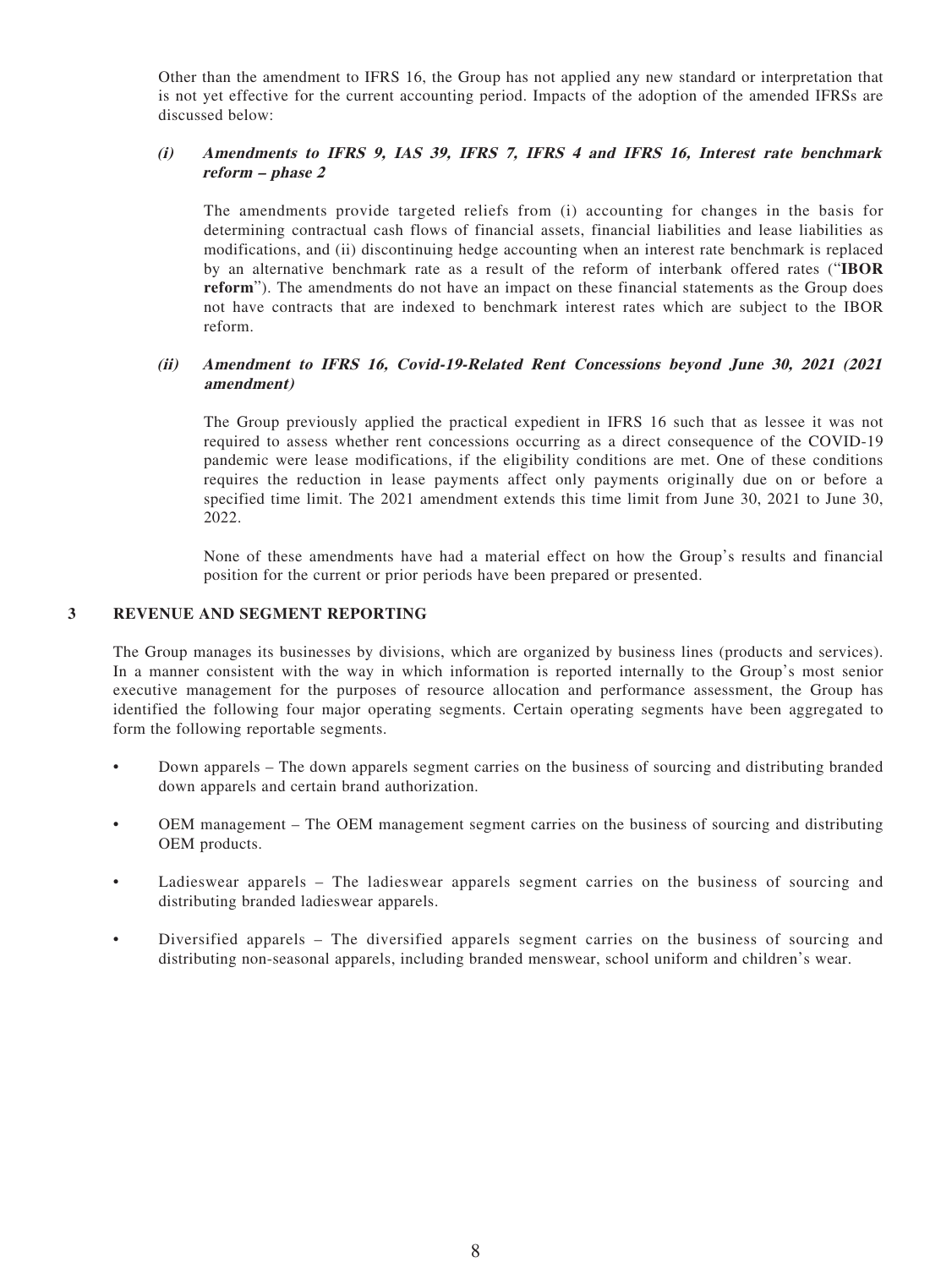#### **(a) Disaggregation of revenue**

Disaggregation of revenue from contracts with customers by major products or service lines is as follows:

|                                                  | For the year ended March 31, |                |  |
|--------------------------------------------------|------------------------------|----------------|--|
|                                                  | 2022                         | 2021           |  |
|                                                  | <b>RMB'000</b>               | <b>RMB'000</b> |  |
| Revenue from contracts with customers            |                              |                |  |
| within the scope of IFRS 15                      |                              |                |  |
| Disaggregated by major products or service lines |                              |                |  |
| - Sales of apparels                              | 16,049,321                   | 13,509,569     |  |
| - Royalty income                                 | 158,130                      |                |  |
| <b>Revenue from other sources</b>                |                              |                |  |
| Gross rentals from investment properties         | 6,157                        | 6.944          |  |
| Consolidated revenue                             | 16,213,608                   | 13,516,513     |  |
|                                                  |                              |                |  |

All revenue was recognized at point in time.

The Group has applied the practical expedient in paragraph 121 of IFRS 15 to its sales contracts that the Group will be entitled to when it satisfies the remaining performance obligations under the contracts as above that had an original expected duration of one year or less.

#### **(b) Segment results**

For the purposes of assessing segment performance and allocating resources between segments, the Group's senior executive management monitors the results attributable to each reportable segment on the following bases:

Revenue and expenses are allocated to the reportable segments with reference to sales generated by those segments and the expenses incurred by those segments.

Segment profit represents revenue less cost of sales, and includes selling and distribution expenses and administrative expenses directly attributable to the segment. Items that are not specifically attributable to individual segments, such as unallocated entertainment expenses and consulting expenses, share of losses of associates and a joint venture, finance income, finance costs, government grants, and unallocated head office and corporate expenses are not included in segment profit.

In addition to receiving segment information concerning segment profit, management is also provided with segment information concerning amortization expenses and impairment losses recognized in profit or loss during the reporting period on intangible assets and goodwill.

A measurement of segment assets and liabilities is not provided regularly to the Group's most senior executive management, and accordingly, no segment assets or liabilities information is presented.

Disaggregation of revenue from contracts with customers by the information regarding the Group's reportable segments as provided to the Group's most senior executive management for the purposes of resource allocation and assessment of segment performance for the years ended March 31, 2022 and 2021 is set out below.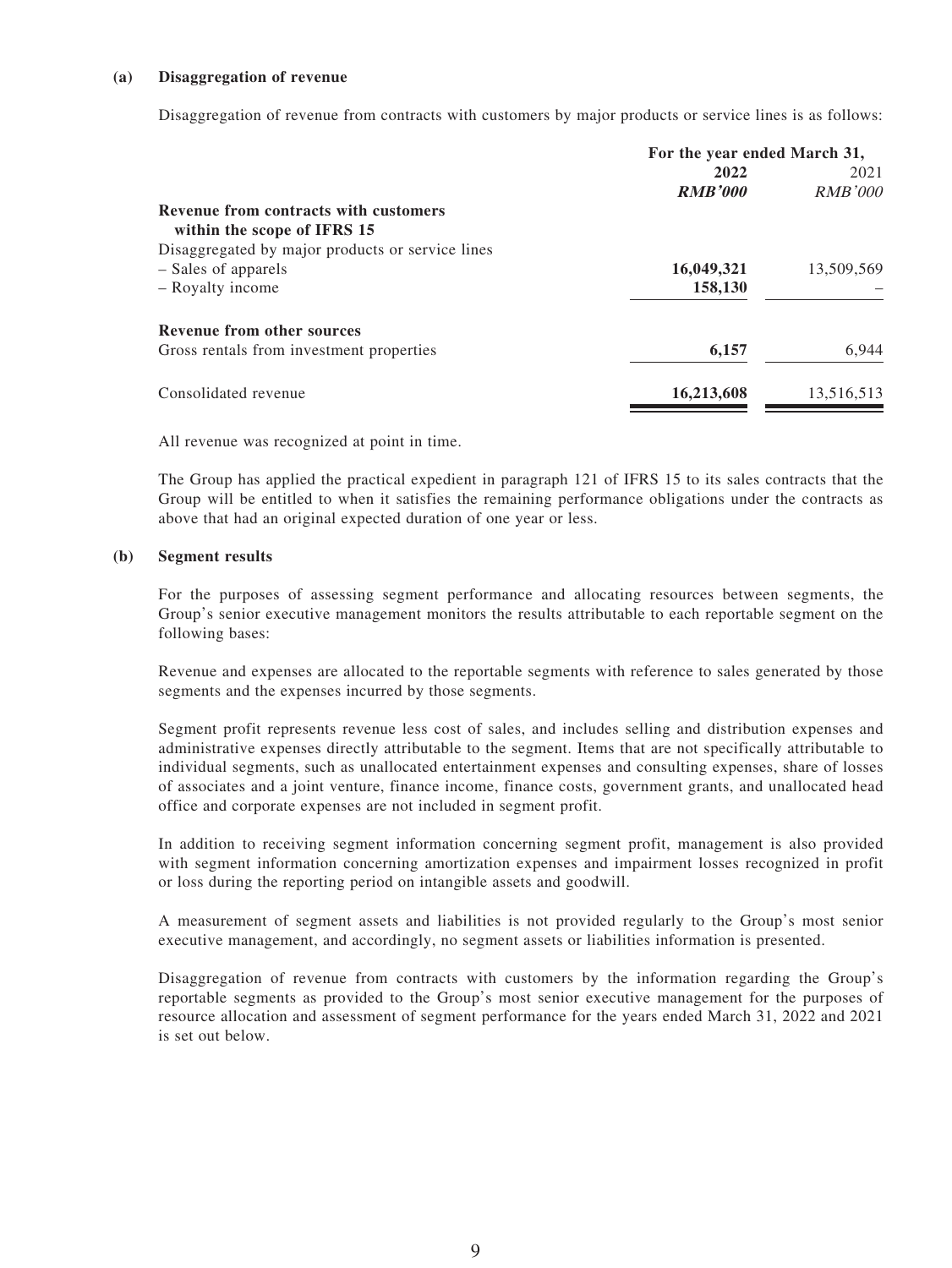|                                   | For the year ended March 31, 2022 |                |                |                    |                |
|-----------------------------------|-----------------------------------|----------------|----------------|--------------------|----------------|
|                                   | Down                              | <b>OEM</b>     | Ladieswear     | <b>Diversified</b> |                |
|                                   | apparels                          | management     | apparels       | apparels           | Group          |
|                                   | <b>RMB'000</b>                    | <b>RMB'000</b> | <b>RMB'000</b> | <b>RMB'000</b>     | <b>RMB'000</b> |
| Revenue from external customers   | 13,222,966                        | 1,901,321      | 903,679        | 185,642            | 16,213,608     |
| Inter-segment revenue             | 30,418                            | 43,421         |                | 18,265             | 92,104         |
|                                   |                                   |                |                |                    |                |
| Reportable segment revenue        | 13,253,384                        | 1,944,742      | 903,679        | 203,907            | 16,305,712     |
| Reportable segment profit         | 2,348,089                         | 216,395        | 54,690         | 20,408             | 2,639,582      |
|                                   |                                   |                |                |                    |                |
| Amortization of intangible assets |                                   |                | (35, 881)      |                    | (35, 881)      |
|                                   |                                   |                |                |                    |                |
| Impairment losses on goodwill     |                                   |                | (40,000)       |                    | (40,000)       |
|                                   |                                   |                |                |                    |                |

|                                   |                |                | For the year ended March 31, 2021 |                |                |
|-----------------------------------|----------------|----------------|-----------------------------------|----------------|----------------|
|                                   | Down           | <b>OEM</b>     | Ladieswear                        | Diversified    |                |
|                                   | apparels       | management     | apparels                          | apparels       | Group          |
|                                   | <i>RMB'000</i> | <i>RMB'000</i> | <i>RMB'000</i>                    | <i>RMB'000</i> | <i>RMB'000</i> |
| Revenue from external customers   | 10,889,106     | 1,536,083      | 946,627                           | 144,697        | 13,516,513     |
| Inter-segment revenue             | 27,966         | 19,639         |                                   | 16,995         | 64,600         |
| Reportable segment revenue        | 10,917,072     | 1,555,722      | 946.627                           | 161.692        | 13,581,113     |
| Reportable segment profit         | 2,131,414      | 187,092        | 113.168                           | (49, 997)      | 2,381,677      |
| Amortization of intangible assets |                |                | (36,250)                          |                | (36, 250)      |
| Impairment losses on goodwill     |                |                | (46,000)                          |                | (46,000)       |

# **(c) Reconciliations of reportable segment revenues, profit before taxation**

| For the year ended March 31, |                |  |
|------------------------------|----------------|--|
| 2022                         |                |  |
| <b>RMB'000</b>               | <i>RMB'000</i> |  |
|                              |                |  |
| 16,305,712                   | 13,581,113     |  |
| (92, 104)                    | (64, 600)      |  |
| 16,213,608                   | 13,516,513     |  |
|                              |                |  |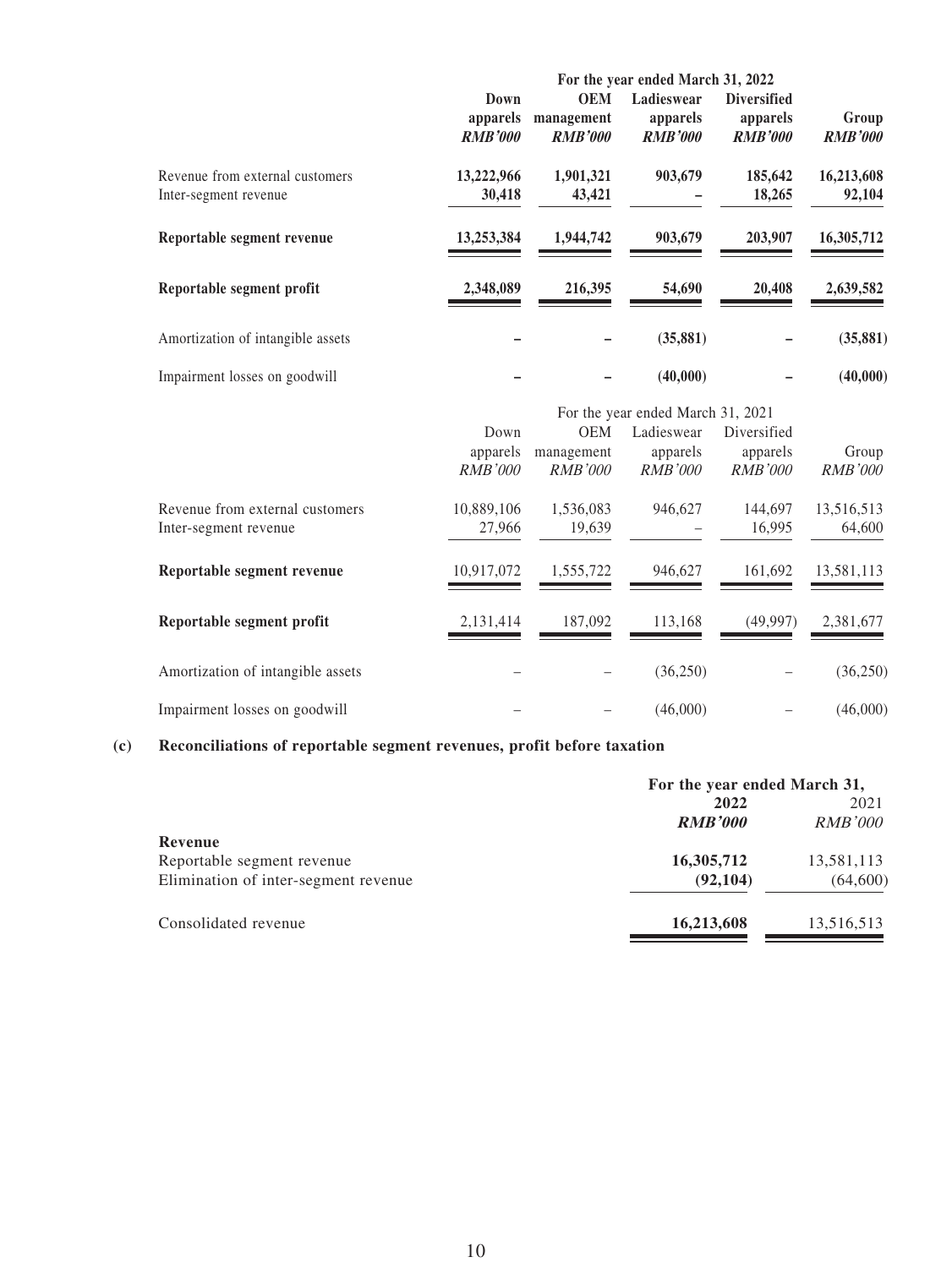|                                                   | For the year ended March 31, |                |  |
|---------------------------------------------------|------------------------------|----------------|--|
|                                                   | 2022                         | 2021           |  |
|                                                   | <b>RMB'000</b>               | <i>RMB'000</i> |  |
| <b>Profit before taxation</b>                     |                              |                |  |
| Reportable segment profit                         | 2,639,582                    | 2,381,677      |  |
| Amortization expenses                             | (35, 881)                    | (36, 250)      |  |
| Government grants                                 | 273,975                      | 131,520        |  |
| Impairment losses on goodwill                     | (40,000)                     | (46,000)       |  |
| Share of losses of associates and a joint venture | (14,089)                     |                |  |
| Finance income                                    | 315,998                      | 213,455        |  |
| Finance costs                                     | (198,608)                    | (195, 753)     |  |
| Unallocated expenses                              | (268, 829)                   | (206, 341)     |  |
| Consolidated profit before taxation               | 2,672,148                    | 2,242,308      |  |

### **4 OTHER INCOME**

|                   | For the year ended March 31, |                |                |
|-------------------|------------------------------|----------------|----------------|
|                   | <b>Note</b>                  | 2022           | 2021           |
|                   |                              | <b>RMB'000</b> | <b>RMB'000</b> |
| Royalty income    |                              |                | 72,297         |
| Government grants | (i)                          | 273,975        | 131,520        |
| Other income      |                              | 273,975        | 203,817        |

(i) The Group received unconditional discretionary grants amounting to RMB273,975,000 for the year ended March 31, 2022 (2021: RMB131,520,000) from various local PRC government authorities in recognition of the Group's contribution to the development of the local economies.

### **5 EXPENSE BY NATURE**

The following expenses are included in cost of sales, selling and distribution expenses and administrative expenses:

|                                                                      | For the year ended March 31, |                |  |
|----------------------------------------------------------------------|------------------------------|----------------|--|
|                                                                      | 2022                         | 2021           |  |
|                                                                      | <b>RMB'000</b>               | <b>RMB'000</b> |  |
| Cost of inventories recognized as expenses included in cost of sales | 6,476,429                    | 5,592,247      |  |
| Depreciation                                                         |                              |                |  |
| - assets leased out                                                  | 8,599                        | 5,718          |  |
| - owned property, plant and equipment                                | 437,457                      | 451,179        |  |
| - right-of-use assets                                                | 410,848                      | 315,968        |  |
| Amortization charge                                                  |                              |                |  |
| $-$ intangible assets                                                | 35,881                       | 36,250         |  |
| Impairment losses on goodwill                                        | 40,000                       | 46,000         |  |
| Lease charge of short-term leases exempt from                        |                              |                |  |
| capitalization under IFRS16                                          | 97,028                       | 81,334         |  |
| Variable lease payments                                              | 1,799,498                    | 1,407,050      |  |
| Auditors' remuneration                                               | 5,600                        | 5,300          |  |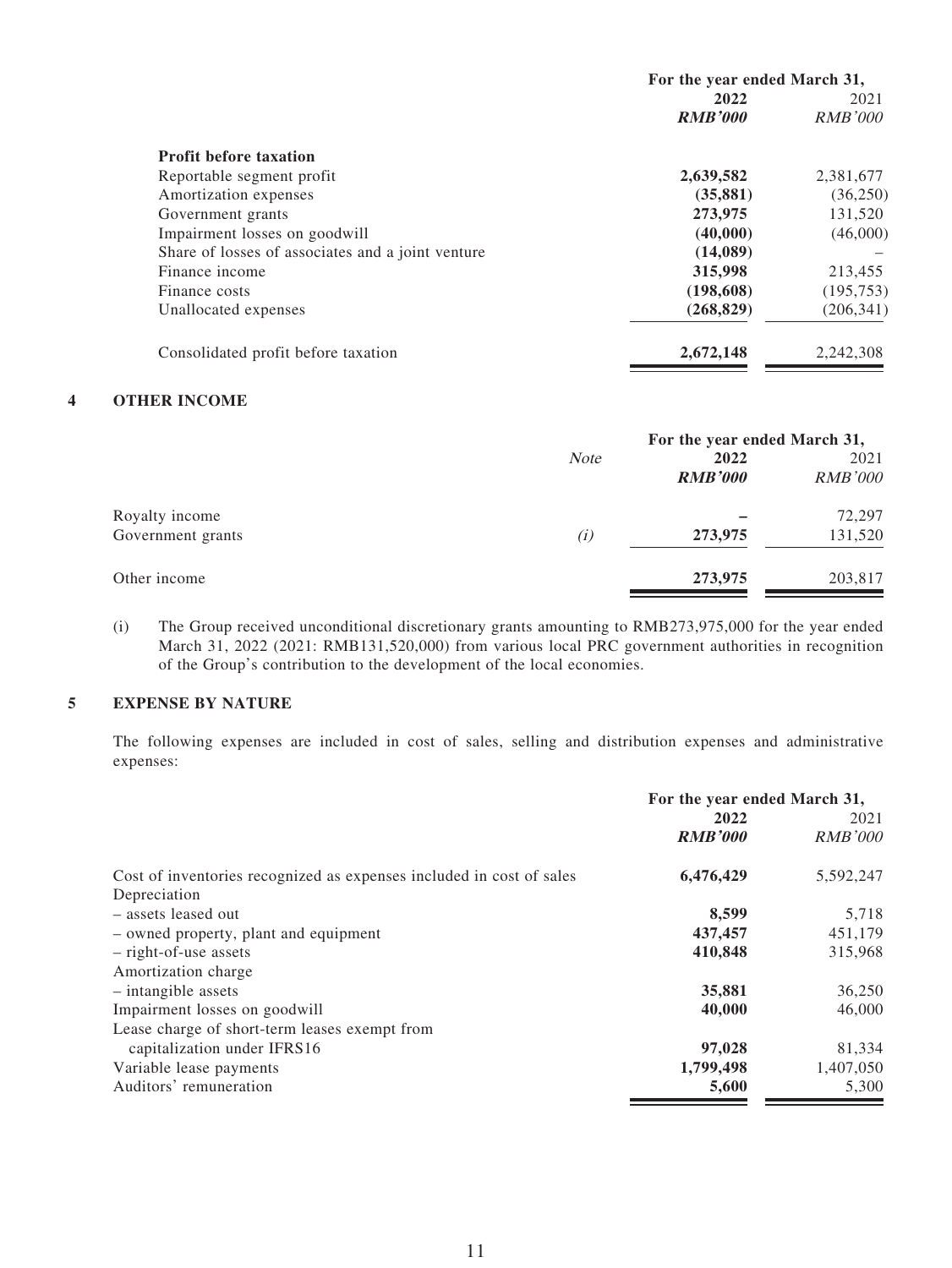#### **6 NET FINANCE INCOME**

|                                                                      | For the year ended March 31, |                |
|----------------------------------------------------------------------|------------------------------|----------------|
|                                                                      | 2022                         | 2021           |
|                                                                      | <b>RMB'000</b>               | <i>RMB'000</i> |
| Recognized in profit or loss:                                        |                              |                |
| Interest income on bank deposits                                     | 83,289                       | 49,353         |
| Interest income on other financial assets measured at amortized cost | 39,260                       | 97,798         |
| Total interest income on financial assets                            | 122,549                      | 147,151        |
| Realized/unrealized net gain in financial assets classified as       |                              |                |
| fair value through profit or loss ("FVPL")                           | 181,662                      | 66,304         |
| Dividend income (note $14(c)(i)$ )                                   | 2,443                        |                |
| Changes in fair value of derivative financial liabilities            | 9,344                        |                |
| Finance income                                                       | 315,998                      | 213,455        |
| Interest on interest-bearing borrowings and discounted bills         | (53,316)                     | (40, 136)      |
| Interest on convertible bonds (note 16)                              | (68, 416)                    | (70,086)       |
| Bank charges                                                         | (18, 329)                    | (16,389)       |
| Interest expenses on lease liabilities                               | (47, 455)                    | (35, 834)      |
| Changes in fair value of derivative financial liabilities            |                              | (8, 811)       |
| Net foreign exchange loss                                            | (11,092)                     | (24, 497)      |
| Finance costs                                                        | (198, 608)                   | (195, 753)     |
| Net finance income recognized in profit or loss                      | 117,390                      | 17,702         |

#### **7 INCOME TAX**

#### **(a) Income tax in profit or loss represents:**

|                                                                   | For the year ended March 31,<br>2022<br><b>RMB'000</b> | 2021<br><i>RMB'000</i> |
|-------------------------------------------------------------------|--------------------------------------------------------|------------------------|
| Current tax<br>Provision for income tax for the year              | 685,608                                                | 502,510                |
| Deferred tax<br>Origination and reversal of temporary differences | (72, 232)                                              | 34,832                 |
|                                                                   | 613,376                                                | 537,342                |

- (i) Pursuant to the rules and regulations of the Cayman Islands and the British Virgin Islands ("**BVI**"), the Group is not subject to any income tax in the Cayman Islands and the BVI.
- (ii) No tax provision has been made for Bosideng UK Limited and Bosideng Retail Limited, as they do not have assessable profits subject to any income tax in the United Kingdom during the years ended March 31, 2022 and 2021.
- (iii) The provision includes provision for PRC income tax and provision for Hong Kong income tax. Provision for PRC income tax is based on the respective applicable rates on the estimated assessable income of each of the Group's subsidiaries in the PRC as determined in accordance with the relevant income tax rules and regulations of the PRC. Provision for HK income tax is calculated at Hong Kong Profits Tax rate 16.5% on the estimated assessable Hong Kong profits for the years ended March 31, 2022 and 2021.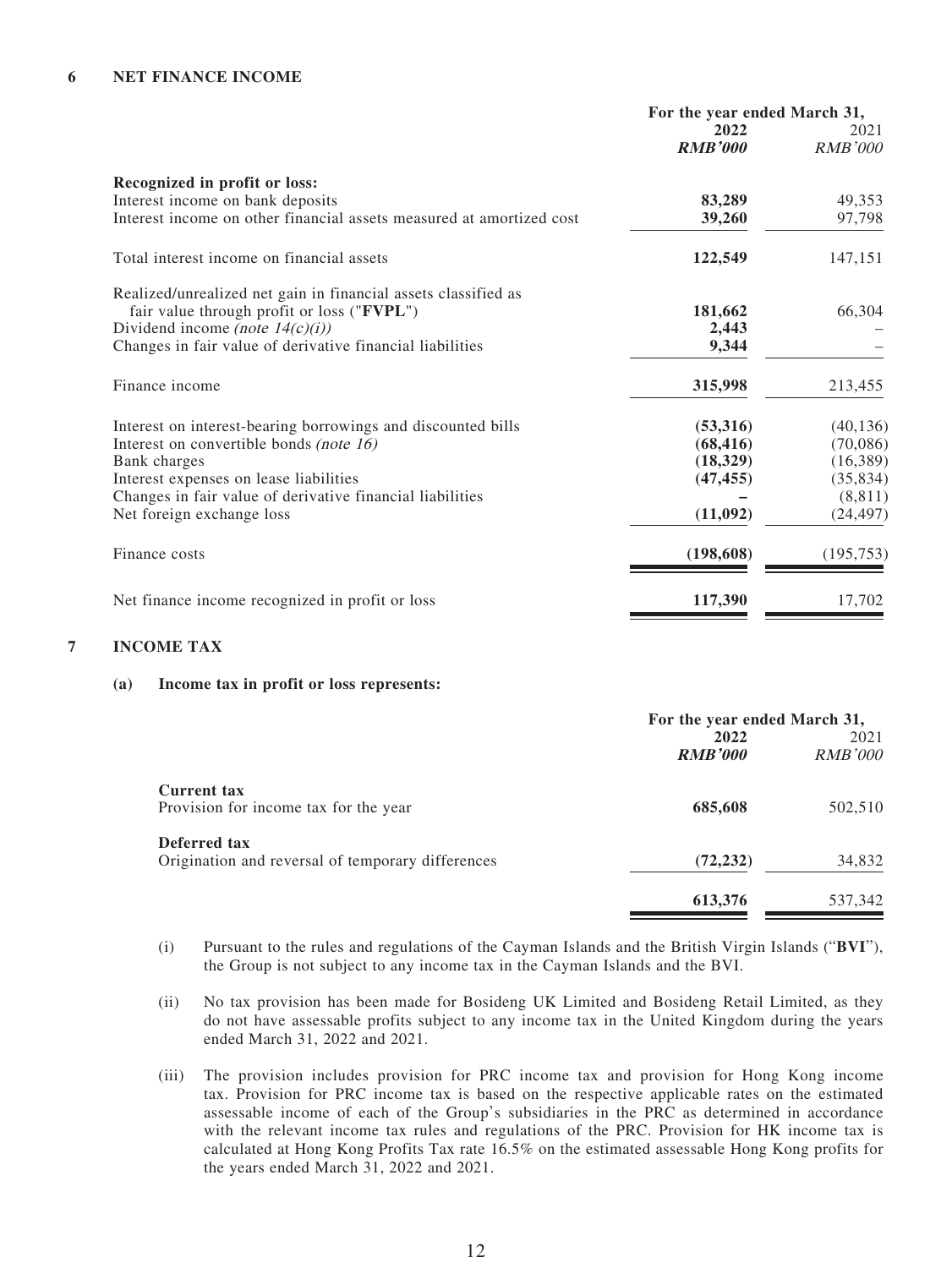For the year ended March 31, 2022, the standard income tax rate for all domestic companies established in the PRC was 25%, except for Shanghai Bosideng Information Technology Co., Ltd., a software enterprise in the PRC, Jiangsu Bosideng Supply Chain Co., Ltd., an enterprise in the PRC, which provide services for procurement, production planning, order management, storage and logistics management and services to the companies of the Group, and You Nuo (Tianjin) Clothing Limited ("**You Nuo**"), a clothing enterprise in the PRC. Shanghai Bosideng Information Technology Co., Ltd. and Jiangsu Bosideng Supply Chain Co., Ltd. were granted a preferential rate of 15% for high-tech enterprises for three years starting from 2019, and You Nuo was granted a preferential rate of 15% for high-tech enterprises for three years starting from 2021.

(iv) Under the Enterprise Income Tax Law and its relevant regulations, dividends receivable by non-PRC resident enterprises from PRC resident enterprises for earnings accumulated beginning on January 1, 2008 are subject to withholding tax at a rate of 10% unless reduced by tax treaties or agreements. Under the tax arrangement between the mainland China and the Hong Kong Special Administrative Region of the PRC, a qualified Hong Kong tax resident which is the "beneficial owner" and holds 25% or more of the equity interest of a PRC resident enterprise is entitled to a reduced dividend withholding tax rate of 5%.

During the year ended March 31, 2022, the PRC dividend withholding tax of RMB67,703,000 (2021: RMB40,500,000) was provided against the dividend distributed during the year and to be distributed in the foreseeable future out of earnings of PRC subsidiaries of RMB1,354,060,000 (2021: RMB810,000,000).

(v) The equity settled share-based payments expenses recognized in profit or loss could not be taxdeducted until the relevant share options are actually exercised or relevant restricted shares are vested and the individual income tax has been paid. Tax benefit from intrinsic value of share options exercised and restricted shares vested represents the difference between the actual costs offered by the Group to the employees in relation to equity settled share-based payments, i.e. the total consideration obtained by the employees via trading the shares in capital market minus the proceeds received by the Group from the employees, and the corresponding expenses previously recognized in profit or loss being deducted in annual tax filing by relevant subsidiaries within the Group.

#### **(b) Reconciliation between income tax and accounting profit at applicable tax rates:**

|                                                                                                                      | For the year ended March 31, |                        |
|----------------------------------------------------------------------------------------------------------------------|------------------------------|------------------------|
|                                                                                                                      | 2022<br><b>RMB'000</b>       | 2021<br><i>RMB'000</i> |
| Profit before taxation                                                                                               | 2,672,148                    | 2,242,308              |
| Income tax at the applicable PRC income tax rate of 25%<br>Tax effect of unused tax losses and temporary differences | 668,037                      | 560,577                |
| not recognized, net of utilization                                                                                   | (18, 235)                    | (4,937)                |
| Tax effect of non-deductible expenses                                                                                | 13,659                       | 32,284                 |
| Effect of tax concessions of PRC operations                                                                          | (16, 024)                    | (18, 421)              |
| Effect of tax rate difference under different tax jurisdictions                                                      | 2,785                        | 7,958                  |
| Effect of tax benefit from intrinsic value of share options                                                          |                              |                        |
| exercised and restricted shares vested <i>(note</i> $7(a)(v)$ )                                                      | (94, 730)                    | (86,769)               |
| Effect of share of losses of associates and a joint venture                                                          | 2,360                        |                        |
| Effect of PRC dividend withholding tax (note $7(a)(iv)$ )                                                            | 67,703                       | 40,500                 |
| Others                                                                                                               | (12, 179)                    | 6,150                  |
| Income tax                                                                                                           | 613,376                      | 537,342                |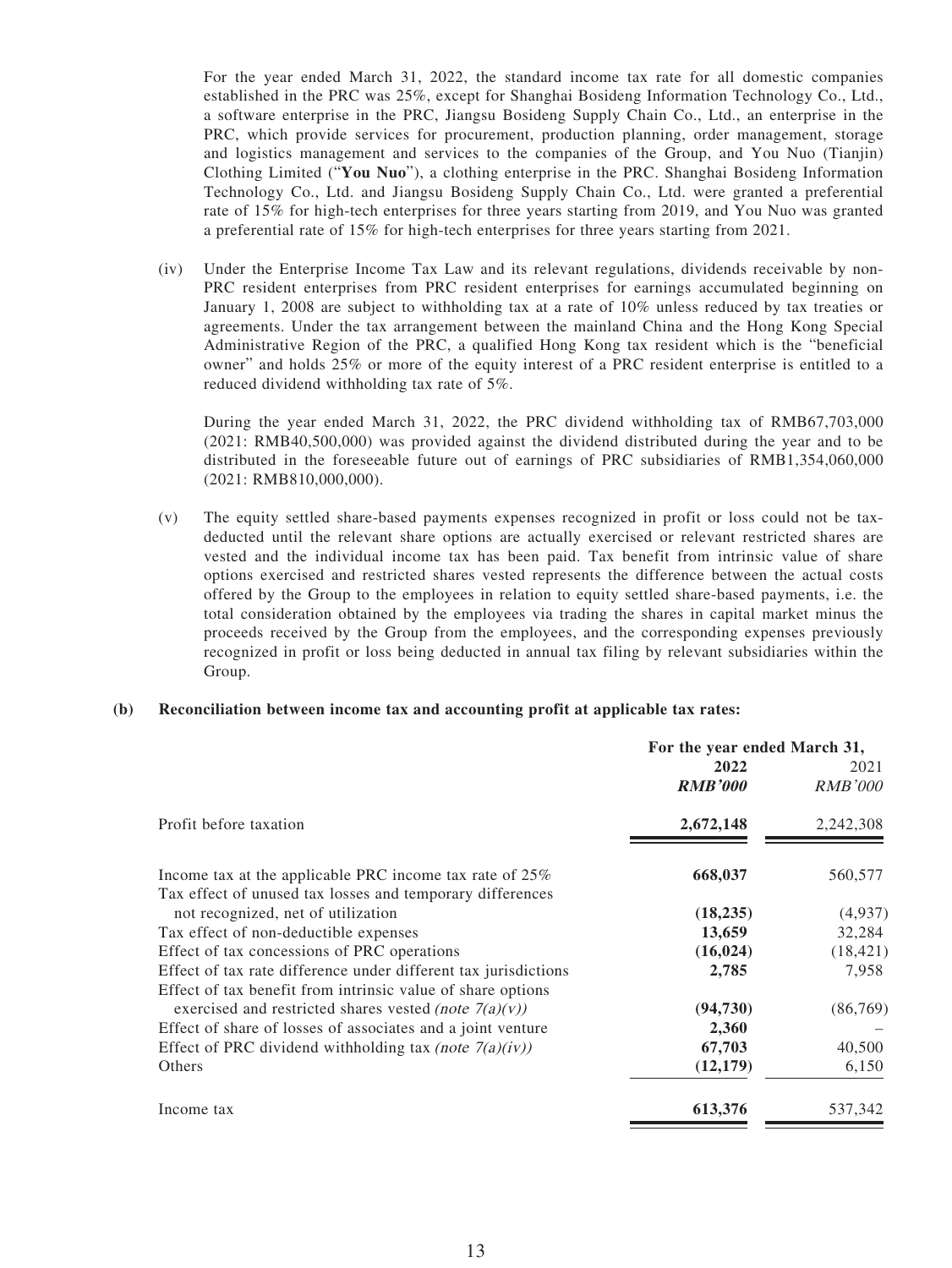#### **8 EARNINGS PER SHARE**

#### **(a) Basic earnings per share**

The calculation of basic earnings per share for the year ended March 31, 2022 is based on the profit attributable to equity shareholders of the Company of RMB2,062,323,000 for the year ended March 31, 2022 (2021: RMB1,709,566,000) and the weighted average number of ordinary shares in issue during the years ended March 31, 2022 and 2021, calculated as follows:

Weighted average number of ordinary shares:

|                                                                | For the year ended March 31, |            |  |
|----------------------------------------------------------------|------------------------------|------------|--|
|                                                                | 2022                         | 2021       |  |
|                                                                | $\bm{v}$                     | 000'       |  |
| Issued ordinary shares at the beginning of the year            | 10,708,180                   | 10,679,680 |  |
| Effect of treasury shares purchased for the Share Award Scheme | (191)                        | (19,380)   |  |
| Effect of restricted shares vested                             | 16,363                       | 978        |  |
| Effect of share options exercised                              | 52,359                       | 35,290     |  |
| Weighted average number of ordinary shares                     | 10,776,711                   | 10,696,568 |  |
| Basic earnings per share (RMB cents)                           | 19.14                        | 15.98      |  |

#### **(b) Diluted earnings per share**

The calculation of diluted earnings per share is based on the profit attributable to equity shareholders of the Company of RMB2,130,739,000 (2021: RMB1,779,652,000), after adjusting for the effective interest on the liability component of convertible bonds of RMB68,416,000 (2021: RMB70,086,000), and the weighted average number of ordinary shares of 11,343,805,000 (2021: 11,288,116,000 shares), after adjusting for the effect of the Company's share-based payment arrangements and the effect of conversion of convertible bonds, as follows:

Weighted average number of ordinary shares (diluted):

|                                                                                                  | For the year ended March 31, |                       |
|--------------------------------------------------------------------------------------------------|------------------------------|-----------------------|
|                                                                                                  | 2022<br>$\bm{000}$           | 2021<br>'000          |
| Weighted average number of ordinary shares (basic)<br>Effect of share-based payment arrangements | 10,776,711<br>90,790         | 10,696,568<br>130,543 |
| Effect of conversion of convertible bonds                                                        | 476,304                      | 461,005               |
| Weighted average number of ordinary shares (diluted)                                             | 11,343,805                   | 11,288,116            |
| Diluted earnings per share (RMB cents)                                                           | 18.78                        | 15.77                 |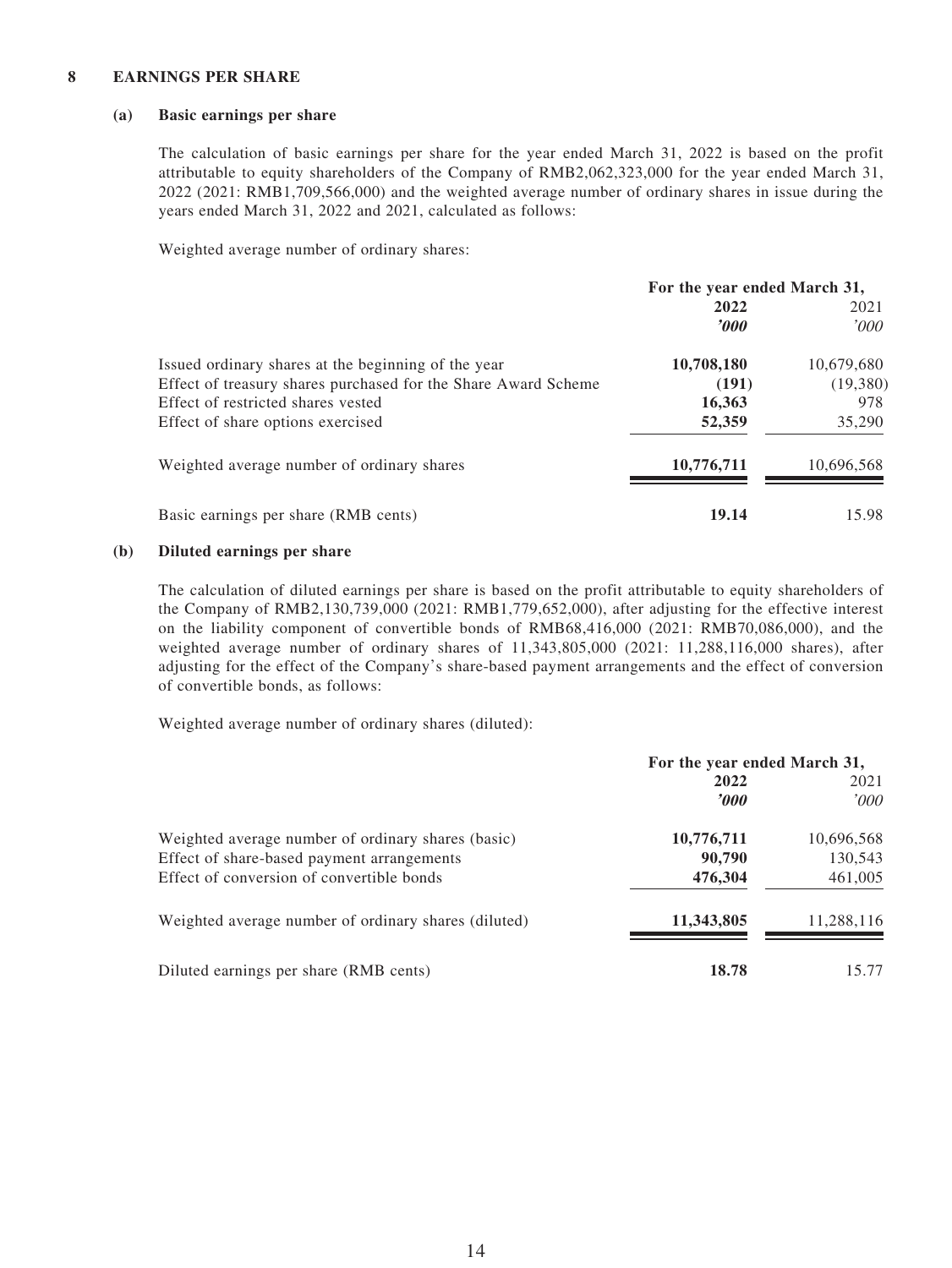### **9 RIGHT-OF-USE ASSETS**

The analysis of the net book value of right-of-use assets by class of underlying asset is as follows:

|                                             | <b>Properties</b> |                 |                |
|---------------------------------------------|-------------------|-----------------|----------------|
|                                             | leased for        | <b>Land</b> use |                |
|                                             | own use           | rights          | <b>Total</b>   |
|                                             | <b>RMB'000</b>    | <b>RMB'000</b>  | <b>RMB'000</b> |
| Cost:                                       |                   |                 |                |
| At April 1, 2020                            | 988,164           | 62,251          | 1,050,415      |
| Additions                                   | 290,140           |                 | 290,140        |
| Additions through acquisition of subsidiary |                   | 124,374         | 124,374        |
| Disposals                                   | (84,073)          |                 | (84,073)       |
| At March 31, 2021 and April 1, 2021         | 1,194,231         | 186,625         | 1,380,856      |
| Additions                                   | 727,571           |                 | 727,571        |
| Transfer to investment properties           |                   | (4,120)         | (4,120)        |
| Disposals                                   | (73, 860)         |                 | (73, 860)      |
| At March 31, 2022                           | 1,847,942         | 182,505         | 2,030,447      |
| <b>Accumulated depreciation:</b>            |                   |                 |                |
| At April 1, 2020                            | (253,950)         | (13,779)        | (267, 729)     |
| Charge for the year                         | (311, 420)        | (4,548)         | (315,968)      |
| Disposals                                   | 53,399            |                 | 53,399         |
| At March 31, 2021 and April 1, 2021         | (511, 971)        | (18, 327)       | (530, 298)     |
| Charge for the year                         | (405, 250)        | (5,598)         | (410, 848)     |
| Transfer to investment properties           |                   | 3,360           | 3,360          |
| Disposals                                   | 29,229            |                 | 29,229         |
| At March 31, 2022                           | (887,992)         | (20, 565)       | (908, 557)     |
| <b>Net book Value:</b>                      |                   |                 |                |
| At March 31, 2022                           | 959,950           | 161,940         | 1,121,890      |
| At March 31, 2021                           | 682,260           | 168,298         | 850,558        |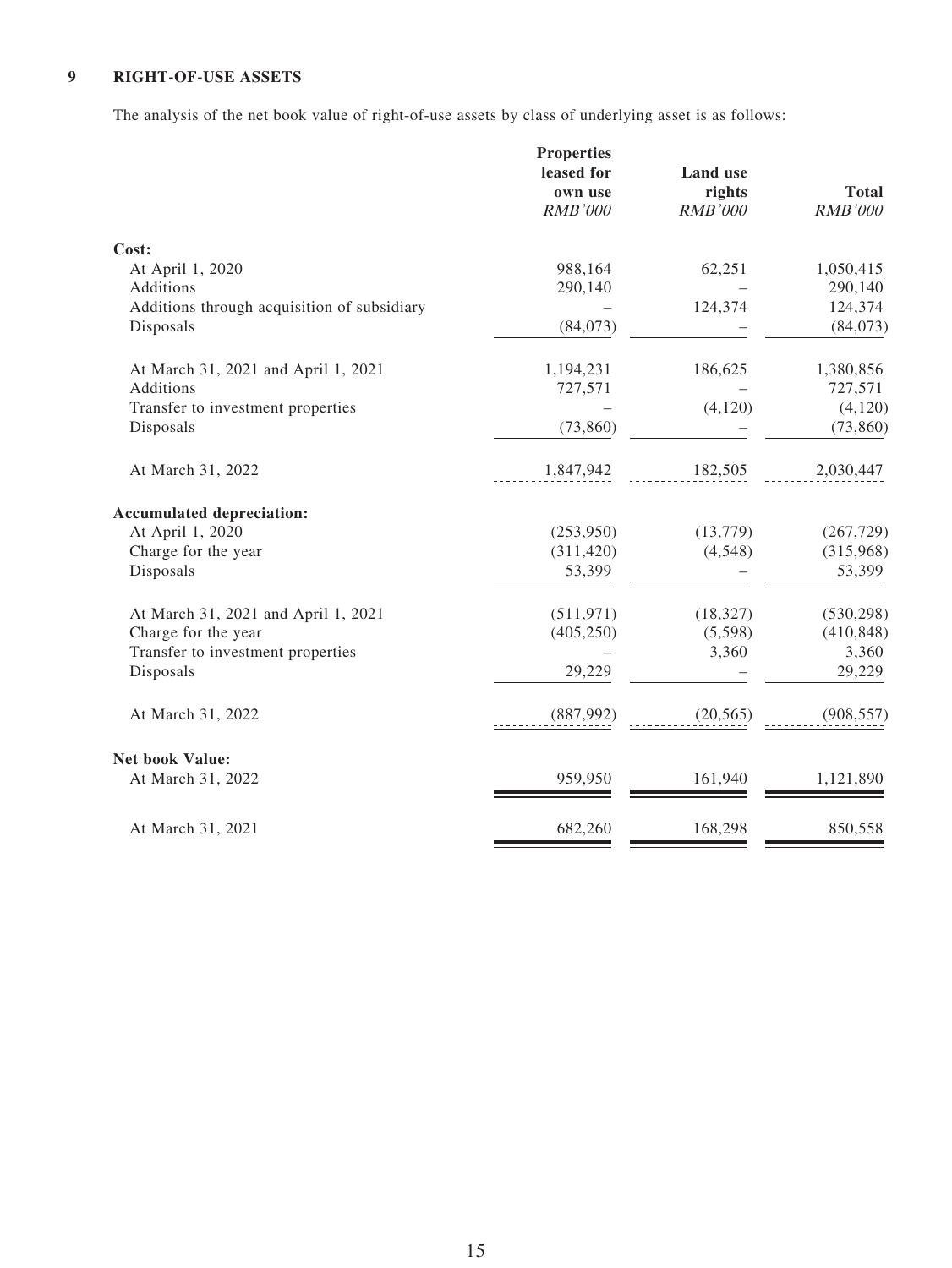The analysis of expense items in relation to leases recognized in profit or loss is as follows:

|                                                                          | For the year ended March 31, |                |
|--------------------------------------------------------------------------|------------------------------|----------------|
|                                                                          | 2022                         | 2021           |
|                                                                          | <b>RMB'000</b>               | <i>RMB'000</i> |
| Depreciation charge of right-of-use assets by class of underlying asset: |                              |                |
| Land use rights (i)                                                      | 5,598                        | 4,548          |
| Properties leased for own use (ii)                                       | 405,250                      | 311,420        |
|                                                                          | 410,848                      | 315,968        |
| Interest on lease liabilities (note $6$ )                                | 47,455                       | 35,834         |
| Lease charge of short-term leases exempt from capitalization under       |                              |                |
| IFRS16                                                                   | 97,028                       | 81,334         |
| Variable lease payments (iii)                                            | 1,802,538                    | 1,462,314      |
| COVID-19-related rent concessions in the form of                         |                              |                |
| a discount on fixed lease payments                                       | (3,040)                      | (55,264)       |

During the year ended March 31, 2022, additions to right-of-use assets were RMB727,571,000. This amount primarily related to the capitalized lease payments payable under new tenancy agreements.

As disclosed in note 2(c), the Group has adopted the Amendment to IFRS 16, Leases, Covid-19-Related Rent Concessions beyond June 30, 2021 , and has applied the practical expedient introduced by the Amendment to all eligible rent concessions received by the Group during the year.

#### **(i) Land use rights**

Land in respect of land use rights are all located in the PRC with a lease period of 50 years when granted.

#### **(ii) Properties leased for own use**

The Group has obtained the right to use other properties as its warehouses and retail stores through tenancy agreements. The leases typically run for an initial period of 2 to 13 years.

Some leases include an option to renew the lease for an additional period after the end of the contract term. Where practicable, the Group seeks to include such extension options exercisable by the Group to provide operational flexibility. The Group assesses at lease commencement date whether it is reasonably certain to exercise the extension options. If the Group is not reasonably certain to exercise the extension options, the future lease payments during the extension periods are not included in the measurement of lease liabilities. As the Group has been reasonably certain to exercise the extension options, future lease payments of leases with options to renew have been recorded as right-of-use assets and no potential exposure to these future lease payments is needed.

#### **(iii) Variable lease payments**

During the year ended March 31, 2022, the Group received rent concessions in the form of waiver of variable lease payments during the period of severe social distancing and travel restriction measures introduced to contain the spread of COVID-19. The amount of rent concessions on variable lease payments was RMB18,663,000 (2021: RMB135,929,000), which have been accounted for as a deduction from variable lease payments recognized in profit or loss.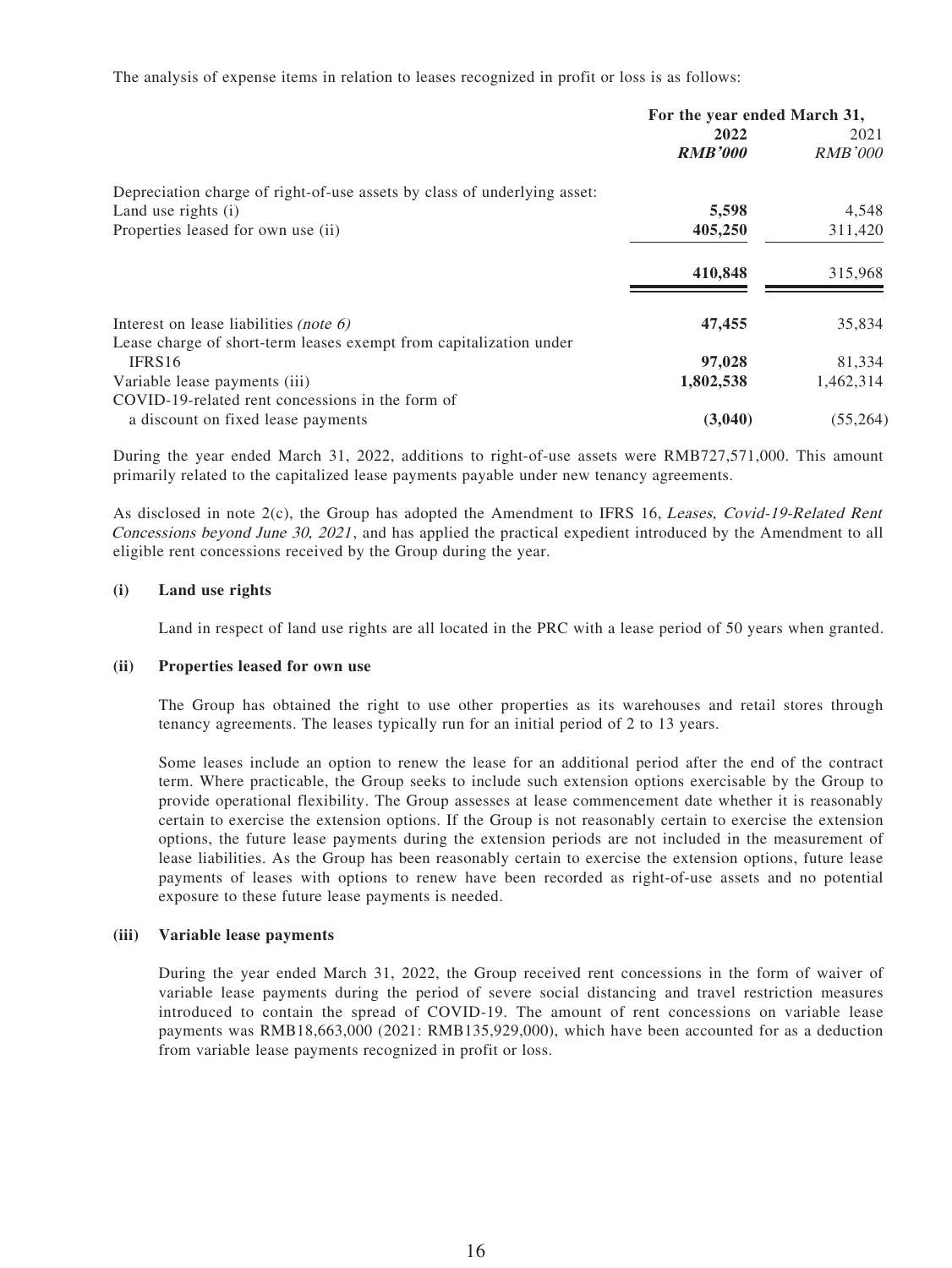### **10 INTANGIBLE ASSETS AND GOODWILL**

|                                                                                              | Goodwill<br><b>RMB'000</b> | <b>Customer</b><br>relationships<br><b>RMB'000</b> | <b>Trademarks</b><br><b>RMB'000</b> | <b>Total</b><br><b>RMB'000</b>       |
|----------------------------------------------------------------------------------------------|----------------------------|----------------------------------------------------|-------------------------------------|--------------------------------------|
| Cost:<br>At March 31, 2020, 2021 and 2022                                                    | 1,708,151                  |                                                    | 648,822 633,795                     | 2,990,768                            |
| Amortization and impairment losses:<br>At March 31, 2020<br>Amortization charge for the year | (554, 741)                 | (626, 101)<br>(4,560)                              | (155, 636)<br>(31,690)              | (1,336,478)<br>(36, 250)             |
| Impairment losses                                                                            | (46,000)                   |                                                    |                                     | (46,000)                             |
| At March 31, 2021<br>Amortization charge for the year<br>Impairment losses                   | (600, 741)<br>(40,000)     | (630, 661)<br>(4,191)                              | (187, 326)<br>(31,690)              | (1,418,728)<br>(35, 881)<br>(40,000) |
| At March 31, 2022                                                                            | (640, 741)                 | (634, 852)                                         | (219,016)                           | (1,494,609)                          |
| Net book value:<br>At March 31, 2022                                                         | 1,067,410                  | 13,970                                             | 414,779                             | 1,496,159                            |
| At March 31, 2021                                                                            | 1,107,410                  | 18,161                                             | 446,469                             | 1,572,040                            |

The amortization of customer relationships and trademarks charged for the year is included in "selling and distribution expenses" in the consolidated statement of profit or loss and other comprehensive income.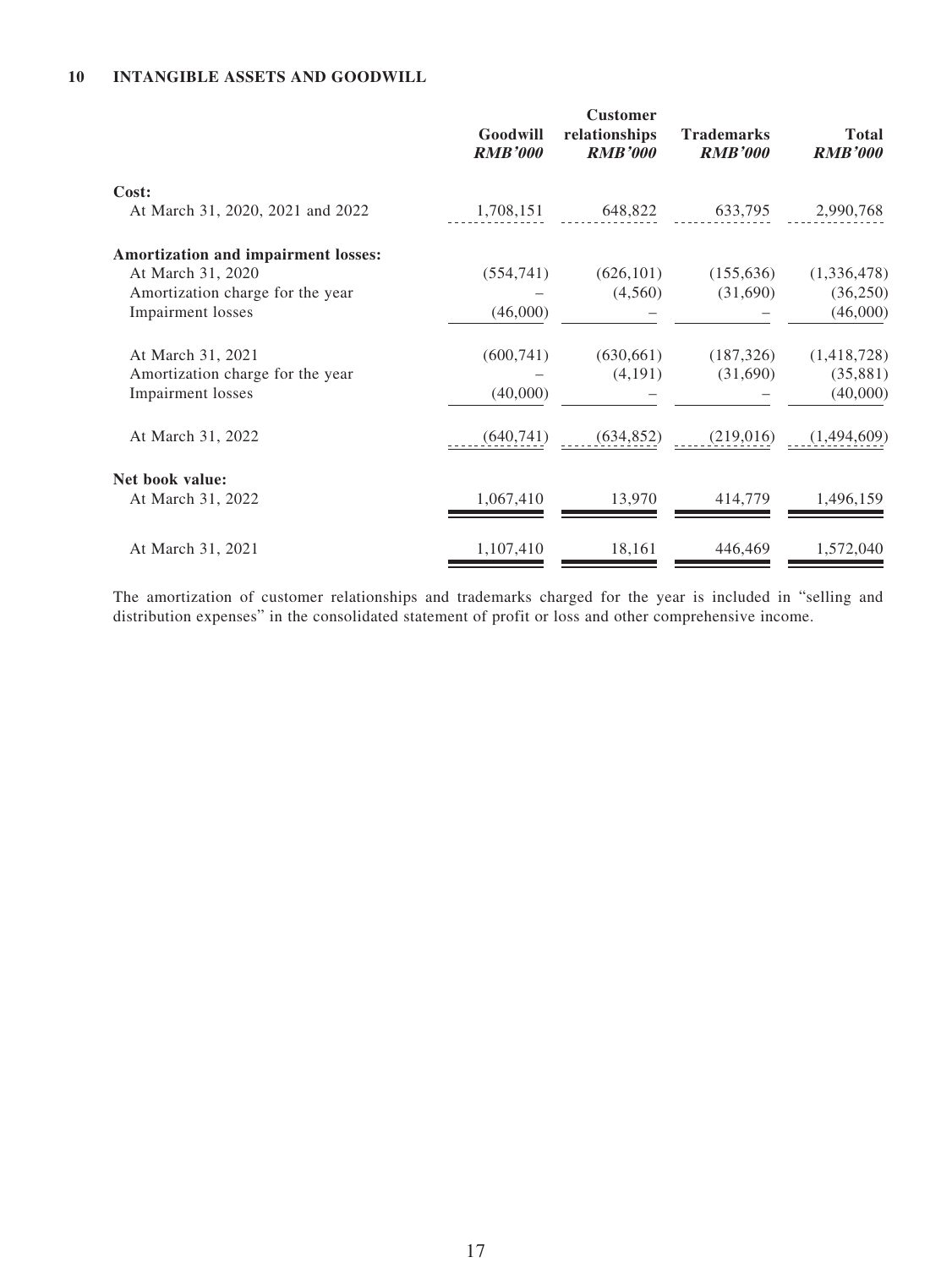#### **Impairment testing for cash-generating unit containing goodwill**

For the purpose of impairment testing, goodwill is allocated to the Group's operating divisions. The aggregate carrying amount of goodwill allocated to each cash generating unit ("**CGU**") is as follows:

|                                      | At March 31,   |                |
|--------------------------------------|----------------|----------------|
|                                      | 2022           | 2021           |
|                                      | <b>RMB'000</b> | <b>RMB'000</b> |
| <b>Gross</b> value                   |                |                |
| Menswear                             | 292,741        | 292,741        |
| Ladieswear - JESSIE brand            | 484,312        | 484,312        |
| Ladieswear - BUOU BUOU brand         | 525,137        | 525,137        |
| Ladieswear - Tianjin Ladieswear      | 405,961        | 405,961        |
|                                      | 1,708,151      | 1,708,151      |
| <b>Accumulated impairment losses</b> |                |                |
| Menswear                             | (292,741)      | (292, 741)     |
| Ladieswear – <i>JESSIE</i> brand     | (151,000)      | (141,000)      |
| Ladieswear - BUOU BUOU brand         | (162,000)      | (152,000)      |
| Ladieswear - Tianjin Ladieswear      | (35,000)       | (15,000)       |
|                                      | (640, 741)     | (600, 741)     |
| Net value                            |                |                |
| Menswear                             |                |                |
| Ladieswear - JESSIE brand            | 333,312        | 343,312        |
| Ladieswear - BUOU BUOU brand         | 363,137        | 373,137        |
| Ladieswear - Tianjin Ladieswear      | 370,961        | 390,961        |
|                                      | 1,067,410      | 1,107,410      |

The recoverable amounts of each of the above CGUs were estimated based on the value in use, determined by discounting the future cash flows to be generated from the continuing use of the CGUs. The value in use calculation uses cash flow projections based on financial budgets approved by the management for the purposes of impairment reviews covering a five-year period. Cash-flows beyond the five-year period are extrapolated using an estimated annual growth rate of 3%. The discount rate used is the CGU's specific weighted average cost of capital, adjusted for a risk premium to reflect specific risks relating to the CGU. The estimates of value in use of JESSIE brand ladieswear CGU, BUOU BUOU brand ladieswear CGU and Tianjin ladieswear CGU, respectively, were determined using a pre-tax discount rate with a range from 18.0% to 18.9%.

Based on assessments using the discounted cashflow forecast method, the businesses of JESSIE brand ladieswear CGU, BUOU BUOU brand ladieswear CGU and Tianjin brand ladieswear CGU were underperformed. The recoverable amount of JESSIE brand ladieswear CGU, BUOU BUOU brand ladieswear CGU and Tianjin brand ladieswear CGU were RMB574,811,000, RMB609,615,000 and RMB635,588,000, which were lower than the carrying amount by RMB10,000,000, RMB10,000,000 and RMB20,000,000, respectively. Therefore, a total impairment losses of RMB40,000,000 has been recognized in the profit or loss account for the year ended March 31, 2022. The impairment losses were fully allocated to goodwill.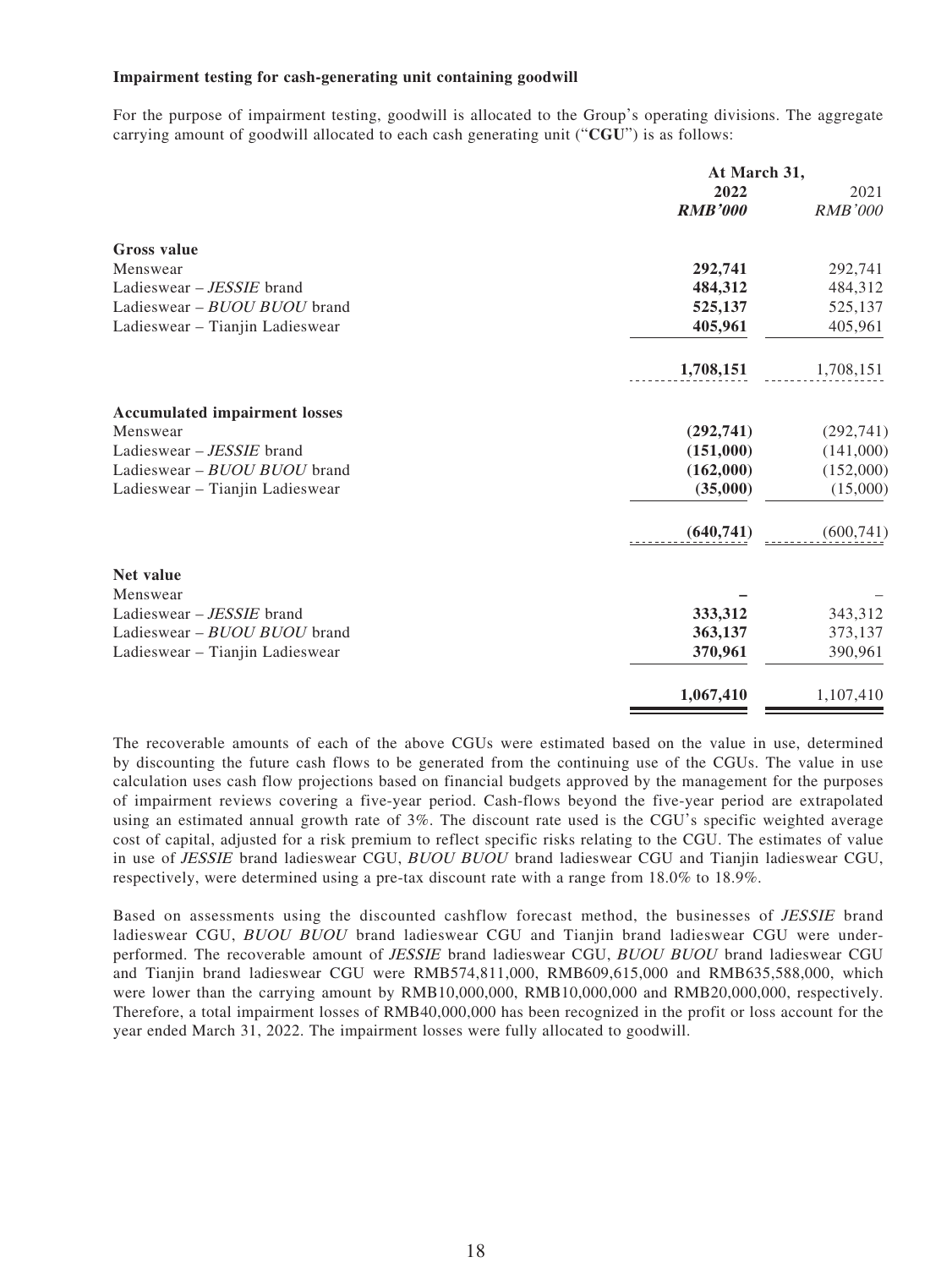#### **11 INVENTORIES**

|                  | At March 31,   |                |
|------------------|----------------|----------------|
|                  | 2022           | 2021           |
|                  | <b>RMB'000</b> | <b>RMB'000</b> |
| Raw materials    | 891,118        | 795,137        |
| Work in progress | 23,763         | 11,851         |
| Finished goods   | 1,773,305      | 1,838,952      |
|                  | 2,688,186      | 2,645,940      |

The analysis of the amount of inventories recognized in cost of sales and included in profit or loss is as follows:

|                                     | For the year ended March 31, |                |
|-------------------------------------|------------------------------|----------------|
|                                     | 2022<br>2021                 |                |
|                                     | <b>RMB'000</b>               | <b>RMB'000</b> |
| Carrying amount of inventories sold | 6,386,973                    | 5,488,701      |
| Write down of inventories           | 89,456                       | 103,546        |
|                                     | 6,476,429                    | 5,592,247      |

#### **12 TRADE AND BILLS RECEIVABLES**

|                                         | At March 31,   |                        |
|-----------------------------------------|----------------|------------------------|
|                                         | 2022           | 2021<br><i>RMB'000</i> |
|                                         | <b>RMB'000</b> |                        |
| Trade receivables                       | 1,235,139      | 803,329                |
| Bills receivable                        | 132,311        | 204,630                |
| Less: loss allowance for doubtful debts | (130,702)      | (132, 044)             |
|                                         | 1,236,748      | 875,915                |

The gross carrying amount of trade and bills receivables from contract with customers amounted to RMB1,367,450,000 as at March 31, 2022 (2021: RMB1,007,959,000).

All of the trade and bills receivables are expected to be recovered within one year.

As at March 31, 2022, the Group endorsed certain bank acceptance bills totaling RMB49,194,000 (March 31, 2021: RMB156,795,000) to suppliers for settling trade payables of the same amount on a full recourse basis. Among these, the Group has derecognized RMB29,640,000 (March 31, 2021: RMB64,840,000) bills receivable and the payables to suppliers in their entirety. These derecognized bank acceptance bills had a maturity date of less than twelve months from the end of the reporting period. In the opinion of the directors of the Company, the Group has transferred substantially all the risks and rewards of ownership of these bills and has discharged its obligation of the payables to its suppliers, and the Group has limited exposure in respect of the settlement obligation of these bills receivable under the relevant PRC rules and regulations should the issuing banks fail to settle the bills on maturity date. The maximum exposure arising from the Group's continuing involvement in the endorsed bills and the undiscounted cash flows to repurchase these endorsed bills equal to their carrying amounts. The Group considered the issuing banks of the bills are of good credit quality and the non-settlement of these bills by the issuing banks on maturity is not probable.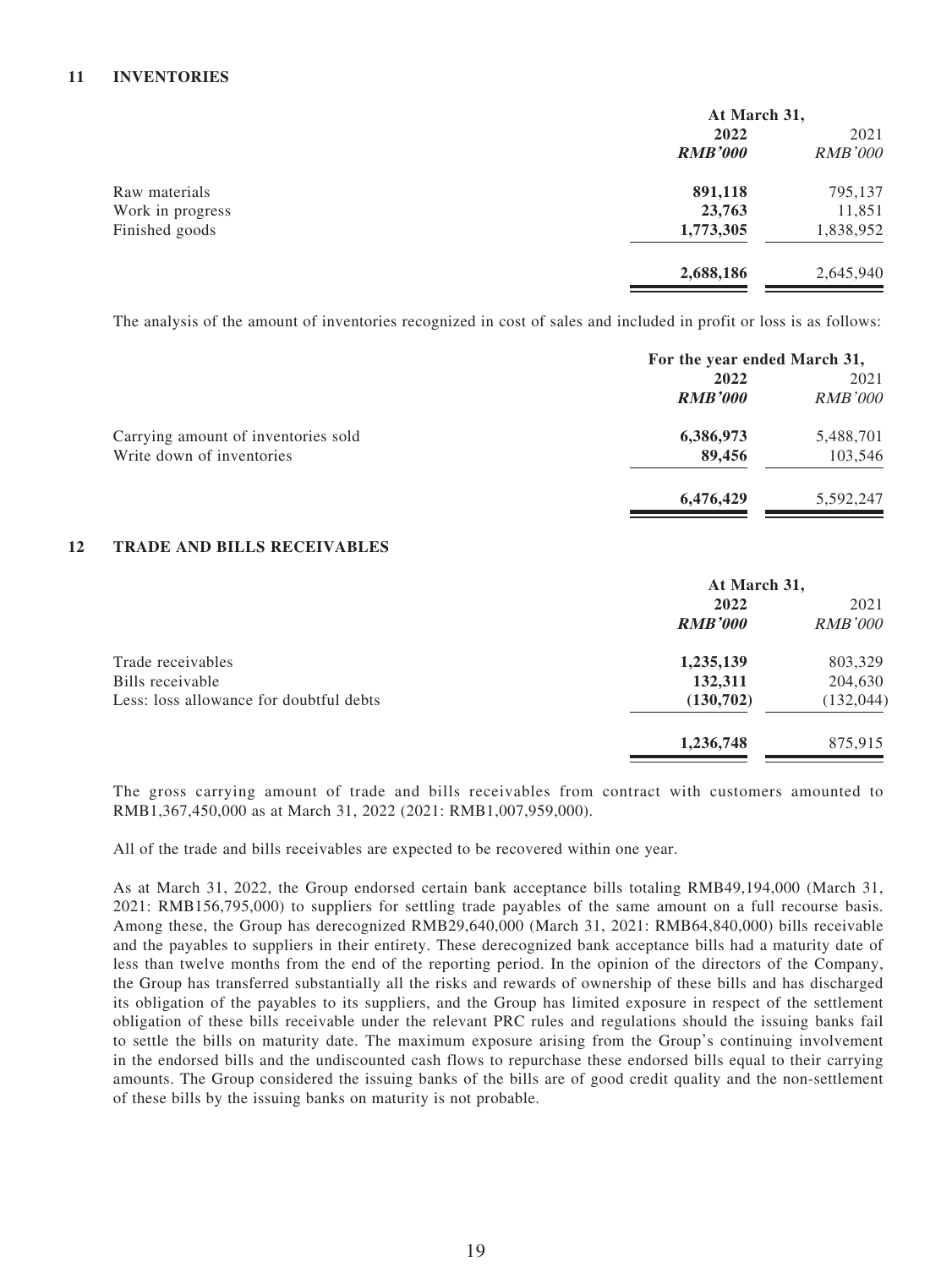#### **Ageing analysis**

As of the end of the reporting period, the ageing analysis of trade receivables and bills receivable, based on the invoice date (or date of revenue recognition, if earlier) and net of loss allowance on bad and doubtful debts, is as follows:

|                                                | At March 31,   |                |  |
|------------------------------------------------|----------------|----------------|--|
|                                                | 2022           | 2021           |  |
|                                                | <b>RMB'000</b> | <i>RMB'000</i> |  |
| Within credit terms                            | 981,110        | 680,160        |  |
| 1 to 3 months past due                         | 230,693        | 152,243        |  |
| Over 3 months but less than 6 months past due  | 13,918         | 13,407         |  |
| Over 6 months but less than 12 months past due | 2,361          | 18,989         |  |
| Over 1 year past due                           | 8,666          | 11,116         |  |
|                                                | 1,236,748      | 875.915        |  |

Trade receivables and bills receivable are generally due within 30 to 90 days from the date of billing.

#### **13 DEPOSITS, PREPAYMENTS AND OTHER RECEIVABLES**

|                                              | At March 31,   |                |  |
|----------------------------------------------|----------------|----------------|--|
|                                              | 2022           | 2021           |  |
|                                              | <b>RMB'000</b> | <b>RMB'000</b> |  |
| Deposits                                     | 551,870        | 580,538        |  |
| Prepayments for materials and processing fee | 372,386        | 312,059        |  |
| Prepayments for other services               | 68,967         | 28,654         |  |
|                                              | 441,353        | 340,713        |  |
| Third party other receivables:               |                |                |  |
| - Value-added-tax ("VAT") recoverable        | 235,365        | 185,842        |  |
| - Advances to employees                      | 28,604         | 40,774         |  |
| $-$ Others                                   | 24,042         | 20,285         |  |
|                                              | 288,011        | 246,901        |  |
| Total                                        | 1,281,234      | 1,168,152      |  |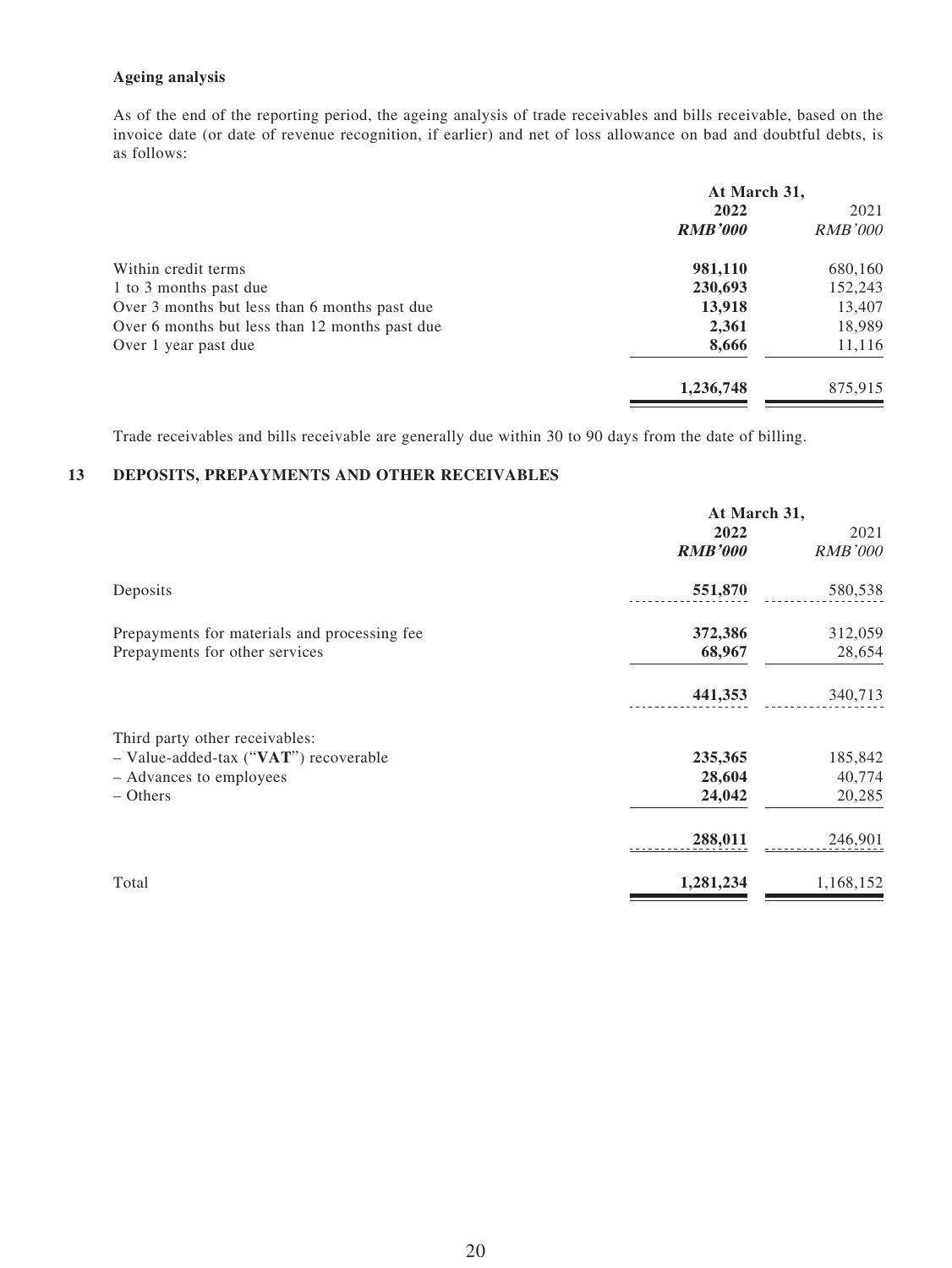#### **14 OTHER FINANCIAL ASSETS**

|                                                       | At March 31, |                |                |
|-------------------------------------------------------|--------------|----------------|----------------|
|                                                       | <b>Note</b>  | 2022           | 2021           |
|                                                       |              | <b>RMB'000</b> | <b>RMB'000</b> |
| Non-current                                           |              |                |                |
| Equity securities designated at FVOCI (non-recycling) | (b)          | 140,709        | 100,130        |
| Financial assets measured at amortized cost           | (a)          | 14,860         | 50,771         |
| Financial assets classified as FVPL                   | (c)          | 18,258         |                |
|                                                       |              | 173,827        | 150,901        |
| <b>Current</b>                                        |              |                |                |
| Financial assets measured at amortized cost           | (a)          | 1,154,923      | 2,093,664      |
| Financial assets classified as FVPL                   | (c)          | 5,366,347      | 3,858,505      |
|                                                       |              | 6,521,270      | 5,952,169      |
| Total                                                 |              | 6,695,097      | 6,103,070      |

(a) Financial assets measured at amortized cost are principal guaranteed short-term or long-term investments with banks in the PRC. These investments have expected but not guaranteed returns, ranging from 1.05% to 5.05% (March 31, 2021: 1.00% to 5.44%) per annum.

During the year, the interest income derived from investments with banks of RMB39,260,000 (for the year ended March 31, 2021: RMB97,798,000) was recognized as finance income.

(b) On February 9, 2018, Shuo Ming De Investment Co., Ltd. ("**Shuo Ming De**"), a subsidiary of the Group, subscribed for 12,184,230 non-public issued shares of Jinhong Fashion Group Co., Ltd. (formerly known as V-GRASS Fashion Co., Ltd.) (Shanghai Stock Exchange stock code: 603518) ("**Jinhong Group**") for RMB224,921,000. On May 31, 2019, the shares held by Shuo Ming De increased to 17,057,922 due to the bonus issue of shares made by Jinhong Group. The Group designated its investment in Jinhong Group as FVOCI (non-recycling), as it is held as a long-term investment instead of being traded for short-term gains.

During the year, the changes in fair value of this investment, after tax effect of RMB81,794,000 was recognized as a gain in other comprehensive income (for the year ended March 31, 2021: loss of RMB13,561,000).

In early July 2021, Shuo Ming De disposed of 2,787,223 shares of Jinhong Group in total, after which the number of shares of Jinhong Group held by Shuo Ming De decreased to 14,270,699 shares. The accumulated gain recognized in the other comprehensive income for the aforementioned disposal of RMB23,796,000 (net of tax) as of the date of disposal was transferred to retained earnings directly.

No dividends were received on this investment during the year ended March 31, 2022 (for the year ended March 31, 2021: Nil).

(c) As at March 31, 2022, financial assets classified as FVPL represent listed equity investments of RMB317,000 (March 31, 2021: RMB7,607,000) and short-term investments with banks of RMB5,384,288,000 (March 31, 2021: RMB3,850,898,000).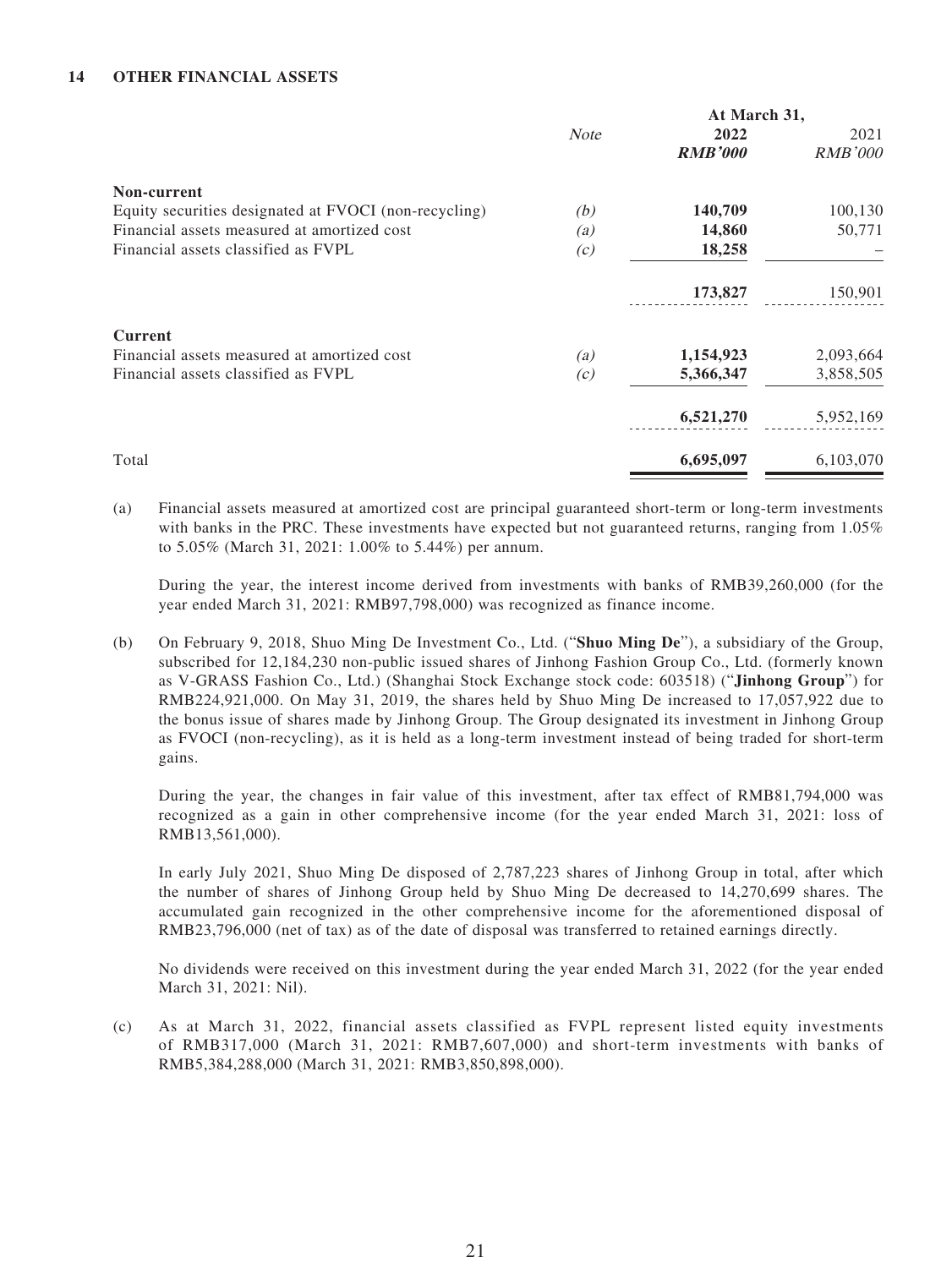#### (i) Listed equity investments

The listed equity investments held by the Group, other than the investments in Jinhong Group, were classified as FVPL, as the Group plans not to elect option to irrevocably designate as FVOCI (non-recycling) under IFRS 9 and these investments have been classified as FVPL.

During the year, the net realized/unrealized gains of other equity investments held by the Group of RMB5,477,000 were recognized as a gain in finance income (for the year ended March 31, 2021: RMB634,000).

Dividend income of RMB2,443,000 for the year ended March 31, 2022 (for the year ended March 31, 2021: Nil) was attributable to the Group's equity investments in certain A-share listed companies.

(ii) Short-term investments with banks and other financial institutions

Short-term investments with banks and other financial institutions with no guarantee of principal and interest were classified as FVPL. During the year, the net realized/unrealized gain in these investments of RMB176,185,000 was recognized as a gain in finance income (for the year ended March 31, 2021: RMB65,670,000). Neither the single short-term investment nor short-term investment made with the same bank or other financial institutions on an aggregate basis accounted for over 5% of the Group's total assets.

### **15 TRADE AND OTHER PAYABLES**

|                                                                  | At March 31,   |                |  |
|------------------------------------------------------------------|----------------|----------------|--|
|                                                                  | 2022           | 2021           |  |
|                                                                  | <b>RMB'000</b> | <b>RMB'000</b> |  |
| Trade payables                                                   | 571,604        | 722,128        |  |
| <b>Bills</b> payables                                            | 2,711,629      | 1,746,505      |  |
|                                                                  | 3,283,233      | 2,468,633      |  |
| Other payables and accrued expenses                              |                |                |  |
| - Deposits from customers                                        | 171,203        | 257,400        |  |
| - Contract liabilities (i)                                       | 270,808        | 286,944        |  |
| - Construction payables                                          | 168,285        | 223,172        |  |
| - Accrued advertising expenses                                   | 112,765        | 95,186         |  |
| - Accrued payroll, welfare and bonus                             | 297,540        | 358,224        |  |
| - Cash-settled written put option                                |                | 50,530         |  |
| - VAT and other tax payable                                      | 151,842        | 122,121        |  |
| - Dividends payable                                              | 5,800          | 5,000          |  |
| - Payables in relation to acquisition of non-controlling         |                |                |  |
| interests in Jessie group                                        | 139,795        |                |  |
| - Payables in relation to shares disposed of by employees under  |                |                |  |
| share-based payment schemes                                      | 27,821         |                |  |
| - Receipts in advance in relation to unvested restricted shares  | 33,021         | 7,743          |  |
| - Interest payable in relation to convertible bonds (note $16$ ) | 5,008          | 5,184          |  |
| $-$ Others                                                       | 110,833        | 131,938        |  |
|                                                                  | 4,777,954      | 4,012,075      |  |

All of the trade and other payables are expected to be settled within one year.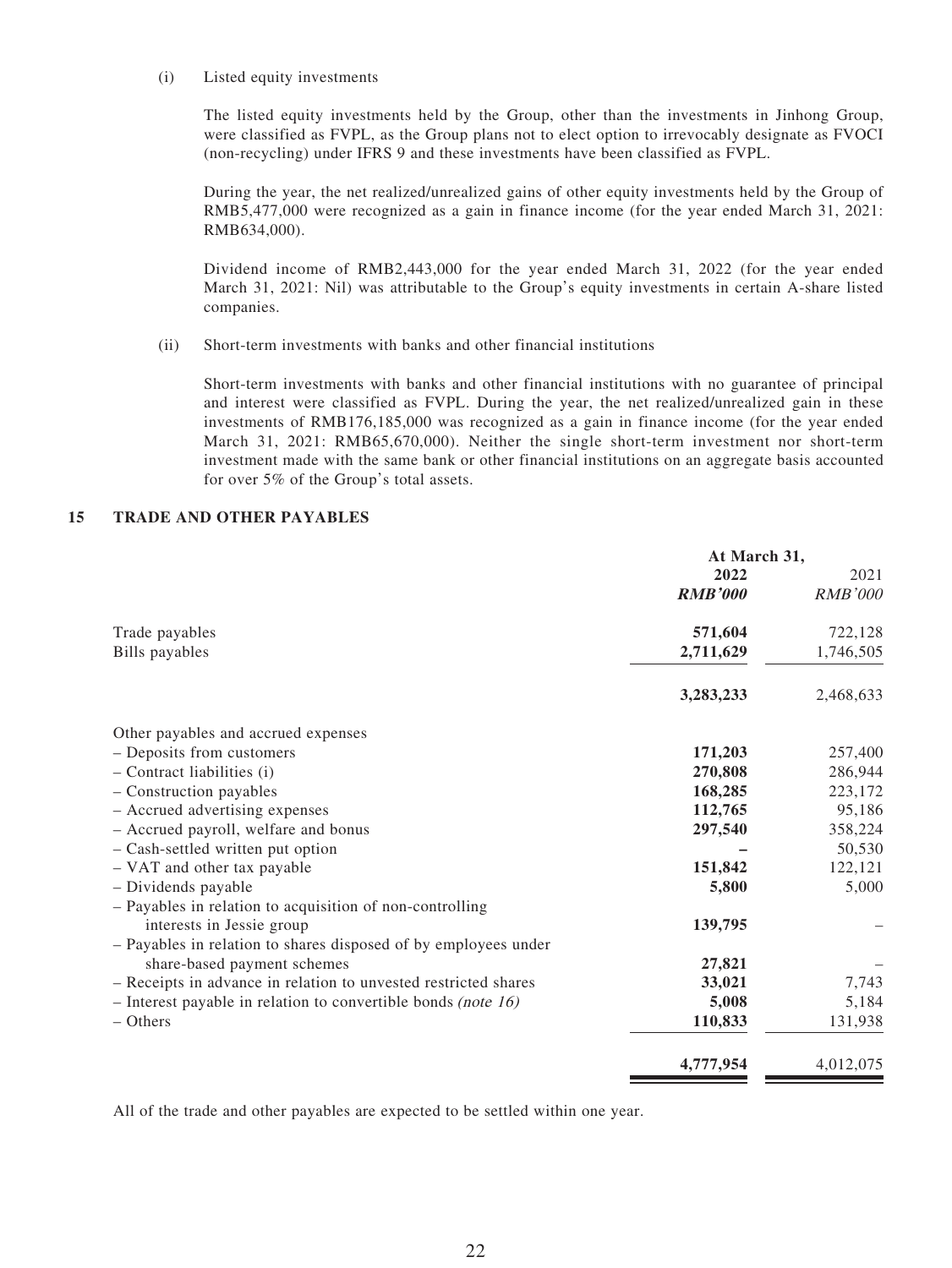As of the end of the reporting period, the ageing analysis of trade payables, based on the invoice date, is as follows:

|                |                | At March 31,   |  |  |
|----------------|----------------|----------------|--|--|
|                | 2022           | 2021           |  |  |
|                | <b>RMB'000</b> | <b>RMB'000</b> |  |  |
| Within 1 month | 3,011,170      | 2,264,702      |  |  |
| 1 to 3 months  | 272,063        | 203,931        |  |  |
|                | 3,283,233      | 2,468,633      |  |  |

(i) The amount of revenue recognized for the year ended March 31, 2022 that was included in the contract liabilities balance at the beginning of the year was RMB279,937,000.

#### **16 CONVERTIBLE BONDS**

|                                          | Liability<br>component<br><i>RMB'000</i> | Equity<br>component<br><i>RMB'000</i> | <b>Total</b><br><i>RMB'000</i> |
|------------------------------------------|------------------------------------------|---------------------------------------|--------------------------------|
| At March 31, 2021                        | 1,609,472                                | 260,576                               | 1,870,048                      |
| Effective interest expenses for the year | 68,416                                   |                                       | 68,416                         |
| Interest paid                            | (17,593)                                 |                                       | (17, 593)                      |
| Exchange adjustment                      | (55,689)                                 |                                       | (55,689)                       |
| At March 31, 2022                        | 1,604,606                                | 260,576                               | 1,865,182                      |

#### **Liability component**

|                                                       | At March 31,   |                |  |
|-------------------------------------------------------|----------------|----------------|--|
|                                                       | 2022           |                |  |
|                                                       | <b>RMB'000</b> | <i>RMB'000</i> |  |
| Carrying amount of liability component                | 1,604,606      | 1,609,472      |  |
| Less: interest payable due within 1 year (note $15$ ) | (5,008)        | (5,184)        |  |
| Convertible bonds – non-current portion               | 1,599,598      | 1,604,288      |  |

On December 17, 2019, pursuant to a subscription agreement dated December 4, 2019 (the "**Subscription Agreement**"), the Company issued convertible bonds with a principal amount of USD275 million due on December 17, 2024 (the "**Convertible Bonds**"). The Convertible Bonds bear simple coupon interest at 1% per annum, and the interest shall be payable semi-annually.

The Convertible Bonds may be converted into shares of the Company pursuant to the terms and conditions of the Subscription Agreement. The rights of the bondholders to convert the Convertible Bonds into ordinary shares are as follows:

- subject to redemption options pursuant to the terms and conditions of the Subscription Agreement, conversion rights are exercisable at any time from January 27, 2020 to December 7, 2024 (both days inclusive) at the bondholders' option;
- at the initial conversion price being HKD4.91 per share (subject to adjustments in the manner provided in the terms and conditions of the Subscription Agreement), with a fixed exchange rate of HKD7.8287 to USD1;
- since the issue of the Convertible Bonds on December 17, 2019 up to now, the conversion price has been adjusted four times, according to the announcements issued by the Company dated August 21, 2020, December 3, 2020, August 20, 2021 and December 1, 2021, respectively, as follows: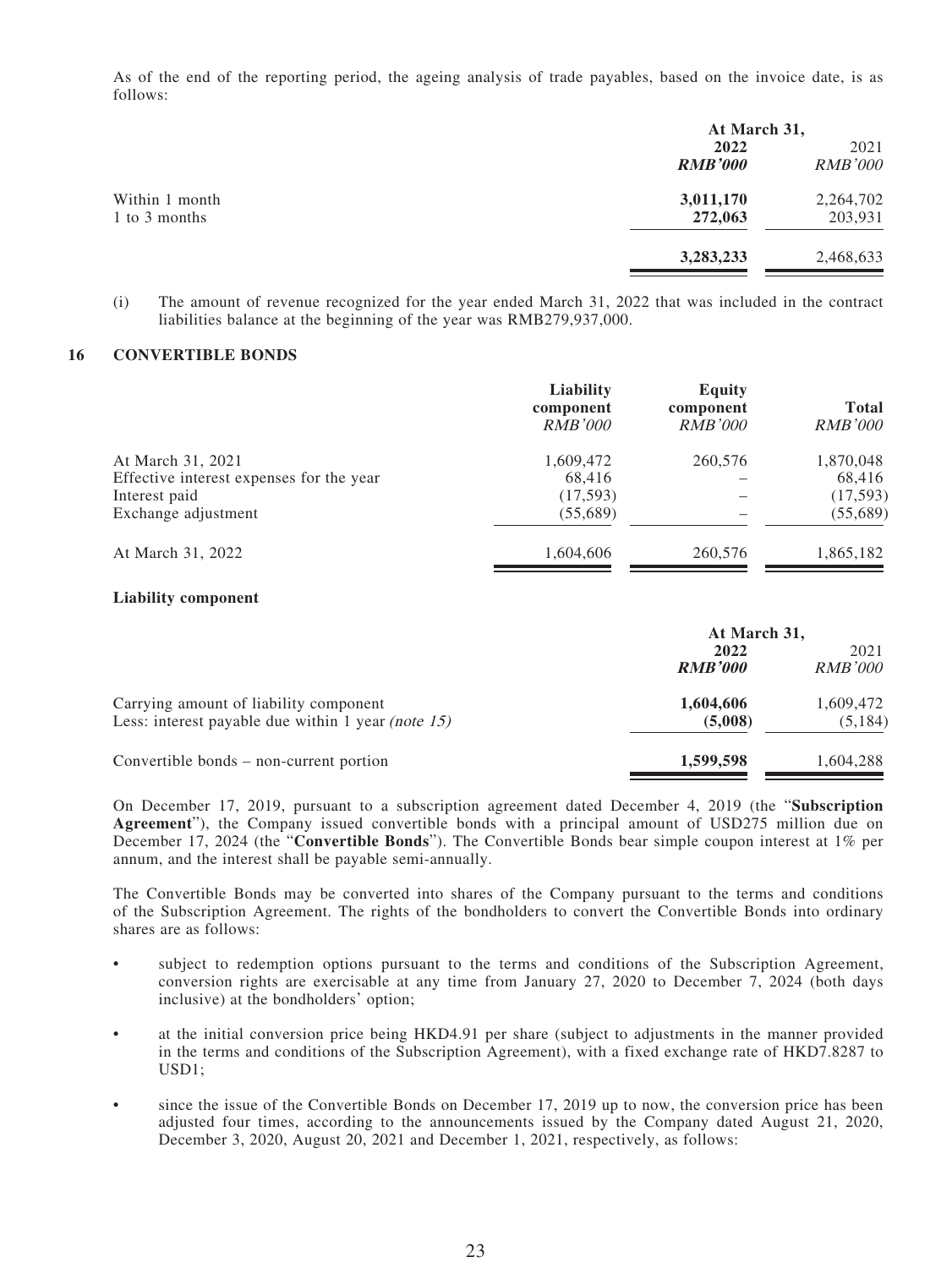| <b>Effective date</b> | Adjustment to conversion price                  |
|-----------------------|-------------------------------------------------|
| August 27, 2020       | HKD4.91 per share adjusted to HKD4.73 per share |
| December 19, 2020     | HKD4.73 per share adjusted to HKD4.67 per share |
| August 26, 2021       | HKD4.67 per share adjusted to HKD4.56 per share |
| December 23, 2021     | HKD4.56 per share adjusted to HKD4.52 per share |

• the number of ordinary shares to be issued on exercise of a conversion right shall be determined by dividing the principal amount of the Convertible Bonds to be converted by the conversion price in effect on the relevant conversion date.

Unless previously redeemed, the Convertible Bonds, in respect of which conversion rights have not been exercised, will be redeemed at the outstanding principal amount together with accrued and unpaid interest on December 17, 2024.

### **17 DIVIDENDS**

(i) Dividends payable to equity shareholders of the Company attributable to the year:

|                                                                                                                                    | For the year ended March 31, |                        |  |
|------------------------------------------------------------------------------------------------------------------------------------|------------------------------|------------------------|--|
|                                                                                                                                    | 2022<br><b>RMB'000</b>       | 2021<br><b>RMB'000</b> |  |
|                                                                                                                                    |                              |                        |  |
| Interim dividend declared and paid of HKD4.5 cents per ordinary<br>share (2021: interim dividend declared and paid of HKD3.5 cents |                              |                        |  |
| per ordinary share)                                                                                                                | 397,665                      | 315.441                |  |
| Final dividend proposed after the end of the reporting period of<br>HKD13.5 cents per ordinary share (2021: HKD10.0 cents per      |                              |                        |  |
| ordinary share)                                                                                                                    | 1,256,567                    | 895,365                |  |
|                                                                                                                                    | 1,654,232                    | 1.210.806              |  |

The final dividend proposed after the end of the reporting period has not been recognized as a liability at the end of the reporting period.

(ii) Dividends payable to equity shareholders of the Company attributable to the previous financial year, approved and paid during the year:

|                                                                    | For the year ended March 31, |                |  |
|--------------------------------------------------------------------|------------------------------|----------------|--|
|                                                                    | 2022                         | 2021           |  |
|                                                                    | <b>RMB'000</b>               | <i>RMB'000</i> |  |
| Final dividend in respect of the previous financial year, approved |                              |                |  |
| and paid during the year, of HKD10.0 cents per ordinary share      |                              |                |  |
| (2021: final dividend of HKD6.0 cents per ordinary share)          | 893,614                      | 569.914        |  |

### **18 NON-ADJUSTING EVENTS AFTER THE REPORTING PERIOD**

Subsequent to March 31, 2022, the board of directors of the Company proposed a final dividend of HKD1,469,583,000 (approximately RMB1,256,567,000), representing HKD13.5 cents per ordinary share to the equity shareholders of the Company.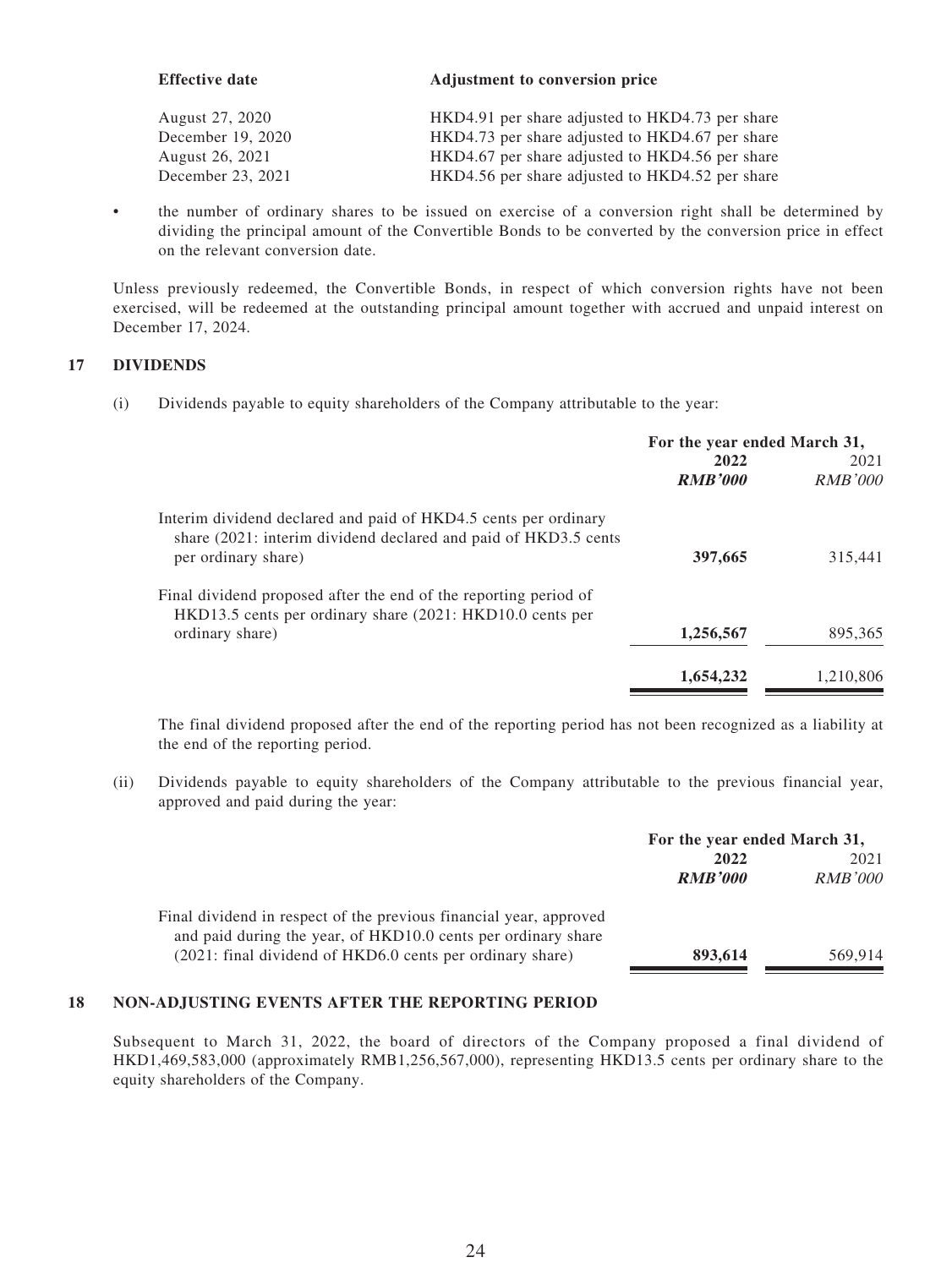# **MANAGEMENT DISCUSSION AND ANALYSIS**

FY2021/22 was an extraordinary year. Changes unseen in a century, coupled with the challenging situations arising from the global pandemic, led to profound changes in the global landscape, a significant impact on market consumption, and unprecedented difficulties and challenges to the global industrial supply chain. The Group had firm confidence in its development, adhered to the strategic direction and brand leadership, and carried forward the spirit of "overcome difficulties, keep pace with the times, work collaboratively, and strive to be a pioneer and leader". We planned for decisive organic growth in response to uncertain external changes, promoted steady progress in the main business performance indicators, and became a global leader in terms of total scale, while achieving a good start for the "new three-year" development strategy.

China's economy and the supply and demand of consumption are more robust as compared with the global market, and the domestic demand market demonstrates huge market potential and consumption capacity. Under the new development pattern of dual circulation, new cultural confidence will transform into industrial confidence, industrial confidence will drive confidence in development, and these factors will converge into a powerful force of the times that drives the groundbreaking growth of domestic brands. The Group firmly upheld the strategic direction of "focusing on principal business and key brands", adhered to the development model of brand leadership, seized opportunities and broke new ground in the process of identifying and adapting to changes, while striving for the healthy, sustainable and high-quality growth development goals during the "new three-year" period.

# **REVENUE ANALYSIS**

In FY2021/22, the Group followed firmly the strategic direction of "focusing on principal business and key brands", defined the Group's brand positioning of being the "world's leading expert in down apparel", continued to consolidate the four core competencies of "leading brand, innovating products, upgrading channel and adhering to high product quality and quick response" and the two security systems in relation to "organization, mechanism, culture and talent development and digital operation", and, under the circumstances of the industry's overall downward trend, achieved a steady and high quality development of the branded down apparel business, which showed the resilience of the corporation's development.

In this Year, the Group's revenue amounted to approximately RMB16,213.6 million, representing an increase of approximately 20.0% as compared to that of the corresponding period of last year. The branded down apparel business, OEM management business, ladieswear business and diversified apparels business are the Group's main business segments.

The branded down apparel business remained the biggest revenue contributor of the Group, and recorded a revenue of approximately RMB13,223.0 million, accounting for 81.6% of the total revenue of the Group, representing a year-on-year increase of 21.4%. The OEM management business recorded a revenue of RMB1,901.3 million, accounting for 11.7% of the total revenue of the Group, representing a year-on-year increase of 23.8%. The ladieswear business recorded a revenue of RMB903.7 million, accounting for 5.6% of the total revenue of the Group, representing a year-on-year decrease of 4.5%. The diversified apparels business recorded a revenue of RMB185.6 million, accounting for 1.1% of the total revenue of the Group, representing a year-onyear increase of 28.3%.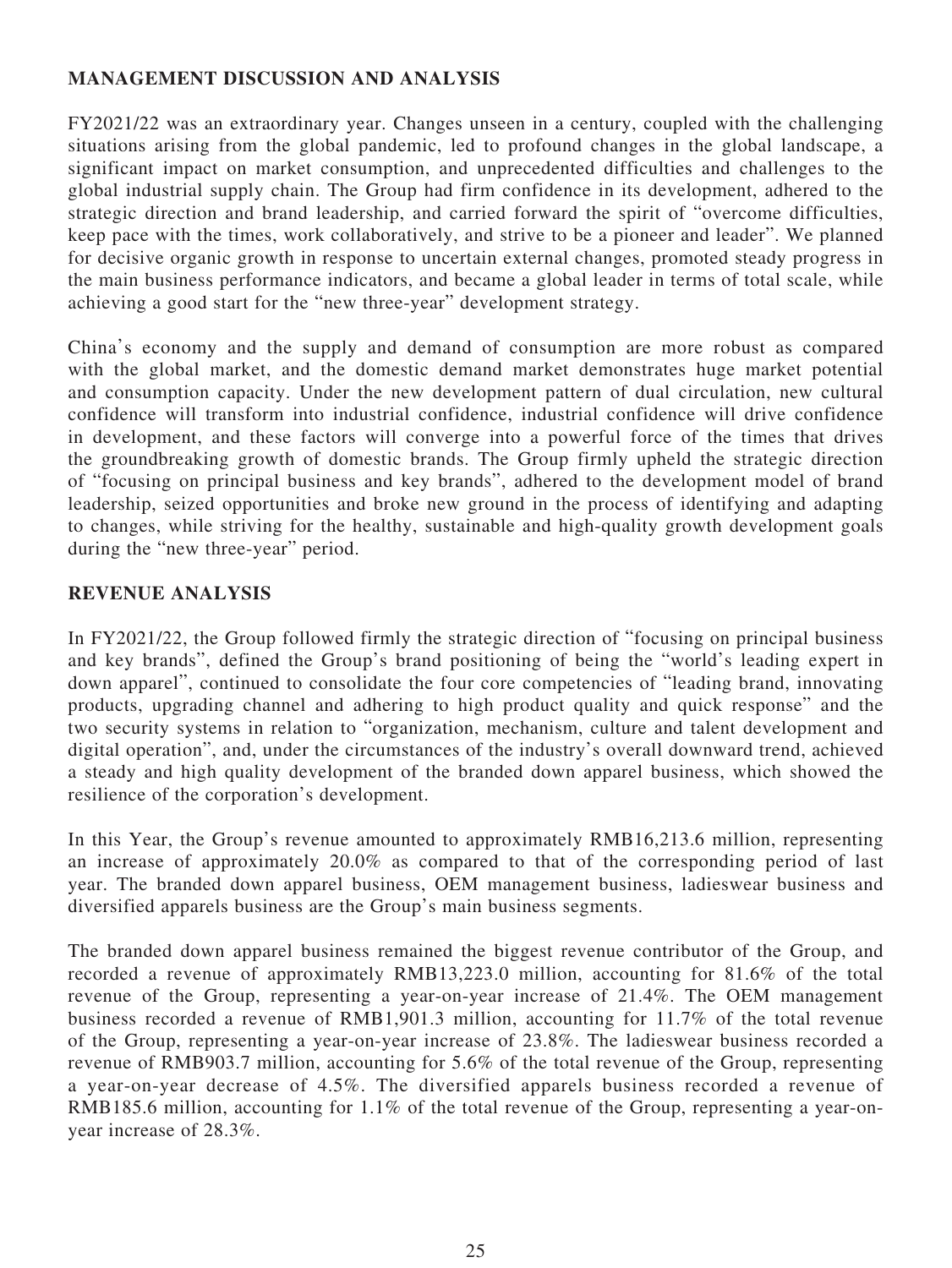### **Revenue by Business**



### **Branded Down Apparel Business:**

In FY2021/22, positioning on the objective of being the "world's leading expert in down apparel", the Group focused on building leading channels, leading commodities, a leading image, leading retails, and leading user operations. In terms of brands, the Group adhered to its position as a down apparel expert with its competitive strategy being upgraded from being the "top-selling down apparel expert in the world" to the "world's leading expert in down apparel". In terms of products, the Group promoted the upgrades of commodity structure, explored an end-to-end product development model of "focusing on user value", and accelerated the establishment of core competitive products with leading functions, leading fashion and leading technology. In terms of channels, the Group continued to optimize the channel structures and channel qualities, focused on expansion and building within "2+13" key cities (namely, Beijing, Shanghai and other 13 first-tier and new first-tier cities) and continuously enhanced the operating ability and sales efficiency of its terminal stores.

In this Year, the Bosideng brand under the Group's branded down apparel business recorded a year-on-year increase of 16.3% in revenue, reaching approximately RMB11,617.7 million. The revenue of the overall branded down apparel business segment increased by 21.4% on a year-onyear basis to approximately RMB13,223.0 million.

# **Brand Building**

In FY2021/22, the Group continued to define its brand position as a "down apparel expert", focus on the strategic development direction of being the "world's leading expert in down apparel" and adhere to the "Brand-led" development model. It also further extensively explored the brand value of Bosideng in association with "Top Brands, High Quality, Synonym of Down Apparel", and contributed to its brand building and improvement of operating results by constantly launching brand events, innovating communication content and communication approaches as well as continuously deepening consumer awareness and brand reputation.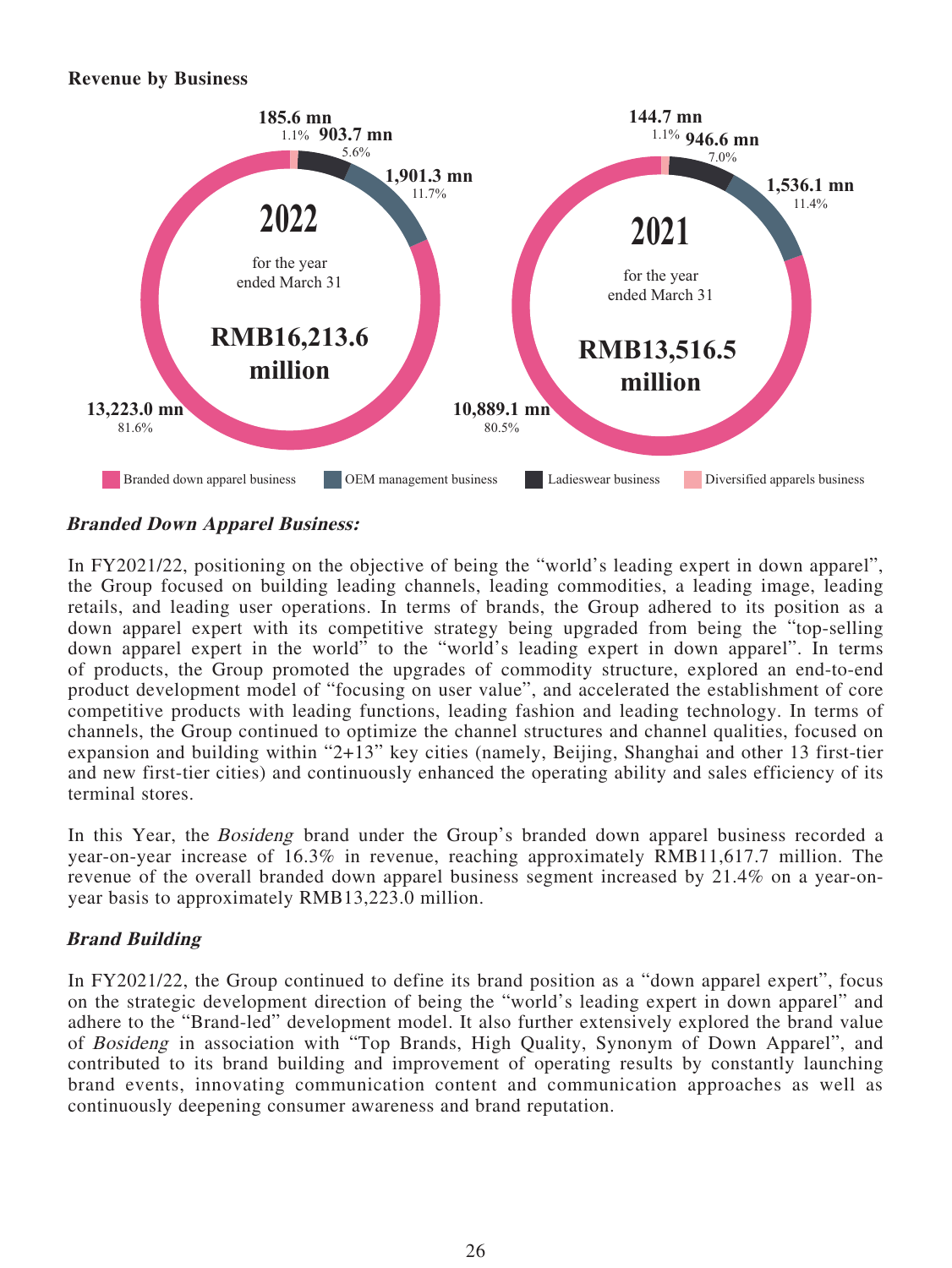According to the *Bosideng* brand health tracking report prepared by Ipsos, *Bosideng's* current brand recognition and top-of-mind awareness rate are both in the leading position in China's apparel industry. Among them, the net promoter score (i.e. NPS) was as high as 56, and brand reputation was as high as 9.11. It has become the preferred down apparel expert brand among over 71% of Chinese consumers. These indicators of brand health have all improved as compared to those of the previous year, and the Bosideng brand recognition in the minds of consumers has become more positive.

According to the "Brand Finance Apparel 50 2022" released by Brand Finance, one of the top five international authoritative brand value evaluation consultancies, the Bosideng brand was selected again and its ranking improved to the 48th in the apparel brand list.

In FY2021/22, Bosideng had continued to maintain its position as a down apparel expert, and commenced a series of brand events through first-of-its-kind product upgrades, product technology upgrades and co-created release conferences.

In October 2021, Bosideng released the original Trench-style Down Jacket Collection. On the one hand, Bosideng subverted customers' perception of traditional down apparel and enhanced its image as a down apparel expert by innovating the categories of down apparel; and on the other hand, the original Trench-style Down Jacket Collection may satisfy the needs and aesthetics of mainstream consumers for business scenarios, which consolidated the expansion of product series, and achieved the perfect conversion of brand power and sales power.

In November 2021, Bosideng released the climbing 2.0 series, which on the one hand, raised the awareness of the Bosideng brand among consumers and effectively supported brand development and positioning, and on the other hand, the products are originally made in China, leading the further development of Chinese brand apparel in top design, craftsmanship and fabrics.

In December 2021, Bosideng held a release conference together with the National Theatre of China, at which, on the one hand, the "warm epic" of "world-leading Chinese down apparel" was being interpreted wonderfully; and on the other hand, the fusion of theatrical art and fashion elements pioneered the theatrical release conference in the industry, intensively elaborated Bosideng's global leading position as a Chinese down apparel brand and was recognized by the fashion industry and the apparel industry.

# **Commodity Management**

In FY2021/22, single-store orders of the Group were applied to self-operated stores, which meant products for sale in single stores would match the demand for orders and products would be produced with reference to the actual demand. Meanwhile, distributors adopted different flexible modes of order placement and rebate based on their respective scales of operation. In the Year, the proportion of the first orders placed between the Group and distributors remained at a low level, and the remaining orders shall be replenished based on actual market feedback in the peak seasons. Such a demand-pull mechanism has been playing a very important role in the Group's centralized management of channel inventory and commodity structure during peak seasons.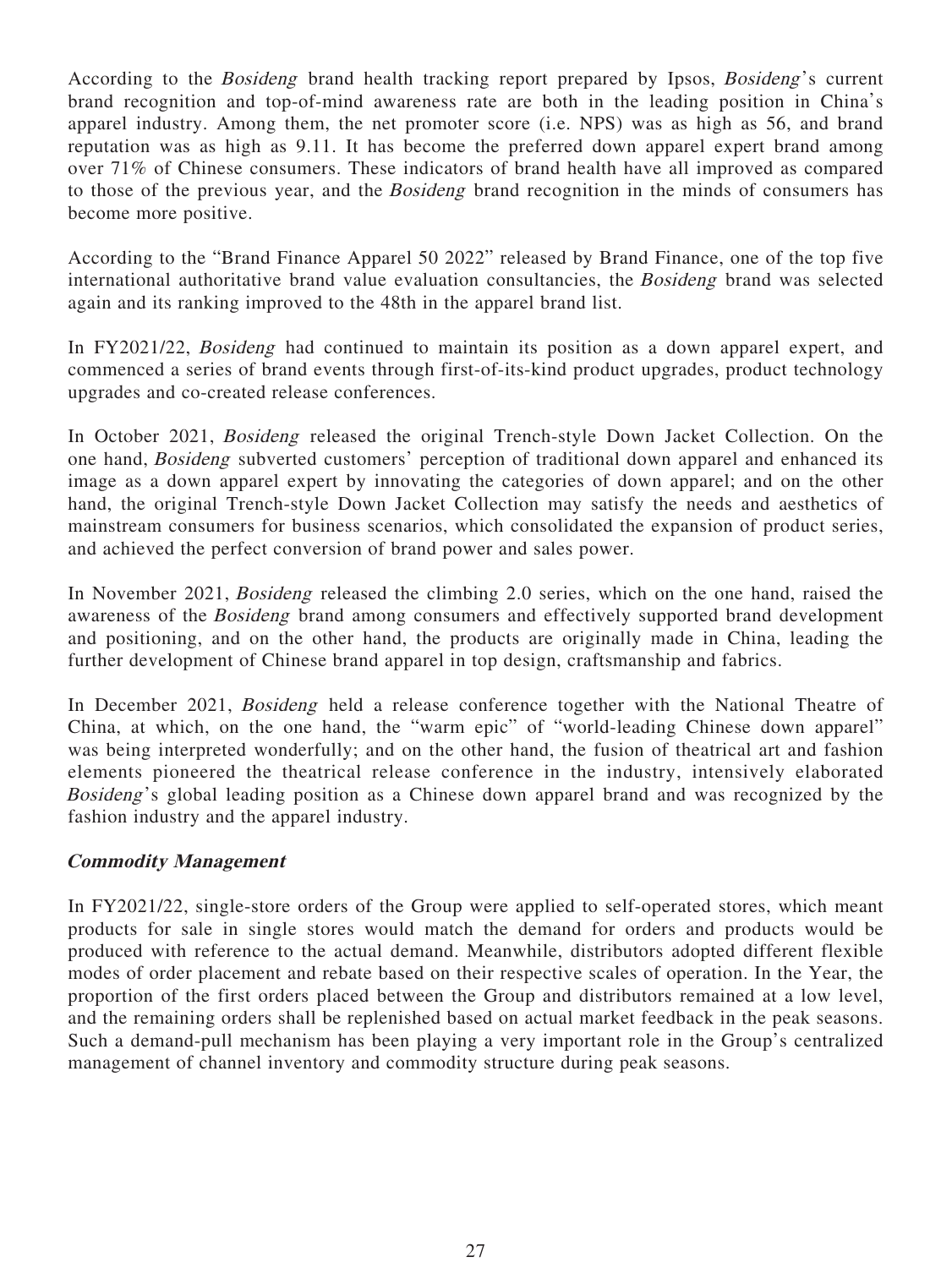In FY2021/22, the Group continued to stick to the concept of commodity operation management of the last financial year. With the Group's smart central delivery centre (i.e. CDC) which serves all offline direct stores, franchised stores and e-commerce businesses throughout the country, the Group unified the inventory management of 9 direct large warehouses and 12 small warehouses of distributors through an integrated inventory management platform, including suppliers' delivery, storage/return of commodities from the market to the warehouse, sorting and shelves arranging to continuously optimize the availability of replenished goods in accordance with market sales conditions in conjunction with different strategies that allocate and store commodities and O2O pathway.

As of March 31, 2022, the inventory turnover days of the Group were 150 days, representing a decrease of 25 days as compared to that as at March 31, 2021, which was mainly due to the launch and maintenance of a relatively lower proportion of first-time orders, as well as the continuous implementation of the demand-pull restocking and full-channel integrated operation model during the Year, which effectively controlled the inventory of finished goods despite uncertain factors such as the weather and sporadic epidemic. On the one hand, such measures not only laid a solid and relaxed inventory management foundation for the sales in the next year of the Group, and on the other hand, also demonstrated the Group's strong operating resilience as a Chinese leading down apparel enterprise in light of uncertain and negative factors.



**Inventory Turnover Analysis**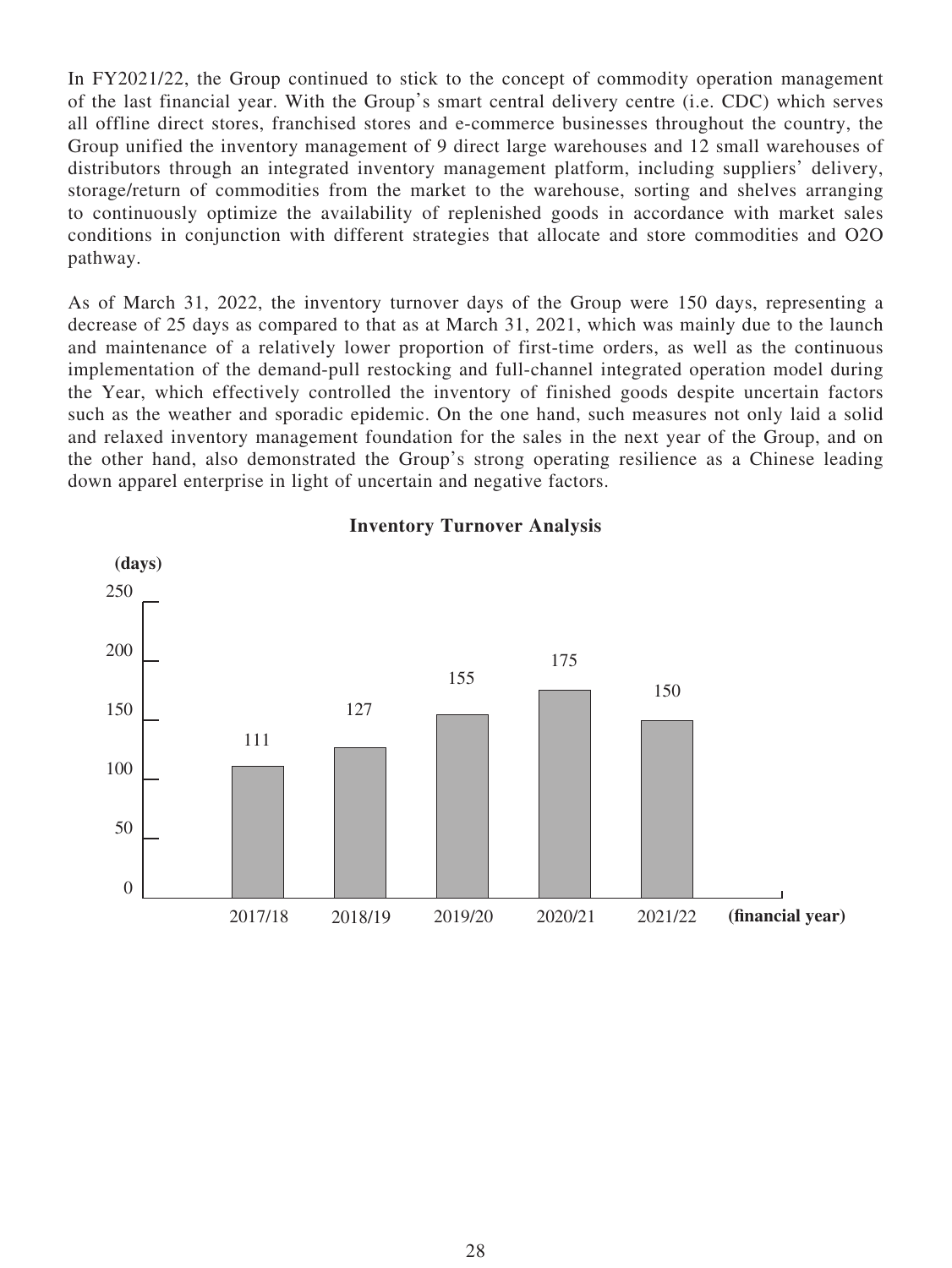### **Supply Chain Management**

The ability of the Group's supply chains to provide "high-quality and quick response" is an important competitive strength for our continued success in the industry, and is one of our core competitive advantages for maintaining the efficient and healthy sustainability of the Group. The Group has implemented a leading futures/stock commodity operation model. The first batch of orders would be controlled within 40%, whilst the remaining proportion would be continuously replenished on a rolling basis during the peak seasons according to sales data and trend forecasts at the market terminal, to support a shorter turnover cycle and higher efficiency by demandpull restocking, quickly launching new products and quickly responding to small orders, thereby comprehensively achieving the target of maintaining high product quality and a quick response in supply and returning to the flexible nature of the front shop and the back factory.

In this Year, the supply chains of the Group underwent systematic innovation upgrading in terms of resource integration, adopting flexible and quick response times, excellent quality maintenance and leading costs. Despite the challenges and difficulties brought to the supply chain management of the Group from the clustered spread of the COVID-19 epidemic and the policy regarding restrictions on electricity and production in 2021, the Group defended against these risks through pre-positioning, strategic planning and symbiotic synergy in various aspects.

In terms of resources integration, based on the national macro policy and the epidemic environment, the Group maintained cooperation with high risk-resistant quality suppliers, which effectively safeguarded the quality and safe supply of products.

In terms of adopting flexible and quick response times, the Group established an end-to-end value chain management model focusing on stores, and achieved process iteration and full integration of the information chain, while enhancing upgrading on factory intelligent manufacturing, which provided possibilities and guarantees for quick response upgrading. The system had been upgraded in respect of sales and production synergy, strategies planning, cycle management, material preparation on a rolling basis and accurate order resource allocation, which shortened the order cycle from 2 weeks to 1 week in the peak seasons and provided a solid guarantee for accurate sales and inventory risk.

In terms of quality management, the Group regarded excellent quality and users' perception as the core bases for improvement, and connected users' needs and experience for comprehensive upgrading of experience quality by matching appropriate high-quality resources with attributes in scene category, so as to meet the high-end of standards, resources, materials and production lines. It also implemented a digitalized operation system for quality control, broke through the entire quality closed loop and made the whole process controllable and traceable, so as to ensure online and transparent quality control on a real-time basis.

In terms of leading costs, despite the increasing uncertainties in the market under the impact of the epidemic and the policy regarding restrictions on electricity and production in 2021, and the fact that the overall materials market was unstable and uncertain, the Group made new breakthroughs in terms of resources integration vertically and horizontally, technology innovation, refined efficiency improvement and excellent operation by creating strategies for strategic efficiency improvement and cost reduction with strategic suppliers in advance, and achieved a strategic model for long-term, symbiosis and win-win cooperation by connecting *Bosideng*'s brand empowerment, advantages in volume and financial support together with suppliers, so as to ensure the certainty and controllability of costs in the event of external uncertainty.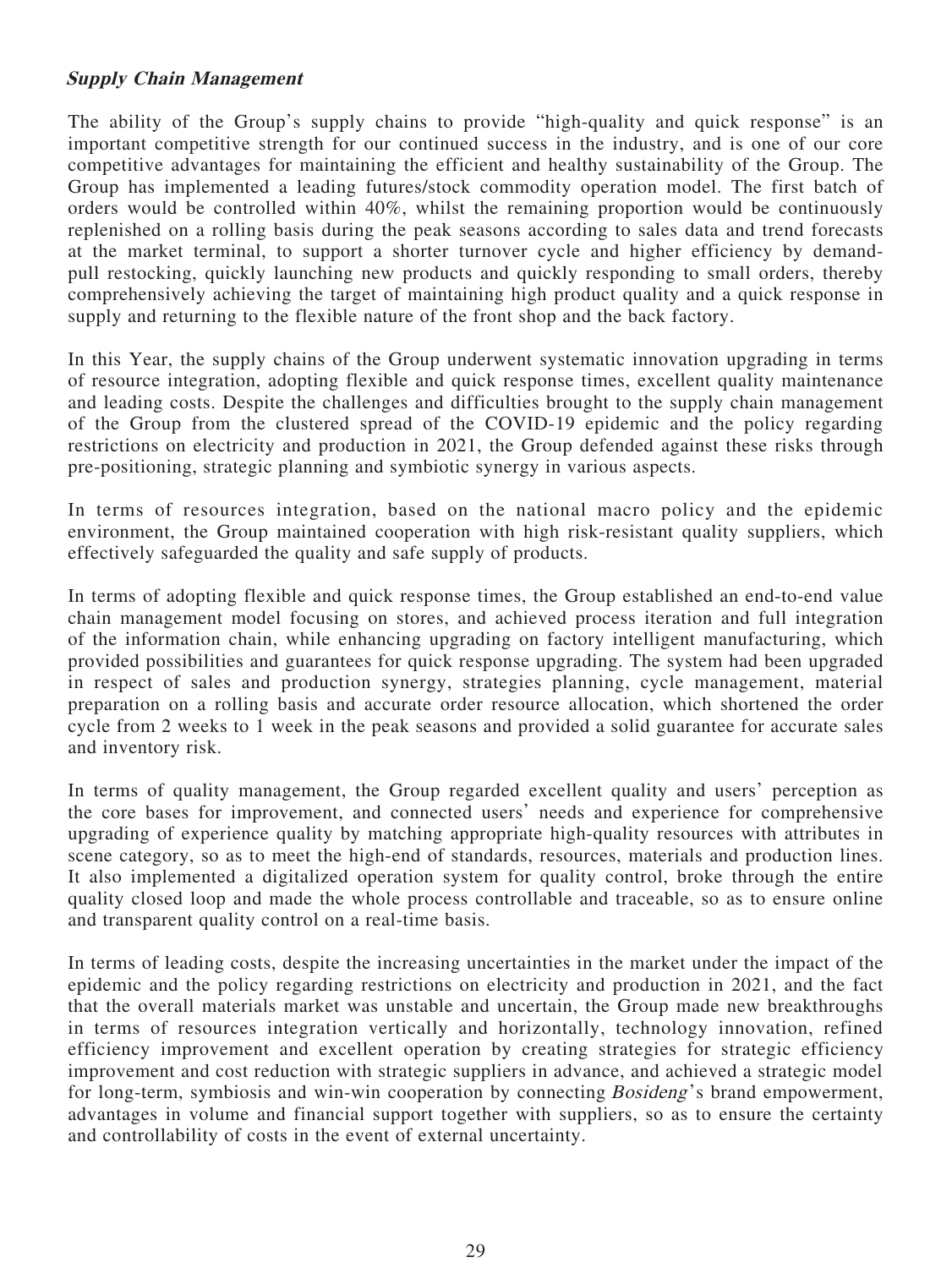# **Logistics and Delivery**

For logistics and delivery, the Group continuously adopted a system to automatically match transport and delivery resources for each order based on traffic (mainly based on order quantity, weight and size), factoring in limitations such as the advantages of social transport and delivery resources, transport costs and timeliness. The Group also collects and monitors data in respect of each step of the entire process, including collection, distribution, in-transit and sign-for-acceptance.

A series of actions have been taken in respect of the logistics park area of the Group in terms of improving logistics efficiency. On the one hand, the advanced algorithms of the self-developed ICC (i.e. inventory calculation centre) and OPC (i.e. order processing centre) systems are adopted to instantly collect, match, locate and calculate the distance between the geographical location of the product and the geographical location of the consumer, and generate instructions to prioritize early orders and ensure early pick up by the courier company and the fastest distribution to consumers. On the other hand, with the coming of a new wave of smart technology through advanced logistics information technology ("**IT**") system and highly automatic logistics equipment, it has become possible to maximize the automatic efficiency of equipment and reduce inventory operation time and deliver to the carrier for pick up at the fastest speed.

In FY2021/22, the Group has implemented an automatic and smart allocation system based on commodity attributes in conjunction with each carrier's ability and price in all regions of the PRC by way of enhancing the system transportation modules of Extended Warehouse Management (i.e. EWM). Under the premise of maintaining reasonable costs, we maximized our service efficiency and improved users' experience. Meanwhile, the significantly improved out-warehouse rate and optimized in-transit efficiency has contributed to the Group's leading position in logistics and delivery in the industry.

# **Digital Operation**

In light of the uncertain environment for development, digitalization has been the greatest certainty. The transformation and reform of digital operations has been a top priority of the Group's infrastructure construction in recent years.

In terms of research on digital transformation, in recent years the Group has made significant achievements in terms of digitalization in many aspects, including smart manufacturing, smart logistics and smart commodity operations. It has gradually entered into the deep waters of digital transformation to unite perception for cohesion. While continuously learning from leading enterprises and successful cases, we have gradually established the three core business scenarios with a focus on users, retailing and commodities, and constantly improved the operating efficiency and created greater value for users through means such as process redesign, organizational restructuring and model innovation.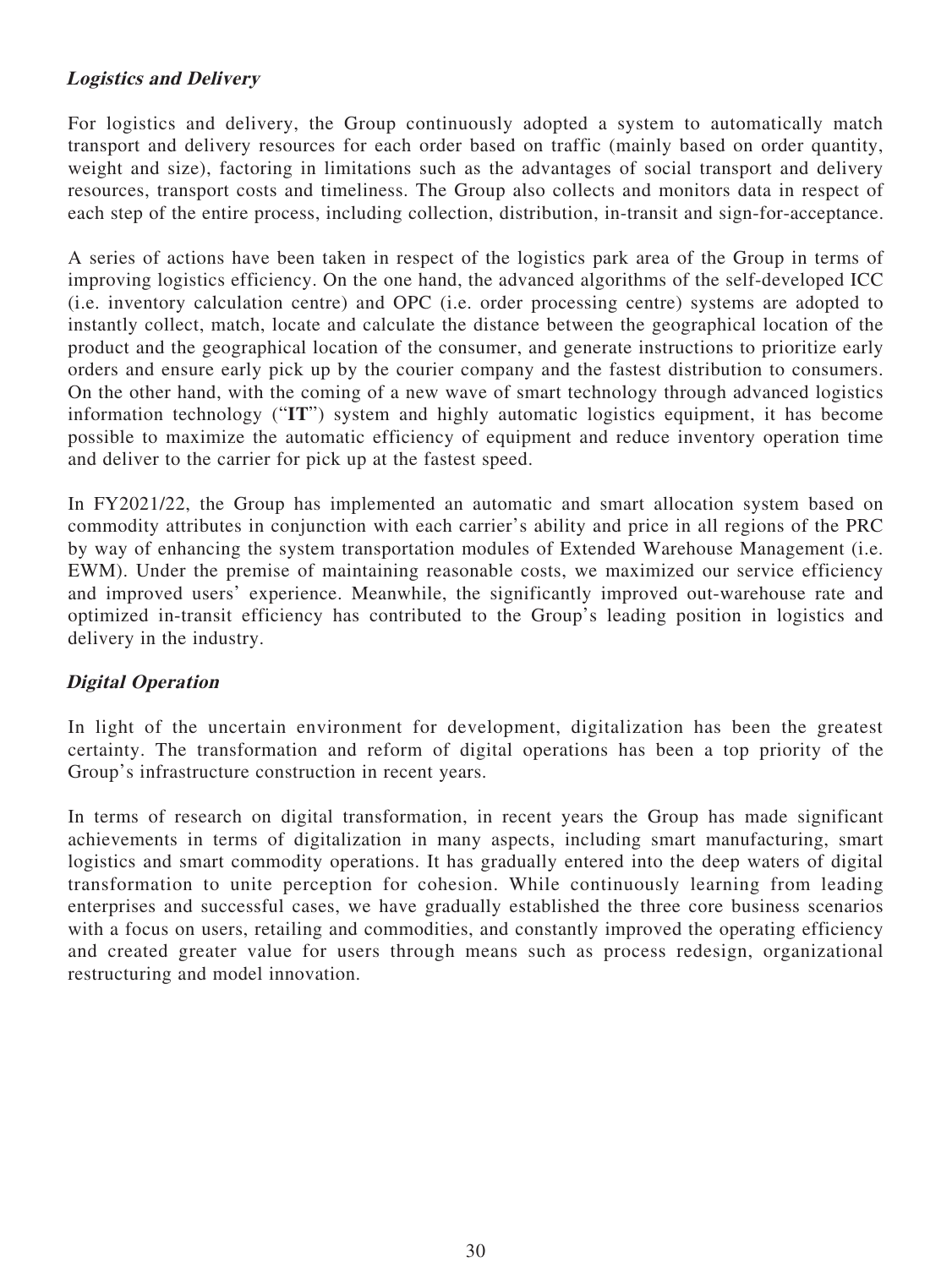In terms of digital operation, based on the development trend of modern IT and combined with the existing system or application usage of the Group and the microservice architecture and streambatch integrated computing technology, we have released top-level IT infrastructure in line with the trend of the times under the principle of one entrance, one platform and one digital warehouse, and comprehensively formulated a three-year implementation plan for downlisting, upgrading, integrating, reconstructing and newly constructing IT products under the principle of life cycle management of IT products, and ultimately realized the goals of a mobile office, online business, digital operations and intelligent decision-making, thereby providing powerful technical solving tools or solutions for the Group's digital transformation.

## **New Retail Operations**

In this Year, the Group continued the use of corporate WeChat to build a more convenient communication bridge with customers, and achieved approximately 6.10 million new members and approximately 2.50 million corporate WeChat friends. The Group had over 6.30 million followers on its Bosideng brand WeChat account and over 4.90 million fans on its Douyin official account. Among them, the number of young consumers under the age of 30 increased significantly as compared to that of the corresponding period of last year. Furthermore, the proportion of the Tmall member repurchase sales had reached 29.2%.

In terms of member digital innovation, we continued to create a customer tags system through Alibaba Data Center and built a user hierarchy model and a forecast model to conduct precision level-by-level operations on users and reach-out to consumers with high quality digital content to improve consumers' shopping experience and out-of-store sales through cloud-based stores with "Thousands of Stores with Thousands of Images (千店千面)". At the same time, we provided marketing assistants for each corporate WeChat shopping guide, and used the data center to match interactive content templates for terminal shopping guides to assist them in maintaining good customer relationships.

# **Technological Innovation**

The Group attaches great importance to the technological innovation of products and incorporates scientific technology innovation into the development of new materials, new products, supply chain management and other important corporate core strategies, applying high-end functional resources around the world and continuously enhancing investment.

In this Year, the Group focused on investment in scientific technology to establish and develop itself as a leader in scientific technology. The use area of the Group's scientific technology center increased to 10,000+ sq.m., in which the Group built a leading polar environment simulation testing laboratory, upgraded the software and hardware capabilities of the raw material expert laboratory in all aspects and supported an Antarctic scientific expedition with the technology and quality services of climbing products.

In this Year, the Group focused on new material development and the research and development of new products. In terms of new materials development, the Group introduced internationally-high potential energy fabric brands to attain high-end functional resources, two types of which have obtained ISPO TOP 10 and ISPO SELECTION. In terms of the research and development of new products, the Group had initially established Bosideng's unique and exclusive technology system. It is particularly worth mentioning that the extreme environmental-friendly and zero-pressure down apparel, a Bosideng brand under the Group, was awarded the Red Dot Design Award in this Year.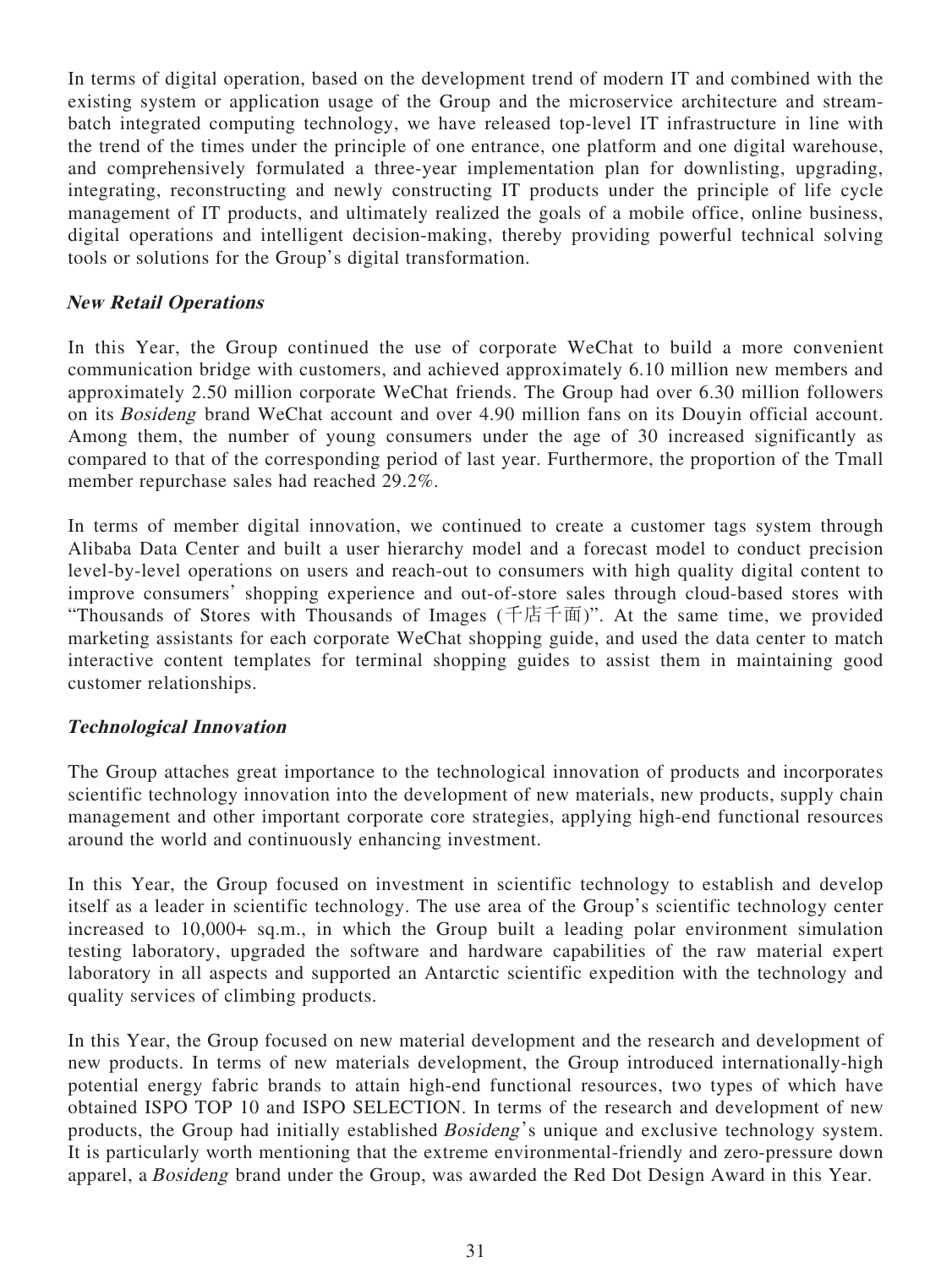In this Year, the Group applied for an aggregate of 140 patents, including inventions, utility model and appearance patents, and obtained 20 patent certificates in FY2021/22 for applications submitted in the previous years, which provided patented technology and endorsement support for down apparel experts. As of March 31, 2022, the Group has accumulated 369 patents (including invention, utility model and appearance patents) in total.

The Group plays the role of the down apparel sub-committee of the National Clothing Standards Committee and the ISO/TC133 secretariat, the core drafting unit and the first drafter of the Down Clothing standard GB/T14272-2021, a member of the IDFB Technology Committee, the fourth drafting unit of ski clothing, the first drafting unit and the drafter of the Standards for Design Assessment on Green Design Products - Down Clothing (《綠色設計產品評價設計規範 - 羽絨服 裝》), and published Climbing Series 2.0 Down Apparels, Green Standards, 6A Standard Leader of Sun Protecting Cloth and a number of other leading standards in the industry. For three consecutive years, the Group has been awarded the top-ranked Corporate Standard Leader for down apparels by the State Administration for Market Regulation, fully demonstrating the Group's image as a standard leader.

# **Research and Development of Products**

The Group has always attached great importance to product innovation. Product optimization and expansion are the cornerstones for the brand development of the Bosideng brand.

The combination of product design and consumer preferences is the key to product innovation. The Group conducted precise development of different series of products for consumers based on consumer preferences and cognitive models. On the whole, the new product development of the Group was articulated in different scenarios: "sports" represented fashion, "business" represented quality, "outdoors" represented functionality and "leisure" focused on current fashion trends to create hot-selling products. Through end-to-end integration of development for a series of scientific, objective and methodical design processes covering customer research, market research, trend analysis, commodity planning, design planning, promotion planning, product development, customer appreciation, ordering feedback, sales feedback and summary reviews, we endeavored to present new series of products to consumers.

The Bosideng brand also attaches great importance to its cooperation with international designers and well-known intellectual properties ("**IPs**"). Through cooperation with international designers and IPs such as Walt Disney and Marvel, the Group launched brand new products which were well received and sought after among young consumers.

In this Year, the urban multifunctional jacket of *Bosideng* won the ISPO Award – Global Design Award, and the composite structure camping down apparel and zero-pressure down puff obtained the ISPO Global Design Award and the Red Dot Design Award. In addition, the professional warmth series sponsored the 38th Antarctic expedition mission of the Chinese Antarctic expedition team.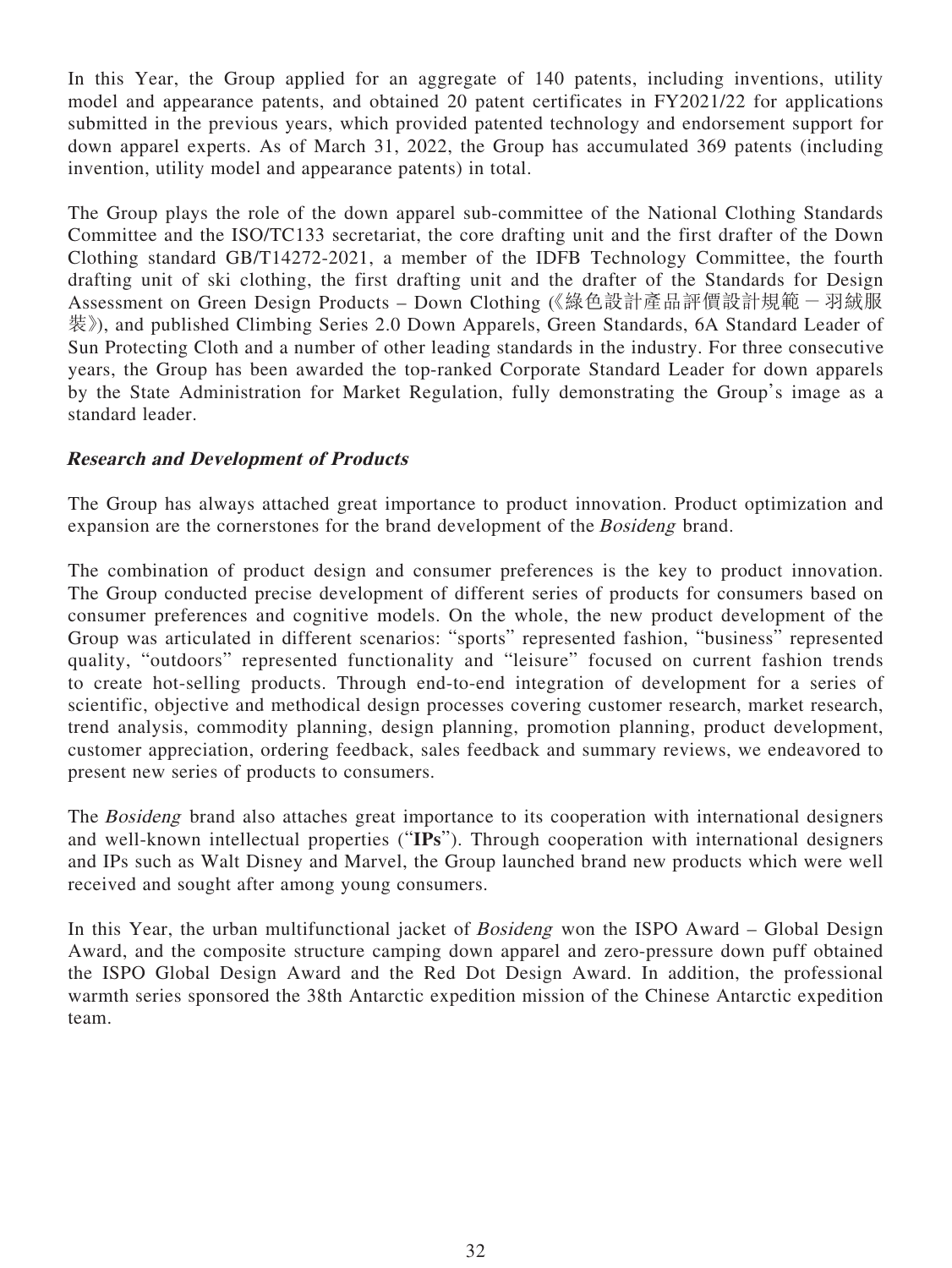The key product collections in FY2021/22 included:

# **Trench-style Down Jacket Collection**

The first launch of the Bosideng Trench-style Down Jacket series in 2021 marked innovation and a breakthrough in categories of down apparel. Products under the series broke down the conventional design of down apparel and combined the classic British Trench-style Down Jacket with Chinese down apparel through an advanced custom production process and achieved the reformation of cross categories. Meanwhile, the version and style more in line with the Asian figure was built adopting slim 3D tailoring design and Bosideng's 45 years down apparel craftsmanship, which makes for a more sleek and stylish appearance, stronger wrapping and firmer fit.

# **High-end Extreme Cold Collection**

The luxury-grade functional collection is simple and elegant in design. It interprets the "big name design" by creating an unique balance between cold resistance and luxury fashion and can withstand the "extreme cold-resistant" experience of up to below 30℃. Matte metal logo and highquality leather accessories were applied in detail with 800+ imported European goose down filling, which perfectly demonstrated the sense of high-end luxury fashion and practical functions.

# **High-end Outdoor**

In light of sudden changes in the weather of the city, *Bosideng* continued to break through technical barriers by building a functional solution for the outlook of the city together with GORE-TEX, the "cloth of the century". The fabric of the product was windproof, waterproof/water repellent and breathable, which can respond to all bad weather while making it more comfortable of the wearer. In pattern style, Bosideng perfectly instilled the beauty of an urban style into the comfort of an outdoor fit. The products were filled with imported goose down with a bulkiness of 800+, which may keep the wearer from the cold for a long time with a lighter upper body. In product details, a laser lamination process was adopted locally and heat retention storage technology was applied inside. Regardless of wind or rain or outdoor explorations, High-end Outdoor is a piece of all-weather protection technological equipment and one of the outstanding products that represents Bosideng as the "world's leading expert in down apparel".

# **Ski Collection**

In response to the "300 million people's ice and snow sports" promoted by President Xi Jinping and to welcome the 2022 Beijing Winter Olympics, Bosideng not only made breakthroughs and innovations in the ski collection in terms of style, appearance and category style (single board/ double board), but also created two functional structures suitable for skiing scenes, "Down Air Circulation System" and "Temperature and Humidity Balance System", to consolidate the product's leading function and solve the problem that down material is not suitable for the filling of ski suits. The use of century cloth GORE-TEX and professional stretch fabric Dermizax makes consumers feel the more professional, comfortable and high quality of Bosideng's ski products.

# **City Sport Collection**

Goosebumps (hereinafter referred to as "**GB**") was originated from goose bumps resulting from coldness, excitement or touch. Wearing the GB collection, which integrates functionality and fashion, will enable a more comfortable, relaxed and natural city life. This season, we incorporated more vintage print elements into the existing colourful and workwear style and used 600+ high-loft quality goose down in combination with the trendy silhouette to lead the new fashion.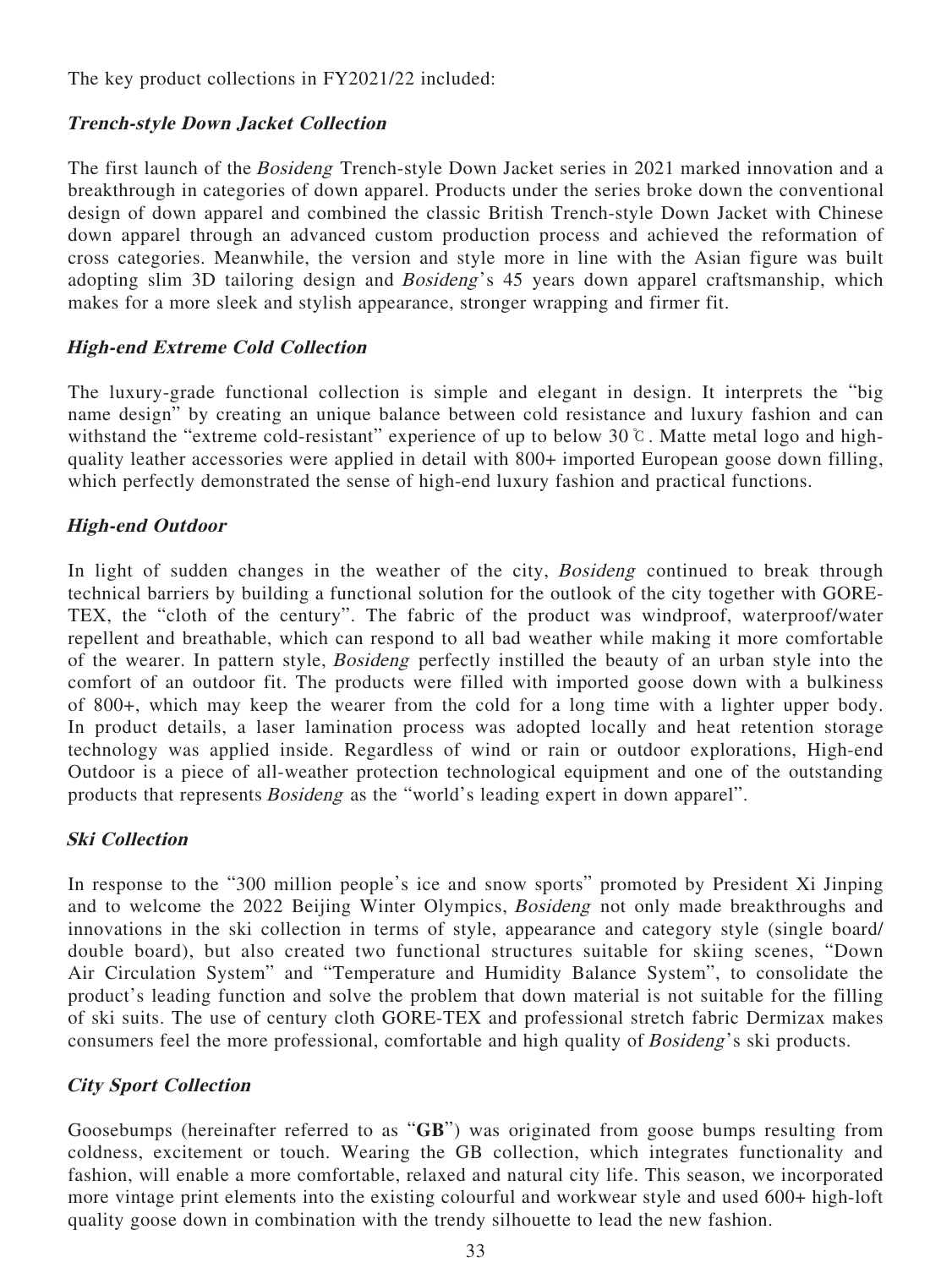### **Stylish Sport Collection**

Nature has evolved to provide for the sustainability for life, and while creating new things, the burden on them is slowly increasing. Nowadays, we also feel the "agitation" of the earth, while the process of human civilization and the development of the natural environment form two sides. This collection takes the natural snowy mountains as the origin, combining fashionable color schemes and 3D streamline shapes to inject a young and energetic style element into the theme products. Meanwhile, it upgrades the process that tightly locks down the craftsmanship spirit to offer downproof and more comfortable apparel to consumers.

### **Puff Collection**

With the changing times and environment, people gravitate towards "light" fashion, returning to the most classic comfort experience of a down jacket. Defined by fashionable light-sensitive and super-light and soft nylon fabric, exquisite structure design, 3D fashion silhouette and waist classic version with hundreds of different models, the collection is stylish, light and fluffy and can maintain warmth for a long time, which can meet all-round demands for people's daily commuting and socials with their friends. Products of the collection are promoted by celebrities, and are concerned and loved by consumer groups.

### **Golf Collection**

By using 360-degree high-quality stretch fabric and 3D tailoring, the collection enables people to be comfortable and slim, dynamic and free; the collection is made of 90% high-quality goose down with 600+ fill power, which makes it warm and light with improved quality. In terms of technology, German anti-lint technology and antidrilling sewing technology are adopted and the needle holes are smaller so as to effectively prevent the down cluster from sticking out of needle holes.

### **Light Down Apparel Basic Collection**

Carrying forward Bosideng's 45-year classic version, we adopted new 25D super soft yarn and the Japanese calendering and softening process to bring a cloud-like gentle touch; we choose fashionable bright colors to meet the needs of different consumers and create vitality for the winter dreary. The collection is made of 90% high-quality duck down with 600+ fill power and thus it is light, comfortable and fit for health, and brings customers peace of mind. In terms of technology, anti-lint technology and antidrilling sewing technology are adopted and the needle holes are smaller so as to effectively prevent the down cluster from sticking out of needle holes.

### **Multi-brand Strategies**

While emphasizing the development of the *Bosideng* brand and reshaping *Bosideng* as a mid-tohigh-end functional brand in today's era, the Group maintained the strategy of "Down apparel +" to continuously develop and position its branded down apparel business under its mid-end brand Snow Flying and cost-effective brand Bengen, to achieve full coverage through the differentiated positioning of each brand, strengthen the core business of down apparels and maximize market share.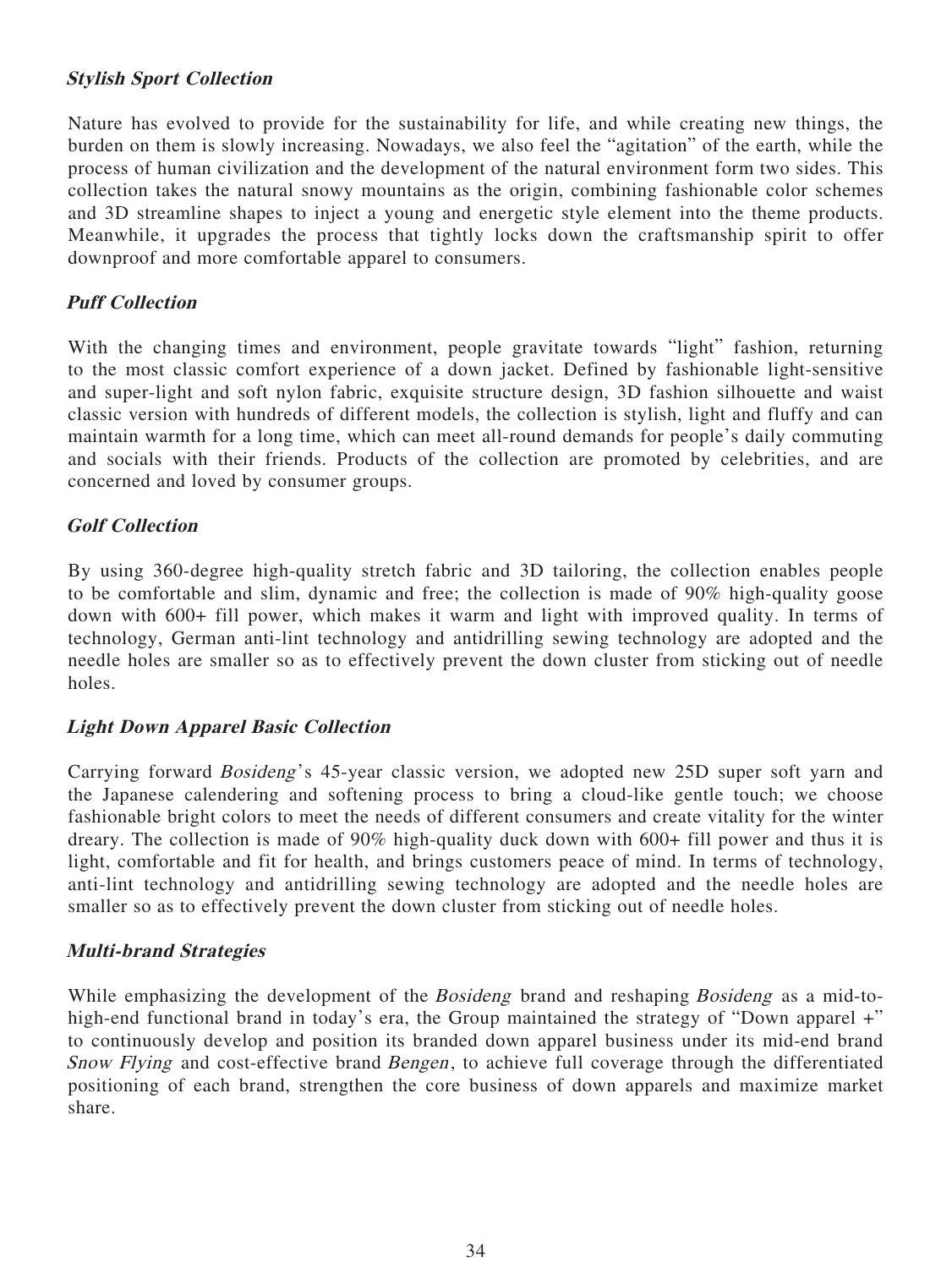# **Snow Flying**

In FY2021/22, the *Snow Flying* brand recorded revenue of approximately RMB974.2 million, representing a year-on-year increase of 76.6%. The Snow Flying brand continued to launch its online distribution business to further enhance the "Internet +" operating model and gained the rapid development of its brands by operating its business with the core competitive mindset of "excellent operation and affordable prices".

In terms of channel development, the *Snow Flying* brand integrated resources through development model innovation and determined online channels as its key direction, established an online brand for distribution authorization and new live broadcast retailing as the strategic development business to enhance effective reach to customer groups, optimize brand promotion strategy and improve the operating capabilities of products. In terms of product expansion, the Snow Flying brand not only values product innovation, but also the quality management of products. From product development to listing, the brand empowerment and control is carried out throughout the process by way of selecting quality business partners, which laid a solid foundation for the rapid and quality growth of the brand.

In the future, the *Snow Flying* brand will be committed to becoming an apparel brand operator trusted by consumers in the Internet era with a focus on three key tasks, being creating a new growth curve, differentiating from the main brands, and innovating business models.

### **Bengen**

In FY2021/22, the Bengen brand recorded revenue of approximately RMB235.3 million, representing a year-on-year increase of 60.3%. From FY2020/21, the Bengen brand has greatly reduced its offline agency channels and shifted more to online channels. After two years of efforts, the Bengen brand reduced the use of offline agents and focused on online direct sales and distribution and has obtained obvious progress. In the future, the online cost-effective down apparel market will be intensively cultivated through innovative development models and resources integration, so as to become the first choice of fashion down apparel brand for women in the new era.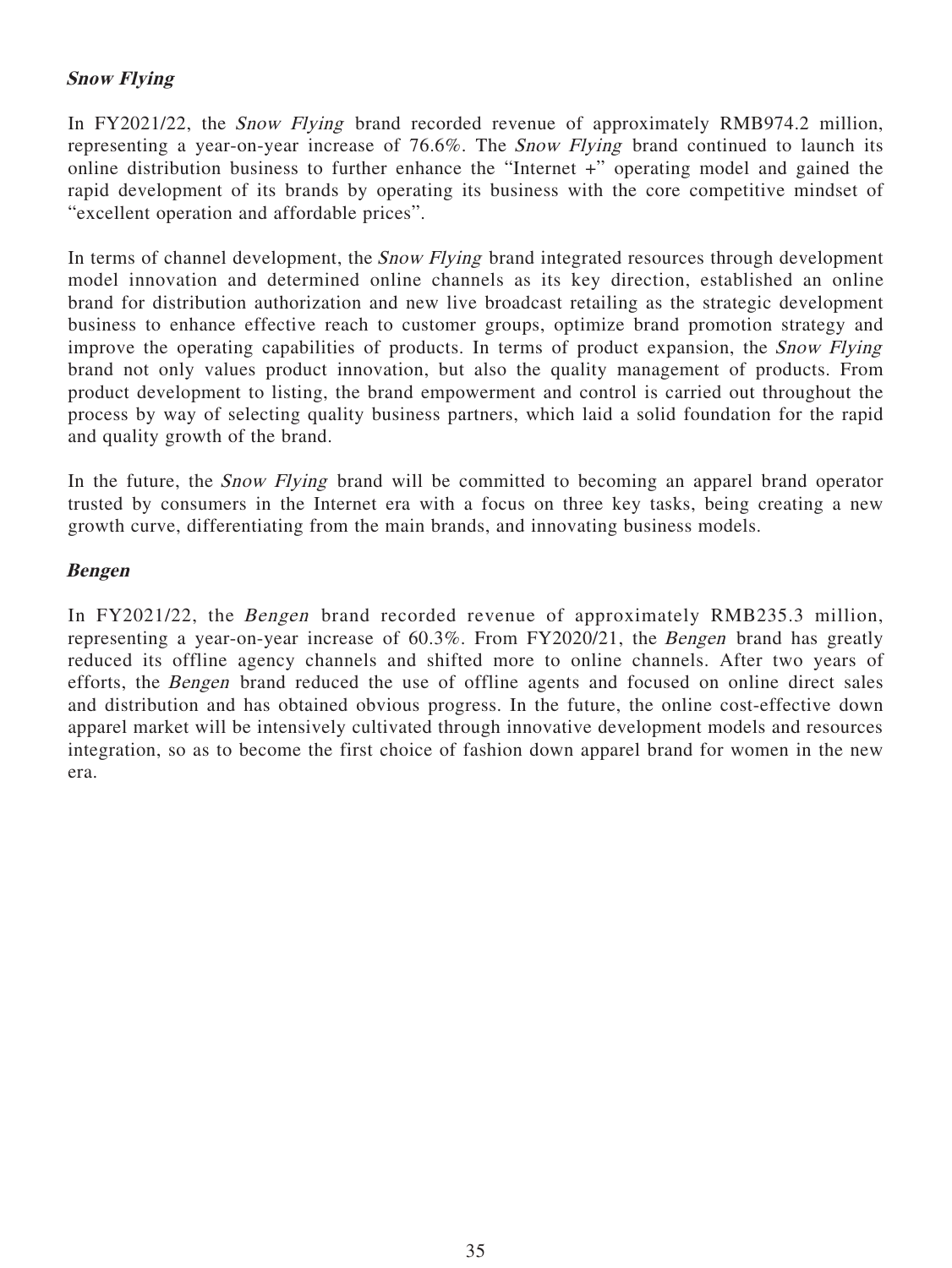# **Revenue from branded down apparel business by brand**

|                            |            |                | For the year ended March 31, |                |        |
|----------------------------|------------|----------------|------------------------------|----------------|--------|
|                            | 2022       |                |                              | 2021           |        |
|                            |            | $%$ of         |                              | $\%$ of        |        |
|                            |            | <b>branded</b> |                              | <b>branded</b> |        |
|                            |            | down           |                              | down           |        |
|                            | <b>RMB</b> | apparel        | <b>RMB</b>                   | apparel        |        |
| <b>Brands</b>              | million    | revenue        | million                      | revenue        | Change |
| <b>Bosideng</b>            | 11,617.7   | 87.8%          | 9,993.7                      | 91.8%          | 16.3%  |
| <b>Snow Flying</b>         | 974.2      | $7.4\%$        | 551.7                        | 5.1%           | 76.6%  |
| Bengen                     | 235.3      | $1.8\%$        | 146.8                        | $1.3\%$        | 60.3%  |
| Others $*$                 | 395.8      | $3.0\%$        | 196.9                        | 1.8%           | 101.0% |
| Total revenue from branded |            |                |                              |                |        |
| down apparel business      | 13,223.0   | 100.0%         | 10,889.1                     | 100.0%         | 21.4%  |

# **Revenue from branded down apparel business by sales category**

|            | $%$ of         |            | $%$ of         |                                      |
|------------|----------------|------------|----------------|--------------------------------------|
|            | <b>branded</b> |            | <i>branded</i> |                                      |
|            | down           |            | down           |                                      |
| <b>RMB</b> | apparel        | <b>RMB</b> | apparel        |                                      |
| million    | revenue        | million    | revenue        | Change                               |
| 9,759.1    | 73.8%          | 8,229.4    | 75.6%          | 18.6%                                |
| 3,068.1    | $23.2\%$       | 2,462.8    | 22.6%          | 24.6%                                |
| 395.8      | $3.0\%$        | 196.9      | 1.8%           | 101.0%                               |
| 13,223.0   | $100.0\%$      | 10,889.1   | 100.0%         | 21.4%                                |
|            |                | 2022       |                | For the year ended March 31,<br>2021 |

\* Represents revenue from sales of raw materials, which are related to down apparel products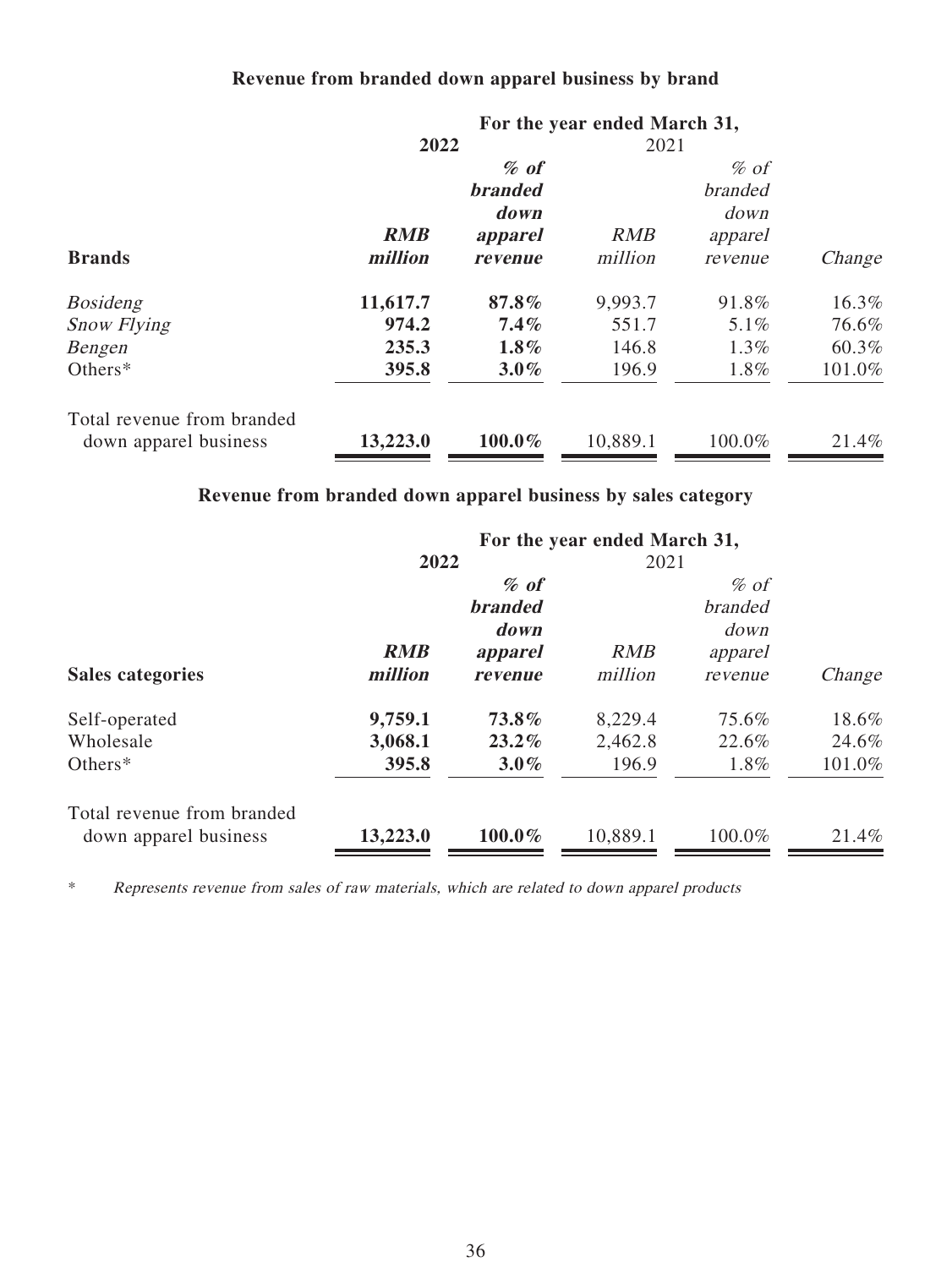In FY2021/22, the Group had been improving the quality of channels to increase their efficiency. In terms of offline channel construction, first, the Group paid more attention to the channel structural layout and targeted "2+13", i.e. 15 first-tier and new first-tier cities in total; second, the Group paid more attention to the quality of channels, and established better stores in shopping malls, popular business areas and core areas of cities by "closing down small stores and opening large ones"; third, the Group further enhanced the layout of multi-level markets and established corresponding self-operated stores or dealers' stores according to options and plans in markets at different levels to start sales in local markets. As at March 31, 2022, the total number of selling points of the Group's down apparel business (net) decreased by 341 to 3,809 as compared to that as at the end of the last financial year; self-operated selling points (net) decreased by 81 to 1,726 and selling points operated by third party distributors (net) decreased by 260 to 2,083. The selfoperated and third party distributor-operated selling points as a percentage of the overall selling points were approximately 45.3% and 54.7%, respectively. Among the total selling points of the Group's branded down apparel business, approximately 30.1% were located in first- and secondtier cities (namely, Beijing, Shanghai, Guangzhou, Shenzhen and provincial capital cities in China) and approximately 69.9% were located in third- and lower-tier cities.

|                                      | <b>Bosideng</b> |        | <b>Snow Flying</b> |        | <b>Bengen</b>    |        | <b>Total</b> |        |
|--------------------------------------|-----------------|--------|--------------------|--------|------------------|--------|--------------|--------|
|                                      | Number          |        | Number             |        | Number           |        | Number       |        |
| As at March 31, 2022                 | of stores       | Change | of stores          | Change | of stores        | Change | of stores    | Change |
| <b>Specialty stores</b>              |                 |        |                    |        |                  |        |              |        |
| Operated by the Group                | 1,018           | $-57$  | 10                 | 6      | $\mathbf{I}$     | $-4$   | 1,029        | $-55$  |
| Operated by third party distributors | 1,652           | $-107$ | 95                 | $-6$   | 8                | $-62$  | 1,755        | $-175$ |
| Subtotal                             | 2,670           | $-164$ | 105                |        | $\boldsymbol{9}$ | $-66$  | 2,784        | $-230$ |
| Concessionary retail outlets         |                 |        |                    |        |                  |        |              |        |
| Operated by the Group                | 555             | $-11$  | 125                | $-6$   | 17               | $-9$   | 697          | $-26$  |
| Operated by third party distributors | 259             | $-27$  | 45                 | $-26$  | 24               | $-32$  | 328          | $-85$  |
| Subtotal                             | 814             | $-38$  | 170                | $-32$  | 41               | $-41$  | 1,025        | $-111$ |
| <b>Total</b>                         | 3,484           | $-202$ | 275                | $-32$  | 50               | $-107$ | 3,809        | $-341$ |

### **Retail network breakdown by down apparel brand**

Change: Compared with that as at March 31, 2021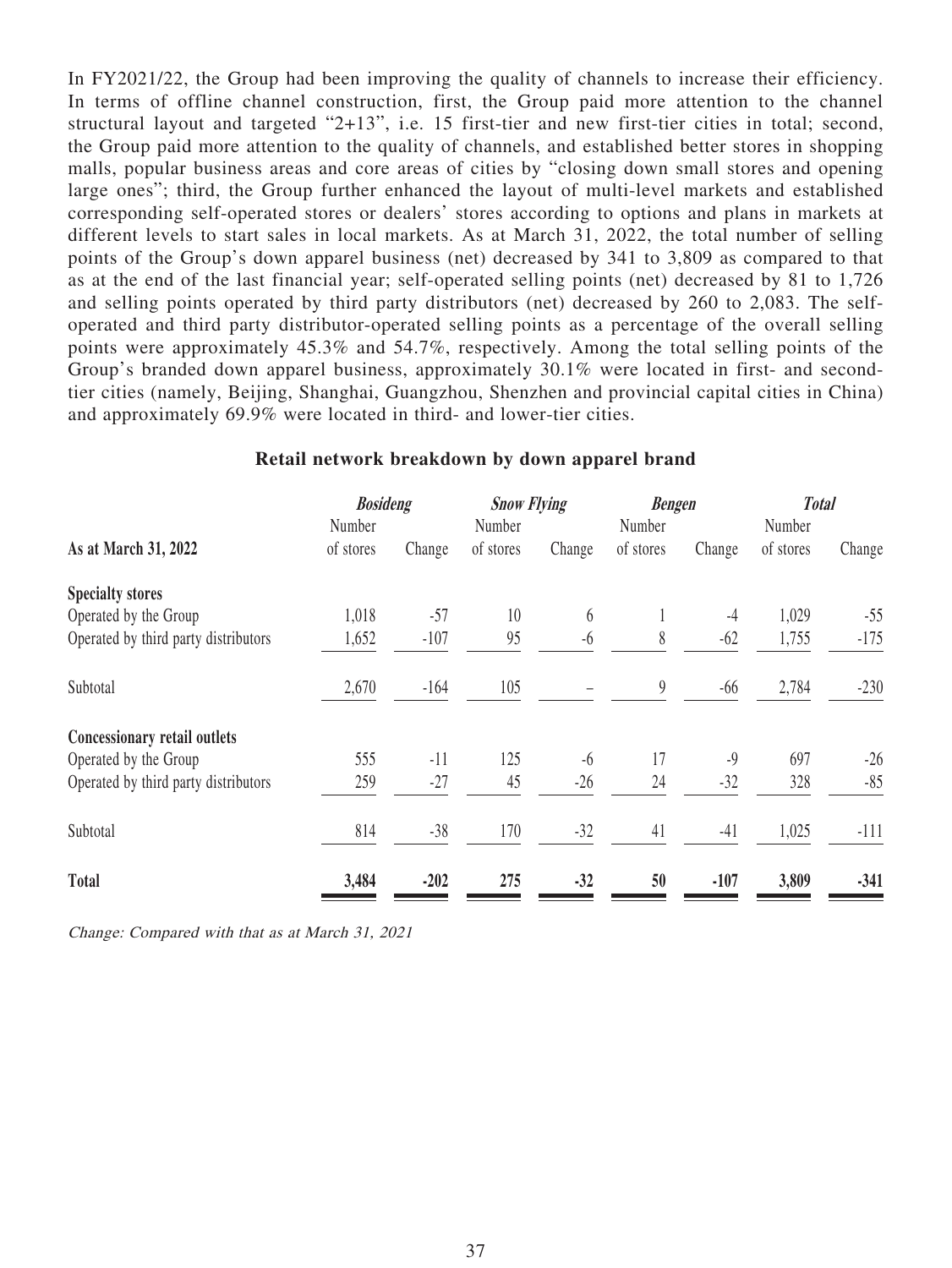# **Retail network of branded down apparel business by region**

|                 | As at<br>March 31,<br>2022 | As at<br>March 31,<br>2021 | Change |
|-----------------|----------------------------|----------------------------|--------|
| Eastern China   | 1,299                      | 1,412                      | $-113$ |
| Central China   | 827                        | 949                        | $-122$ |
| Northern China  | 332                        | 380                        | $-48$  |
| Northeast China | 453                        | 465                        | $-12$  |
| Northwest China | 397                        | 448                        | $-51$  |
| Southwest China | 501                        | 496                        | 5      |
| <b>Total</b>    | 3,809                      | 4,150                      | $-341$ |

| Region          |                                                            |
|-----------------|------------------------------------------------------------|
| Eastern China   | : Jiangsu, Anhui, Zhejiang, Shanghai, Fujian, Shandong     |
| Central China   | : Hubei, Hunan, Henan, Jiangxi, Guangdong, Guangxi, Hainan |
| Northern China  | : Beijing, Tianjin, Hebei                                  |
| Northeast China | : Liaoning, Jilin, Heilongjiang, Inner Mongolia            |
| Northwest China | : Xinjiang, Gansu, Qinghai, Shaanxi, Ningxia, Shanxi       |
| Southwest China | : Sichuan, Tibet, Chongqing, Yunnan, Guizhou               |

### **OEM Management Business:**

In FY2021/22, revenue from the Group's OEM management business amounted to approximately RMB1,901.3 million, representing 11.7% of the Group's revenue and an increase of 23.8% as compared to that of the corresponding period of last year. The percentage of revenue for the OEM management business from the top five customers accounted for approximately 87.0% of its total revenue.

In this Year, despite the impact of the global epidemic, the OEM management business maintained stable and healthy development, which was mainly due to, first, the relatively high growth in performance of core customers of the OEM management business, which was mainly because the business segment firmly grasped the advantages of down apparel experts, with a focus on understanding the concerns and demands of core customers and the improvement of service content and quality, which obtained high recognition from customers and major customers have maintained growth in orders, in particular, the highest year-on-year sales growth for a single customer reached 75%; second, the OEM management business team actively sought high-quality new customers and sought high-quality new customer resources that match their business; third, the overseas production arrangement has achieved re markable results, which was mainly due to the continuous and effective arrangement in the past few years, and the OEM management business is cooperating with certain factories in Vietnam, which effectively satisfied the production needs of customers; and, fourth, a flexible management mechanism, in particular during the local epidemic in Vietnam, the OEM management business team swiftly adjusted its production plans and quickly shifted part of the Vietnam orders to China making use of the advantages in the layout of production resources in China and Vietnam, and the efficient synergies between the Chinese and Vietnamese teams to minimize the impact of the epidemic.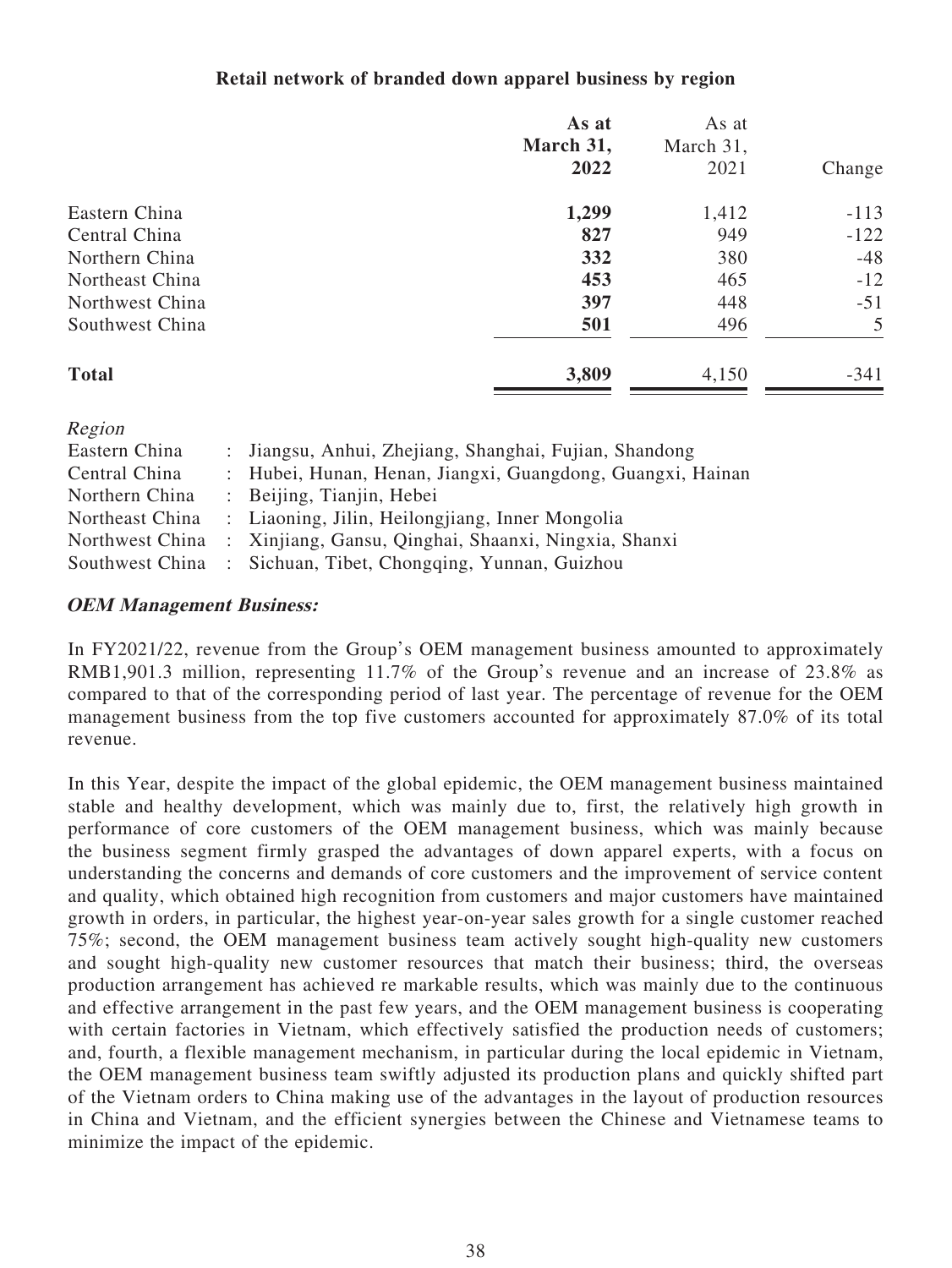Through various measures adopted by the Group to strictly control costs and expenses, the gross profit margin of the OEM management business decreased by 1.0 percentage point to 18.6% as the global epidemic during FY2021/22 has had a certain impact on supply chain costs, transportation costs and others.

### **Ladieswear Business:**

The Group operates four mid- to high-end ladieswear brands to cater to customers' dressing needs on different occasions. After 15 to 30 years of brand accumulation, the four brands present a rich product hierarchy and unique differentiated styles. JESSIE focuses on elegant urban scenarios and features simple and capable products, highlighting the self-confidence of intellectual women; BUOU BUOU features elegant, romantic and detail-oriented products, while each of KOREANO and KLOVA features understated-luxury products to demonstrate the sophistication and elegance of oriental women, bringing individuality and the ultimate wearing experience to customers. In the highly competitive ladieswear market in the PRC, the Group has won the favor of Chinese female consumers through its rich product hierarchy image and brand positioning.

In FY2021/22, revenue from the Group's ladieswear business was approximately RMB903.7 million, representing a slight decrease of 4.5% as compared to that of the corresponding period of last year. The contribution from the ladieswear business to the Group's total revenue was 5.6%. Revenue from the ladieswear brands were as follows:

|                                 |            | Revenue from ladieswear business by brand          | For the year ended March 31, |            |           |
|---------------------------------|------------|----------------------------------------------------|------------------------------|------------|-----------|
|                                 |            | 2022                                               | 2021                         |            |           |
|                                 |            | $%$ of                                             |                              | $%$ of     |           |
|                                 | <b>RMB</b> | <b>ladieswear</b>                                  | RMB                          | ladieswear |           |
| <b>Brands</b>                   | million    | revenue                                            | million                      | revenue    | Change    |
| <i><b>JESSIE</b></i>            | 285.3      | $31.6\%$                                           | 302.8                        | 32.0%      | $-5.8\%$  |
| <b>BUOU BUOU</b>                | 253.5      | 28.0%                                              | 257.7                        | 27.2%      | $-1.6\%$  |
| <b>KOREANO</b> and <b>KLOVA</b> | 364.9      | 40.4%                                              | 386.1                        | 40.8%      | $-5.5\%$  |
| Total revenue from              |            |                                                    |                              |            |           |
| ladieswear business             | 903.7      | 100.0%                                             | 946.6                        | 100.0%     | $-4.5\%$  |
|                                 |            | Revenue from ladieswear business by sales category |                              |            |           |
|                                 |            | 2022                                               | For the year ended March 31, |            |           |
|                                 |            | $%$ of                                             | 2021                         | $%$ of     |           |
|                                 | <b>RMB</b> | <b>ladieswear</b>                                  | <b>RMB</b>                   | ladieswear |           |
| <b>Sales categories</b>         | million    | revenue                                            | million                      | revenue    | Change    |
| Self-operated                   | 848.7      | $93.9\%$                                           | 881.9                        | 93.2%      | $-3.8\%$  |
| Wholesale                       | 55.0       | $6.1\%$                                            | 64.7                         | 6.8%       | $-15.0\%$ |
| Total revenue from              |            |                                                    |                              |            |           |
| ladieswear business             | 903.7      | 100.0%                                             | 946.6                        | 100.0%     | $-4.5\%$  |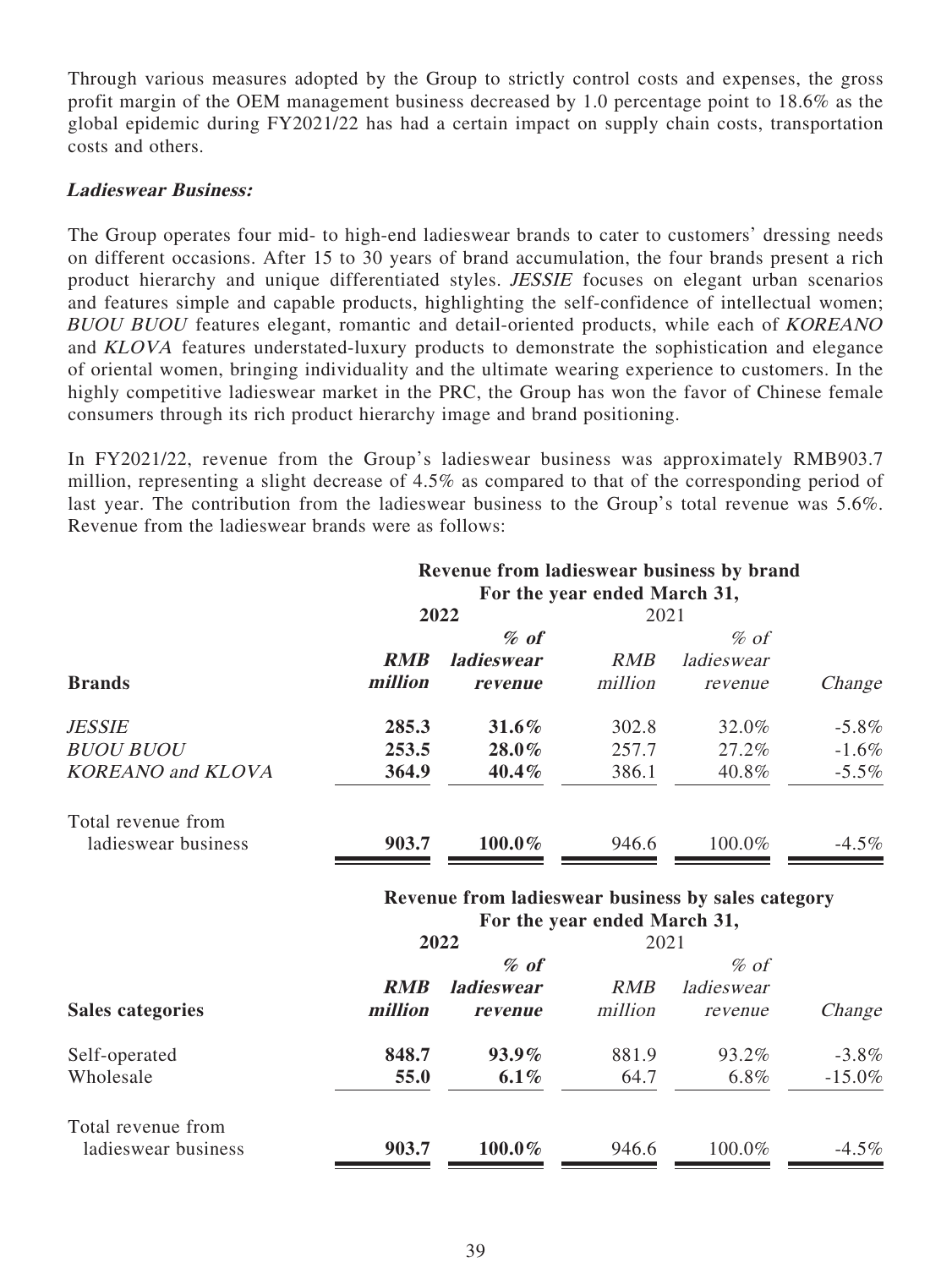# **Fashion Ladieswear – JESSIE**

In this Year, in terms of channel construction, *JESSIE* enhanced the operation and management of direct sales business segments by highlighting the coordinated management of commodities and channels, building key regions and key stores and performing refined planning and strict management and control over terminal prices, terminal discounts, new-old proportion and sellthrough rate. Meanwhile, the business development strategy of "stablizing stock and promoting growth" has been continuously implemented in the distribution business segment to enhance the support for key customers and quality distributors and encourage the operating confidence of distributors by way of decoration subsidies and return rates.

In terms of store operation management, the operation management system of "enabling growth marketing integration" was further promoted through direct sales, training, planning and promotion, and the "empowerment and growth" project team of the commodity department focused on linkage optimization of the operating management system from such processes as terminal collocation training, product integration, product value shaping and promotion to support the empowerment terminal.

In terms of commodity operation and management, core apparel categories and major launches were our focus, while the orderly combination of products and sales was gradually achieved through corporate promotion, training and commodity operation and other processes to establish an effective sales model.

Meanwhile, JESSIE focused on the expansion of new retail operations in this Year, through the CRM member system and corporate WeChat, ERP system by improving member maintenance and the operation system, and gradually deployed community marketing as well as carried out member marketing activities to improve membership loyalty.

However, due to the fierce competition in the ladieswear industry in the domestic market and the impact of the sporadic domestic epidemic in the past financial year, JESSIE's revenue for this Year decreased by 5.8% to approximately RMB285.3 million, of which the revenue of self-operated businesses decreased by 4.5% to approximately RMB239.8 million and the revenue of wholesale businesses decreased by 12.0% to approximately RMB45.5 million.

# **Fashion Ladieswear – BUOU BUOU**

In FY2021/22, *BUOU BUOU* has been adjusting its management ideas and operation approaches, and actively responded to the industrial competition and the impact brought by the epidemic through optimized channel structures, focusing on product depth and refined marketing.

In terms of channel upgrades of self-operated stores, through continuous expansion and optimization of channel construction, in addition to traditional department stores, the team of BUOU BUOU has strived to embrace shopping malls and fashion department stores and other mainstream business formats; meanwhile, franchisees have actively transformed their identities, i.e., from a franchise agency relationship to a cooperative operation relationship, to achieve winwin prospects.

In terms of store upgrades, *BUOU BUOU* focused on the performance improvement of individual outlet stores, while emphasizing on the image building of benchmark stores. Meanwhile, the team of BUOU BUOU has driven the refined operation and management of commodities and stores through reorganizing the display and matching styles of commodities, and uniformly training and guiding front-line sales staff.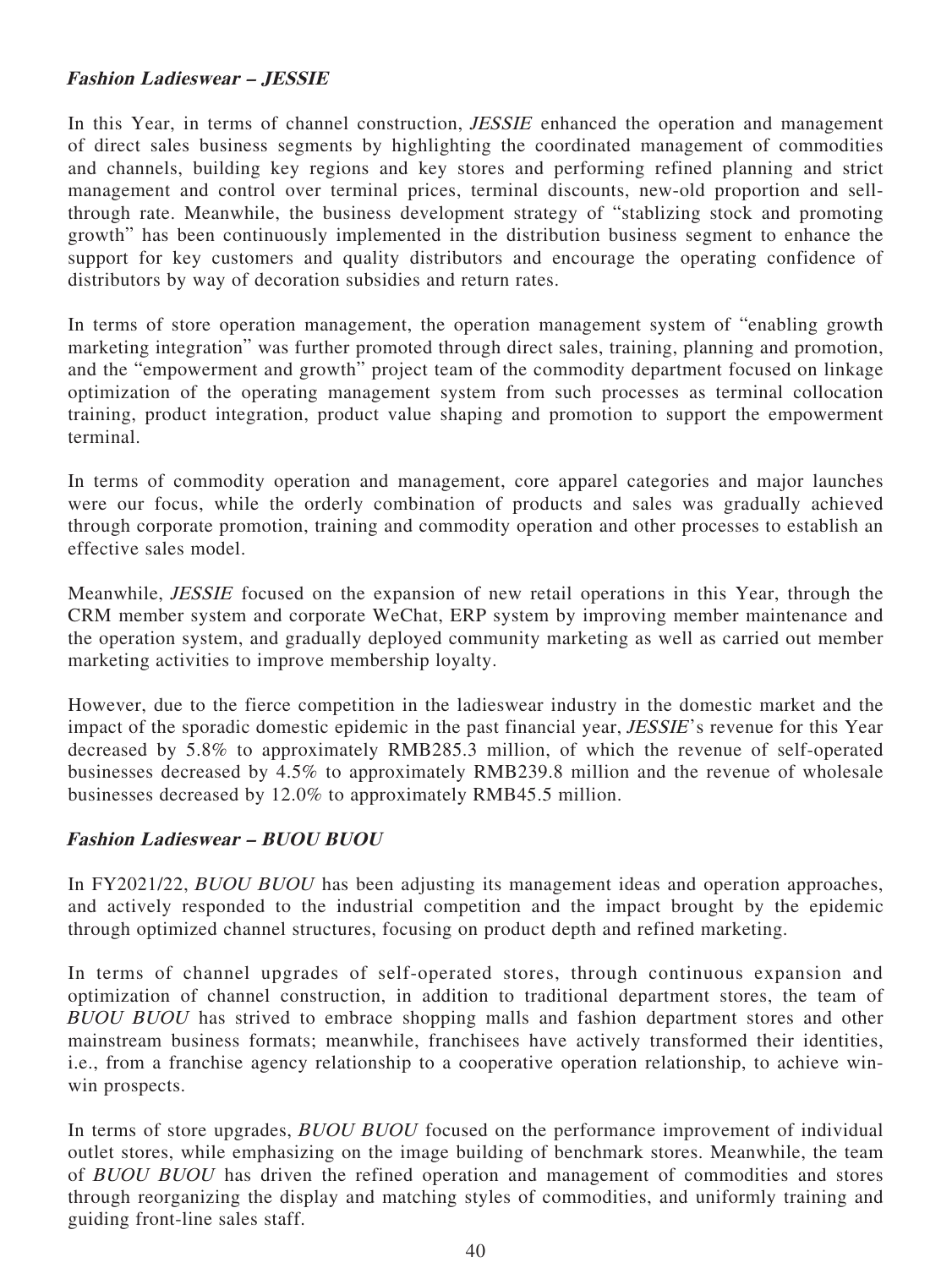In terms of customer relations management, interim consumer groups were major benchmarking sales groups of the BUOU BUOU brand. Through analyzing the clothing preferences of the younger generation, youthful elements have been brought into product innovation. Meanwhile, new product matching styles have been delivered to target consumers in an all-round way through new media platforms such as official accounts, WeChat accounts and WeChat malls.

In this Year, the *BUOU BUOU* team focused on managing the effectiveness of each channel and with a strong focus on reducing traditional online distribution channels. BUOU BUOU recorded revenue of approximately RMB253.5 million, representing a slight decrease of 1.6% as compared to that of the corresponding period of last year, of which the revenue of self-operated businesses decreased slightly by approximately 0.3% to approximately RMB243.9 million and revenue of wholesale businesses decreased by approximately 26.6% to approximately RMB9.6 million.

# **Fashion ladieswear – KOREANO and KLOVA**

By virtue of over 30 years of brand accumulation, the stable and mature channel operation capabilities, the loyalty and recognition of a wide range of membership customer base and good product design and development capabilities and other advantages, KOREANO and KLOVA laid a solid foundation for their expansion.

In terms of channel construction, *KOREANO* and *KLOVA* continued to open more new stores and gradually improved the channel structure with offline channel operations. Beyond that, these brands further optimized compensation incentive plans for stores to establish an effective and healthy competition mechanism through the establishment and evaluation of various store employee incentive policies. In respect of online channel operations, the brands also added new media platforms such as live streaming in addition to keeping Tmall, Vipshop and other traditional platforms; through attempting new marketing channels, the two brands catered to consumption habits and the preference of mainstream consumers to promote direct interaction between channels and customers.

In terms of product operations, *KOREANO* and *KLOVA* continued to adhere to stable pricing and retail pricing strategies, and always insisted on the product design presentation of "Fashion, Highend, Comfort and Customization", to strengthen VIP membership services and experience, and enhance brand power and reputation. Moreover, VIP high-end customization experience stores were launched to invite customers to visit and experience on-site private customization services.

In terms of brand promotion, *KOREANO* and *KLOVA* conducted omni-channel brand promotion by "multi-media", "multi-demensional" and "multi-modality", and integrated and built a center support system in this Year. The new project operation department is responsible for retail operating support such as training, planning and live streaming and brand promotion including short video creation, production and release. In September 2021, KOREANO and KLOVA participated in the Nolcha Shows, a catwalk event at New York Fashion Week, and simultaneously promoted the event through new media channels such as Douyin, Weibo, our Wechat official account and stores, etc., by way of short videos to encourage brand power enhancement and membership recruitment, which received positive responses and support from shopping malls and VIP members.

In FY2021/22, as a result of the pandemic, revenue from KOREANO and KLOVA was approximately RMB364.9 million, representing a year-on-year decrease of 5.5%.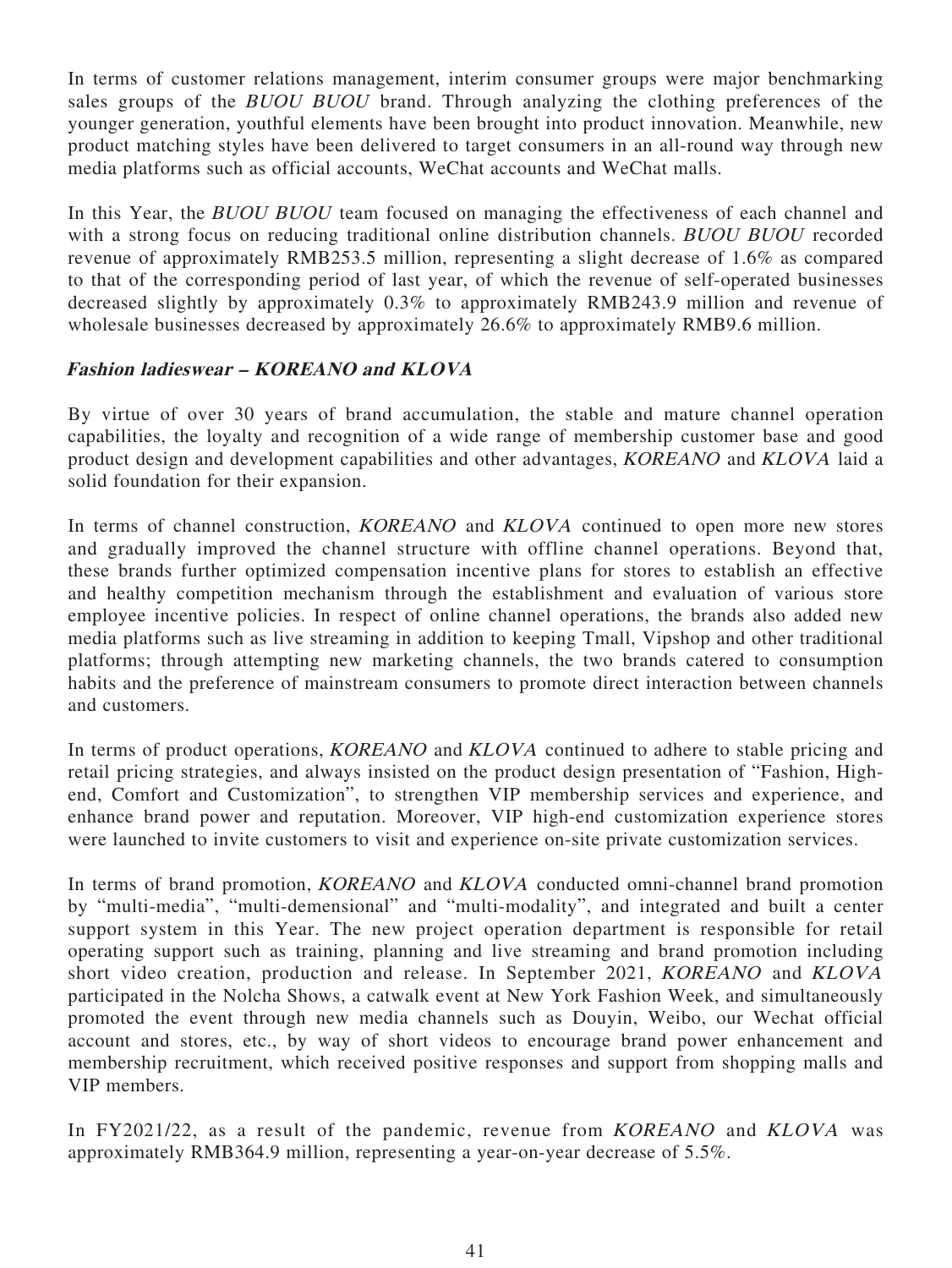As of March 31, 2022, the total number of retail outlets of the Group's ladieswear business (net) decreased by 15 to 462, self-operated retail outlets (net) increased by 10 to 364 and retail outlets operated by third party distributors (net) decreased by 25 to 98 as compared to the same period of last year, respectively. Self-operated retail outlets and those operated by third party distributors accounted for approximately 78.8% and 21.2% of the entire retail network, respectively. Of the total retail outlets of the Group's ladieswear business, approximately 61.7% are located in firstand second-tier cities (i.e. Beijing, Shanghai, Guangzhou, Shenzhen and provincial capital cities in China) and approximately 38.3% are located in third-tier cities or below.

|                                      | <b>JESSIE</b><br>Number |        | <b>BUOU BUOU</b>    |           | <b>KOREANO</b>      |        | <b>KLOVA</b>        |        | <b>Total</b>        |           |
|--------------------------------------|-------------------------|--------|---------------------|-----------|---------------------|--------|---------------------|--------|---------------------|-----------|
| As at March 31, 2022                 | of stores               | Change | Number<br>of stores | Change    | Number<br>of stores | Change | Number<br>of stores | Change | Number<br>of stores | Change    |
| <b>Specialty stores</b>              |                         |        |                     |           |                     |        |                     |        |                     |           |
| Operated by the Group                |                         |        | 12                  |           |                     |        |                     |        | 13                  |           |
| Operated by third party distributors | 15                      | $-4$   |                     | $-3$      |                     |        |                     |        | 22                  | $-7$      |
| Subtotal                             | 16                      | -4     | 19                  | $-3$      |                     |        |                     |        | 35                  | $-7$      |
| Concessionary retail outlets         |                         |        |                     |           |                     |        |                     |        |                     |           |
| Operated by the Group                | 108                     |        | 103                 | $-2$      | 82                  |        | 58                  | 2      | 351                 | 10        |
| Operated by third party distributors | 61                      | $-12$  | 15                  | $-6$      |                     |        |                     |        | 76                  | $-18$     |
| Subtotal                             | 169                     | $-9$   | 118                 | $-\delta$ | 82                  |        | 58                  |        | 427                 | $-\delta$ |
| Total                                | 185                     | $-13$  | 137                 | $-11$     | 82                  |        | 58                  |        | 462                 | $-15$     |

### **Retail network breakdown by ladieswear brand**

Change: Compared with those as at March 31, 2021

### **Retail network of ladieswear business by region**

|                 | As at<br>March 31,<br>2022 | As at<br>March 31,<br>2021 | Change |
|-----------------|----------------------------|----------------------------|--------|
| Eastern China   | 56                         | 60                         | $-4$   |
| Central China   | 150                        | 158                        | $-8$   |
| Northern China  | 53                         | 47                         | 6      |
| Northeast China | 54                         | 59                         | $-5$   |
| Northwest China | 85                         | 90                         | $-5$   |
| Southwest China | 64                         | 63                         |        |
| <b>Total</b>    | 462                        | 477                        | $-15$  |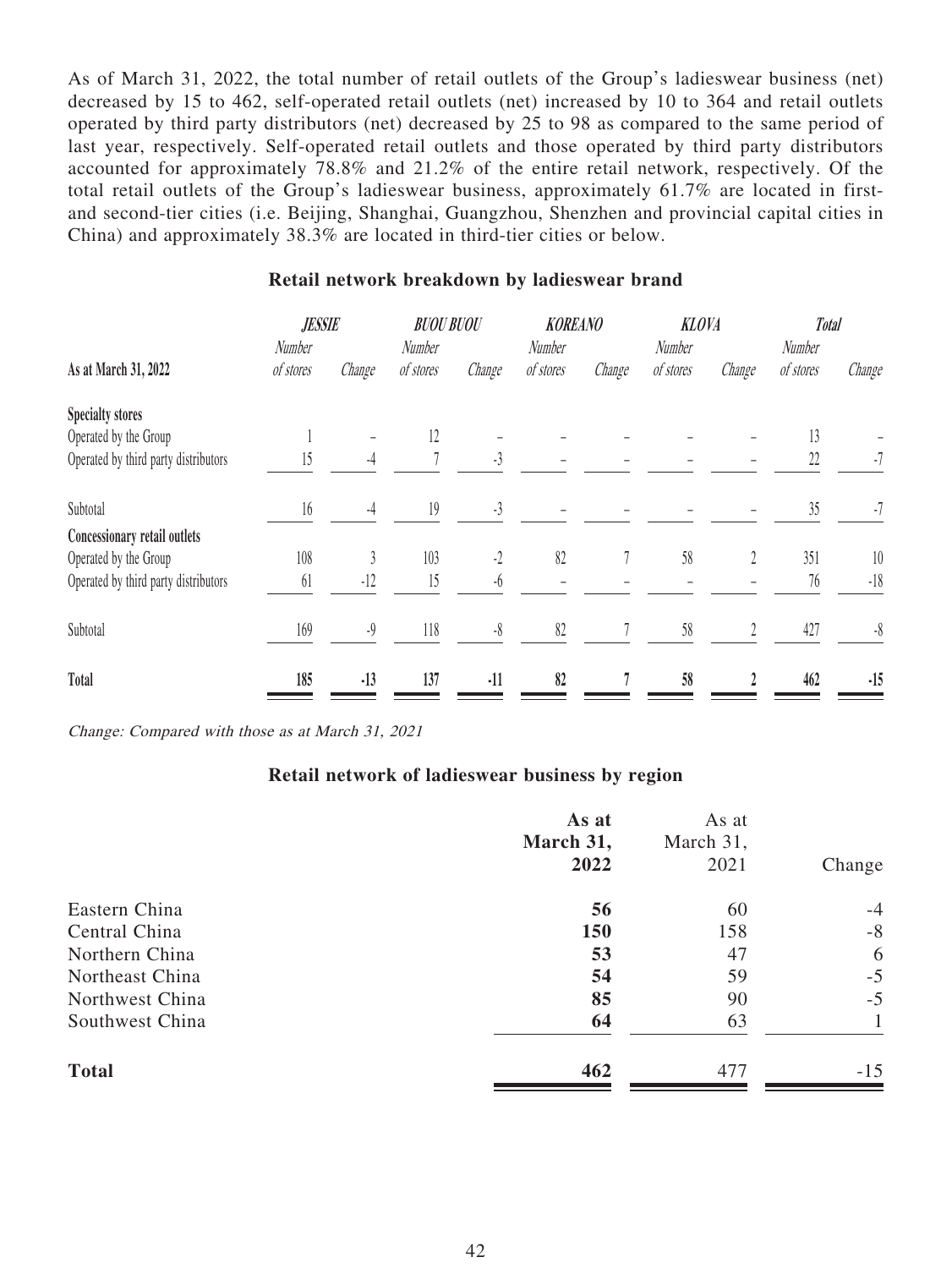| Region          |                                                              |
|-----------------|--------------------------------------------------------------|
| Eastern China   | : Jiangsu, Anhui, Zhejiang, Shanghai, Fujian, Shandong       |
| Central China   | : Hubei, Hunan, Henan, Jiangxi, Guangdong, Guangxi, Hainan   |
| Northern China  | : Beijing, Tianjin, Hebei                                    |
| Northeast China | : Liaoning, Jilin, Heilongjiang, Inner Mongolia              |
| Northwest China | : Xinjiang, Gansu, Qinghai, Shaanxi, Ningxia, Shanxi         |
|                 | Southwest China : Sichuan, Tibet, Chongqing, Yunnan, Guizhou |

### **Diversified apparels business segment**

During FY2021/22, revenue from our diversified apparels business was approximately RMB185.6 million, representing an increase of 28.3% as compared to that of the corresponding period of last year. As the Group adhered to the overall strategy of "focusing on our principal business and shrinking diversification", the contribution from businesses such as the MAN and HOME brands to the Group's total revenue further dropped. However, the school uniform business developed by the Group in 2016 recorded significant growth in the Year. Therefore, the proportion of the overall diversified apparels business to the Group's total revenue remained at 1.1%. Revenue from diversified apparels brands during the Year were as follows:

| Revenue from diversified apparels business by brands |  |
|------------------------------------------------------|--|
| For the year ended March 31,                         |  |

|                               | For the year ended march 31, |                 |            |             |          |  |
|-------------------------------|------------------------------|-----------------|------------|-------------|----------|--|
|                               | 2022                         |                 | 2021       |             |          |  |
|                               |                              | $%$ of          |            | $\%$ of     |          |  |
|                               |                              | diversified     |            | diversified |          |  |
|                               |                              | apparels        |            | apparels    |          |  |
|                               | <b>RMB</b>                   | <b>business</b> | <b>RMB</b> | business    |          |  |
| <b>Brands</b>                 | million                      | revenue         | million    | revenue     | Change   |  |
| Sameite                       | 160.6                        | $86.5\%$        | 88.8       | 61.4%       | 80.9%    |  |
| Other brands and others       | <b>25.0</b>                  | $13.5\%$        | 55.9       | 38.6%       | $-55.3%$ |  |
| Total revenue from            |                              |                 |            |             |          |  |
| diversified apparels business | 185.6                        | 100.0%          | 144.7      | 100.0%      | 28.3%    |  |
|                               |                              |                 |            |             |          |  |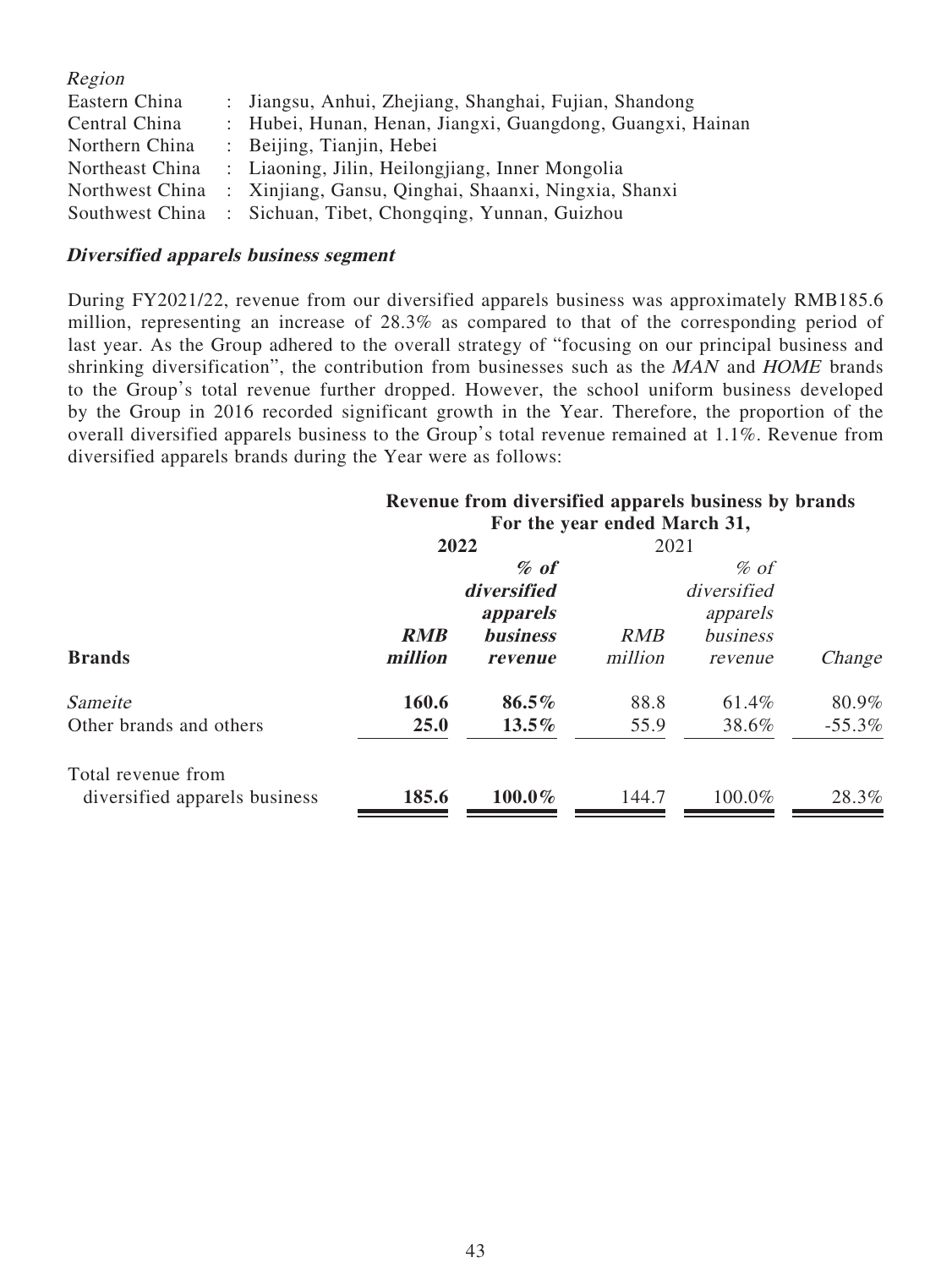|                               |            |                 | For the year ended March 31, |             |           |
|-------------------------------|------------|-----------------|------------------------------|-------------|-----------|
|                               | 2022       |                 | 2021                         |             |           |
|                               |            | $%$ of          |                              | $\%$ of     |           |
|                               |            | diversified     |                              | diversified |           |
|                               |            | apparels        |                              | apparels    |           |
|                               | <b>RMB</b> | <b>business</b> | <b>RMB</b>                   | business    |           |
| <b>Sales categories</b>       | million    | revenue         | million                      | revenue     | Change    |
| Self-operated                 | 160.6      | 86.5%           | 90.5                         | 62.5%       | 77.6%     |
| Wholesale                     | 20.8       | $11.2\%$        | 47.3                         | 32.7%       | $-56.0\%$ |
| Others $*$                    | 4.2        | $2.3\%$         | 6.9                          | $4.8\%$     | $-39.3%$  |
| Total revenue from            |            |                 |                              |             |           |
| diversified apparels business | 185.6      | 100.0%          | 144.7                        | 100.0%      | 28.3%     |
|                               |            |                 |                              |             |           |

# **Revenue from diversified apparels business by sales category For the year ended March 31,**

Represents rental income

# **School uniform business – Sameite**

During FY2021/22, the school uniform business under the diversified apparels business segment remained in operation under *Sameite*. Adhering to the clothing design concept of "carrying" education with clothes and inheriting culture with clothes", our Sameite brand insists on providing students with safe, comfortable, fashionable and functional school uniform products, and expects to dress every child in the uniform of his or her dream as its mission. Currently, Sameite serves more than 500 schools, with an annual supply of over one million pieces.

During this Year, in terms of channel upgrading, on the one hand, Sameite brand established an in-depth business with benchmark education groups in the core first-tier cities to create a highend uniform brand label through creating sales channels of uniforms and campus apparel products for first-class high-end private schools in Beijing, Shanghai and Guangzhou; on the other hand, Sameite brand established a joint operation mechanism for regional franchisees with a view to deepen cooperation. In terms of product planning, Sameite brand consolidated the status of the main series of products, increased the proportion of popular styles, and reinforced its reputation as a category expert by improving product versions and the customization of business.

The establishment and cultivation of a sound and stable customer relationship is crucial to the continuous and stable development of Sameite brand. It increased the revenue and expanded the market coverage through cooperation with well-known domestic education groups and benchmark schools.

At the same time, Sameite brand continued to pursue leadership in products, and increase core brand coverage by upgrading techniques, creating popular styles, etc. Through the innovative independent digital system, we launched online retailing and cross-regional distribution, and launched the independent campus apparel, which was well received by schools.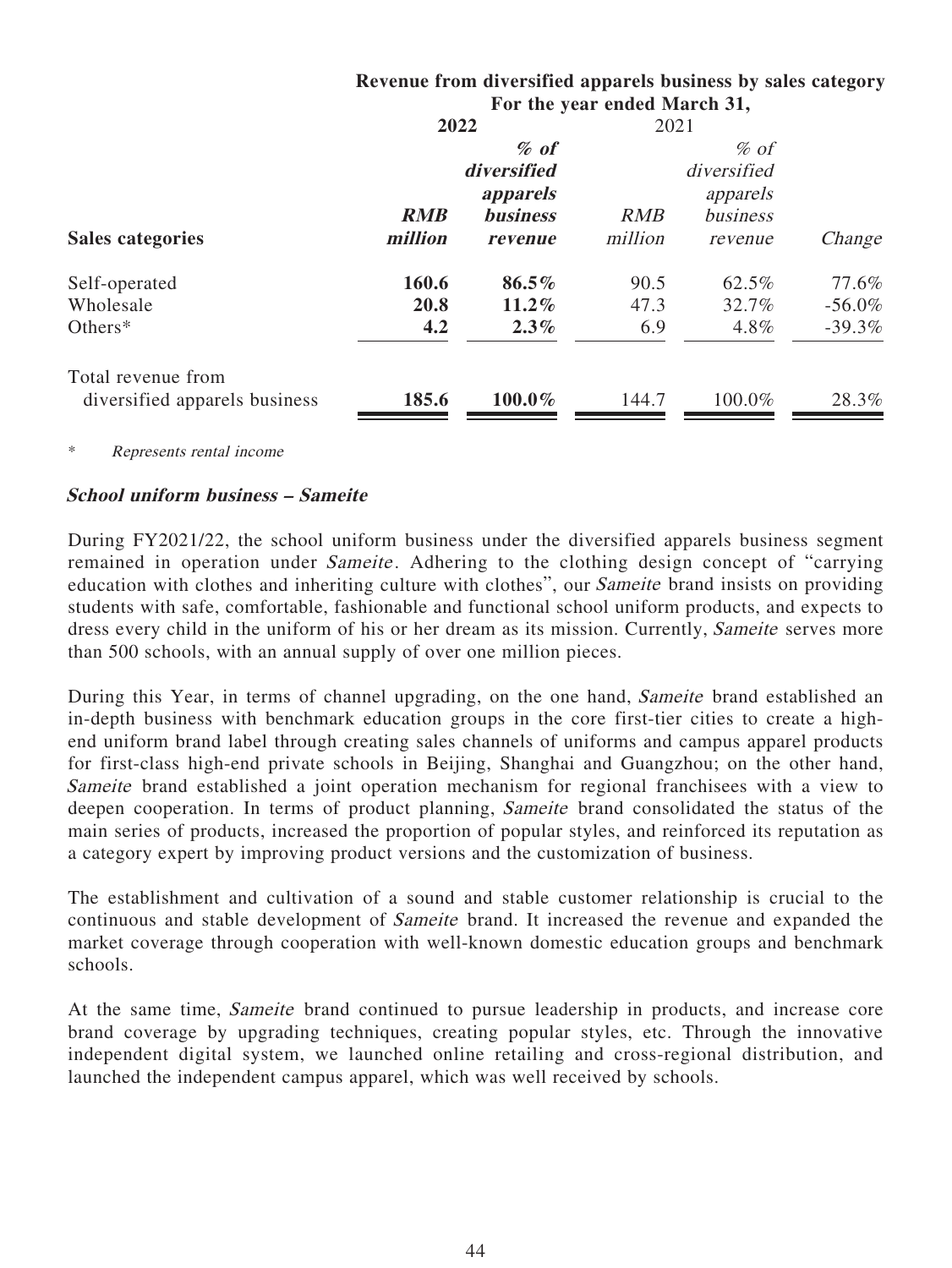In this Year, Sameite brand won the title of the National Quality Leading Brand of School Uniform Industry, the National Product and Service Quality Integrity Model Enterprise, the 2021 China School Uniform Design Competition High School Student Sports Series First Prize, the Special Award in the 2021 China School Uniform Design Competition in terms of primary school student sport collections, the Enterprise Honoring Contracts and Being Trustworthy (2019-2029) (2019- 2029年度守合同重信用企業), the 2021 Strategic Partner of BEED (BEED 2021戰略合作夥伴), the Strategic Partner of Maitian Welfare, the Reliable Quality Product in the PRC and the Leading Quality Brand in the PRC School Uniform Industry, etc.

During FY2021/22, contract orders for the school uniform business of Sameite recorded an increase of 80.5% as compared to that of the corresponding period of last year, and revenue amounted to approximately RMB160.6 million, representing an increase of 80.9% as compared to that of the corresponding period of last year.

# **Children's wear business, MAN and HOME business**

Since FY2018/19, the Group had started to downsize the MAN and HOME brands under the diversified apparels business segment comprehensively. During FY2021/22, there was no additional investment in the project company which cooperated with the Japanese brand of *Petit main*. This resulted in a certain reduction in size of other diversified apparels businesses other than the school uniform business during the past financial year.

# **ONLINE SALES**

Online sales channels have been a key focus of the Group for vigorous development. Since the Group's strategic transformation in 2018, it continued to show high-quality growth.

In the development of online platforms in the past financial year, online channels have been further transformed and expanded. Based on the omni-channel layout, the Group had realized sales in more channels. Meanwhile, except for online direct sales channels like Tmall, Vipshop, Jingdong and Douyin, the Group also focused on improving the operating efficiency of online distributors by streamlining, efficiency improvement and operation refinement.

In terms of brand building, on the one hand, the Group enhanced efficiency through the establishment of a new crowd tag; increased the page stay time of customers through continuous store visual upgrading; built category trend words with the industry to attract consumers' attention, and repeatedly appeared on trending searches; on the other hand, the Group focused on the voice and operation of online brand events, promoting strong exposure of major brand marketing events and accepting sales. For example, during this Year, in terms of the major brand event of the Group, the press conference of the original Trench-style Down Jacket Collection by *Bosideng*, the online platform achieved No. 1 among the Tmall and Douyin platform one-day list through integrating sales channels with marketing IP to amplify brand volume, taking advantage of the influence of the top key opinion leaders ("**KOL**") to promote transformation, multi-channel broadcast of the press conference and other ways to boost sales.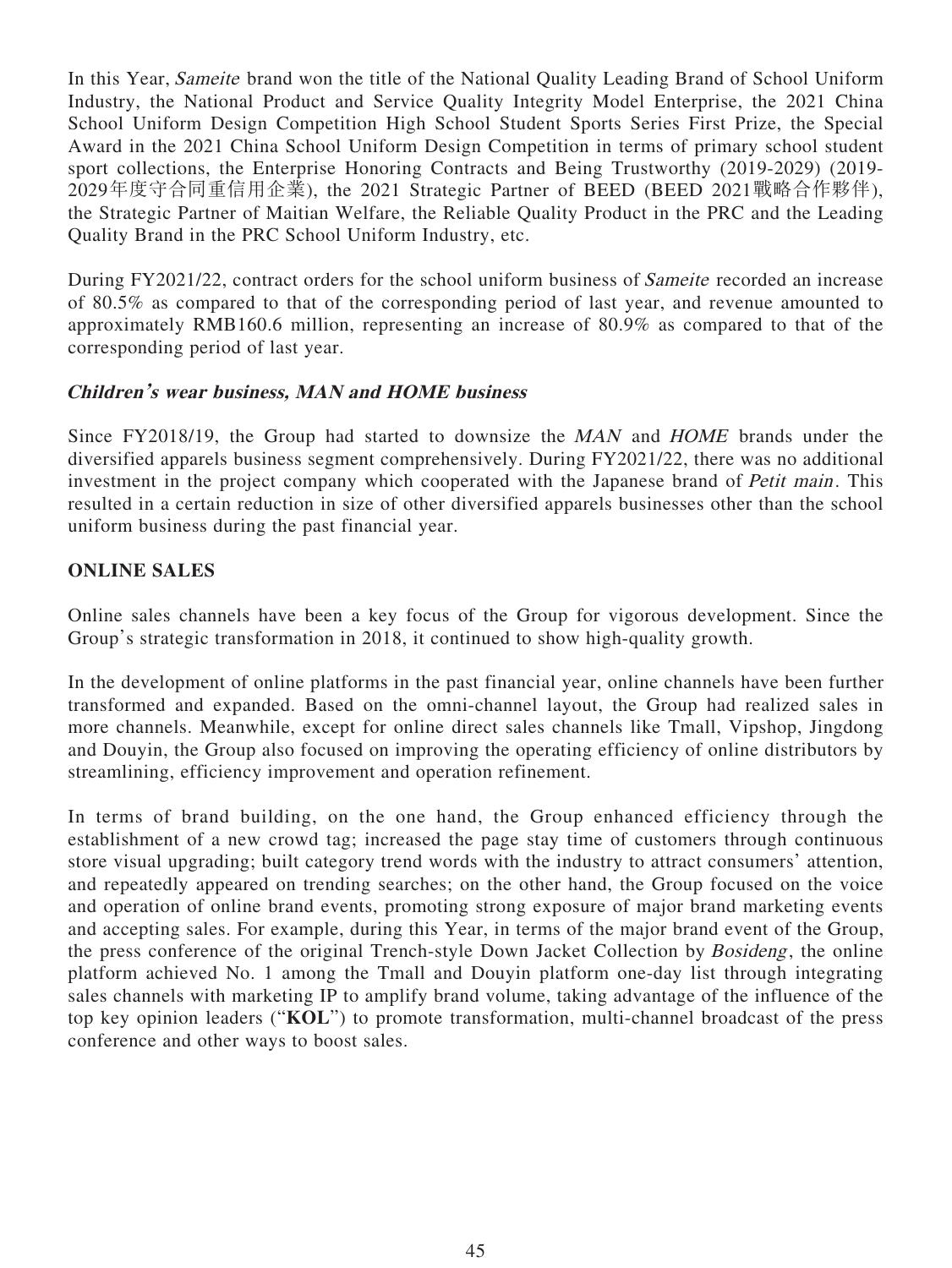In the expansion progress of emerging platforms, the Group adhered to the development of online platforms to keep pace with the times at all times. In addition to actively breaking the inherent thinking and cooperation with emerging short video platforms, the Group also continued to focus on developing the coverage of online omni-channel live broadcasting businesses. For example, as of March 31, 2022, more than 97% of the Bosideng brand's revenue from Douyin came from live broadcasts. At the same time, the Group mainly cooperated with the KOL, who are popular among consumers on various platforms, for live broadcasts.

In terms of member maintenance and expansion, as of March 31, 2022, the flagship store at Tmall of the Bosideng brand attracted approximately 6.60 million members, and more than 16.90 million fans; while on the online platforms, Jingdong and Douyin, which are newly added in this Year, the Group had also attracted over 3.70 million members, and more than 7.80 million fans. Meanwhile, the proportion of young and new consumer groups under the age of 35 had steadily increased.

After the successful destocking in the past year, with the further upgrading of the brand and product innovation during the Year, the proportion of product sales revenue in the middle and high price segment of the Group had steadily increased. In particular, as of March 31, 2022, in terms of the online sales of the down apparel under the Bosideng brand, the proportion of the down apparel products under the Bosideng brand over RMB1,800 per unit price increased significantly from 31.8% to 46.9% as compared to that of the corresponding period of last year.

During this Year, revenue from the total online sales of the Group's brands was RMB4,024.8 million, representing a year-on-year increase of 12.3%. Revenues from the online sales of the branded down apparels and ladieswear businesses for the Year were approximately RMB3,931.0 million and RMB85.9 million, accounting for 29.7% and 9.5% of the revenue of each business, respectively. By sales categories, revenue from the self-operated and wholesale businesses through online sales amounted to approximately RMB3,547.5 million and RMB477.3 million, respectively.

# **GROSS PROFIT**

During FY2021/22, gross profit of the Group increased by 22.9% as compared to that of the corresponding period of last year, from approximately RMB7,924.3 million to RMB9,737.2 million. With the successful brand upgrading and product upgrading, the gross profit margin increased by 1.5 percentage points as compared to that of the corresponding period of last year, from 58.6% to 60.1%.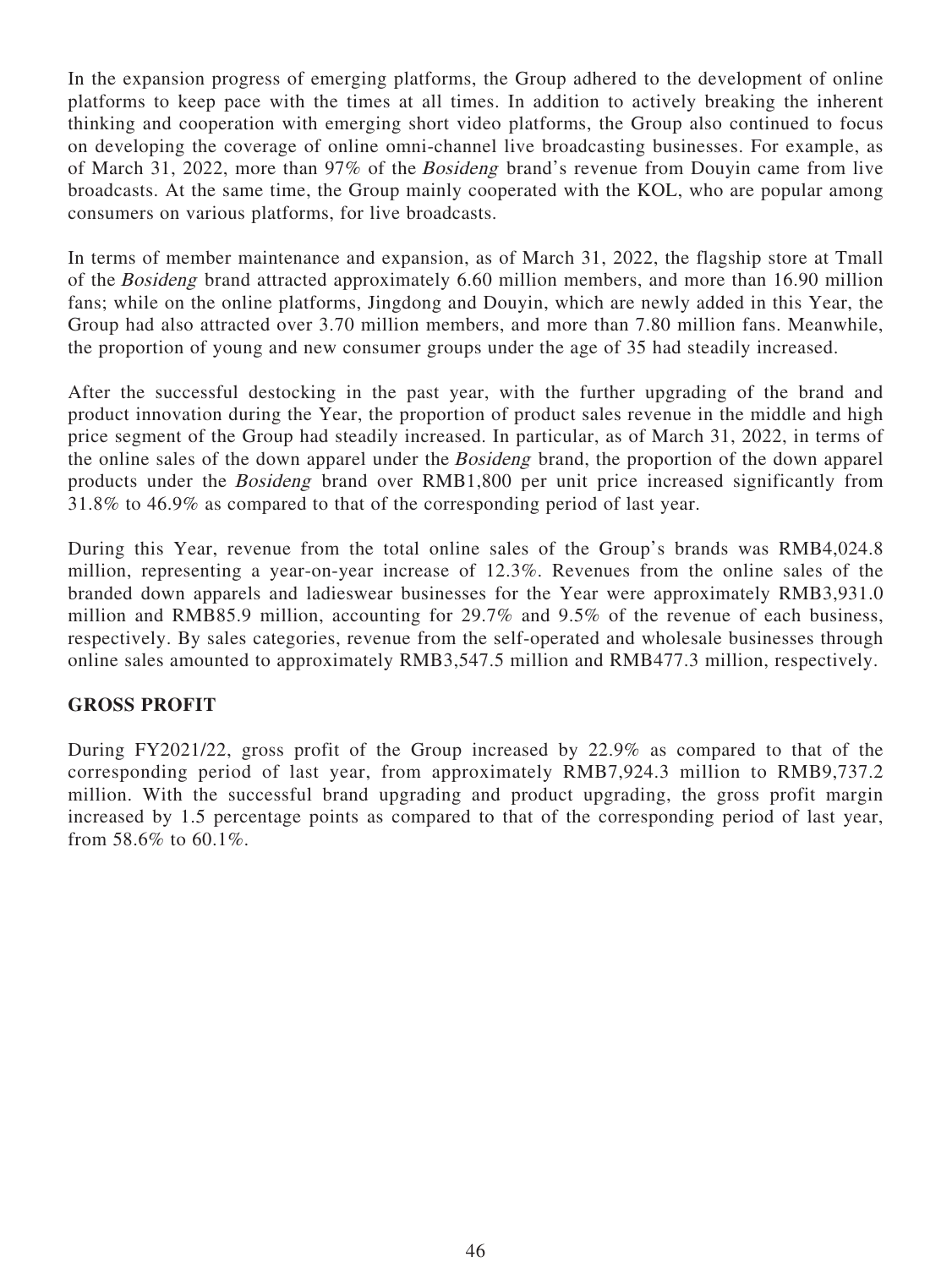The gross profit margin of the Group has continued to increase steadily year by year, surpassing the highest level in its history.



**Changes in the gross profit margin of the Group during the last five financial years**

Gross profit margin of the branded down apparel business increased by 2.0 percentage points to 65.7%, mainly because during the past financial years, with the successful brand reshaping, the sales products structure of the *Bosideng* brand under the down apparel business showed a trend of continuous upgrading; hence, with the sales proportion of high-unit price products increased, the improvement of the overall gross profit margin of the branded down apparel was driven by the improvement of gross profit margin of the Bosideng's brand. It is inseparable from the Group's "Brand Leadership" model since its strategic transformation in 2018, its adherence to product innovation and channel upgrading, and devotion to the strategic path of building the "world's leading expert in down apparel". The gross profit margin of the OEM management business recorded a slight decline of 1.0 percentage point to 18.6% due to the impact of the global pandemic during FY2021/22 on supply chain costs, transportation expenses and others. In spite of facing the impact of uncertain factors such as the sporadic epidemic, the gross profit margin of the ladieswear business was basically the same as compared to that of the corresponding period of last year through the management of product terminal prices and the cost control.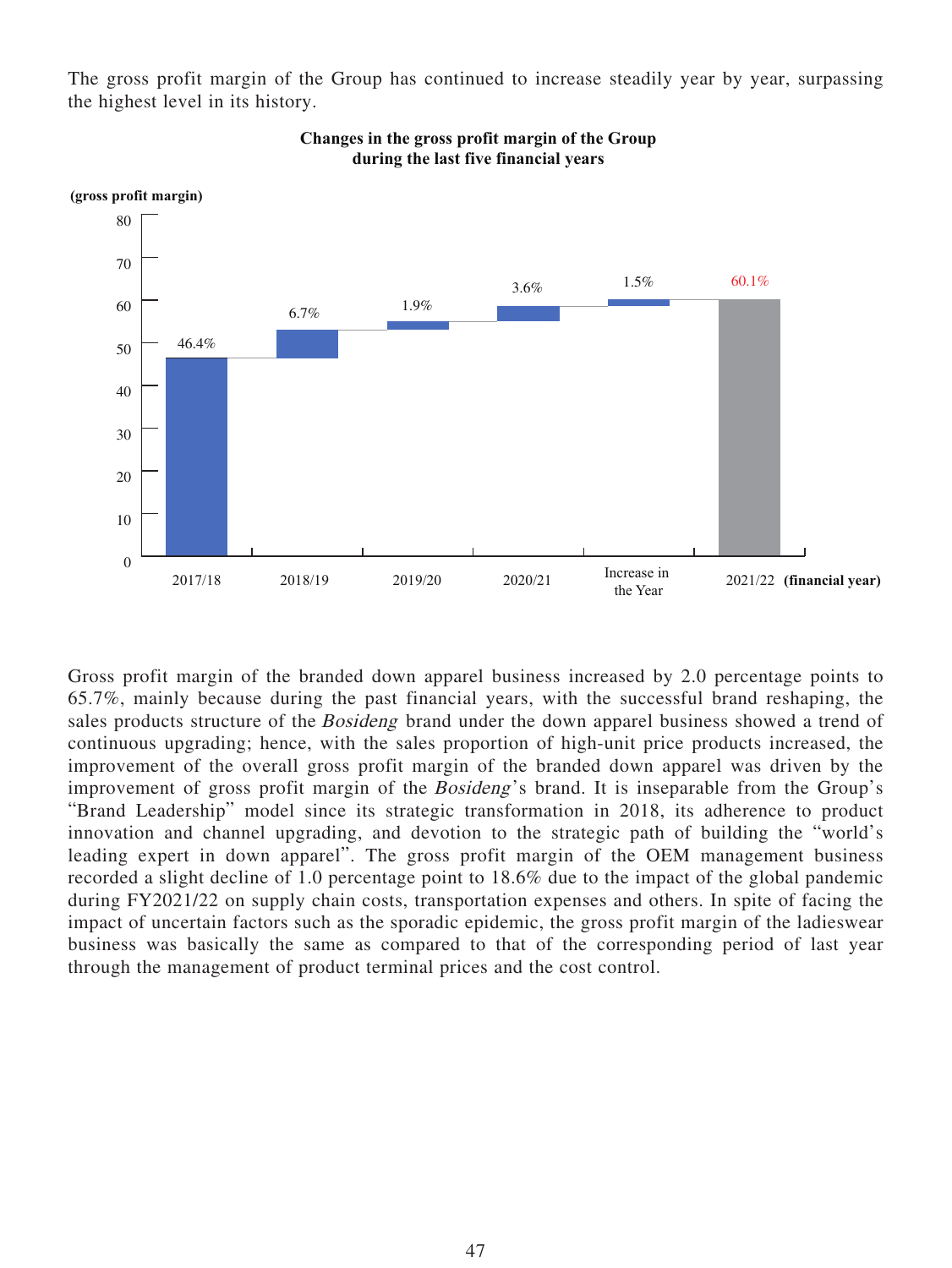The table below sets out the analysis on the gross profit margin of each brand:

|                                      | For the year ended March 31, |         |                |  |  |
|--------------------------------------|------------------------------|---------|----------------|--|--|
| <b>Brands</b>                        | 2022                         | 2021    | <b>Changes</b> |  |  |
| <b>Bosideng</b>                      | $69.4\%$                     | 66.2%   | $+3.2\%$       |  |  |
| <b>Snow Flying</b>                   | $47.3\%$                     | 38.9%   | $+8.4\%$       |  |  |
| Bengen                               | 24.8%                        | 35.2%   | $-10.4\%$      |  |  |
| <b>Branded down apparel business</b> | $65.7\%$                     | 63.7%   | $+2.0\%$       |  |  |
| <b>OEM</b> management business       | 18.6%                        | 19.6%   | $-1.0\%$       |  |  |
| <b>JESSIE</b>                        | $66.5\%$                     | 68.5%   | $-2.0\%$       |  |  |
| <b>BUOU BUOU</b>                     | 68.3%                        | 70.1%   | $-1.8\%$       |  |  |
| <b>KOREANO</b> and <b>KLOVA</b>      | 80.0%                        | 77.4%   | $+2.6\%$       |  |  |
| <b>Ladieswear business</b>           | 72.4%                        | 72.6%   | $-0.2\%$       |  |  |
| Diversified apparels business        | $25.7\%$                     | $0.1\%$ | $+25.6\%$      |  |  |
| <b>The Group</b>                     | $60.1\%$                     | 58.6%   | $+1.5\%$       |  |  |

### **OPERATING PROFIT**

During FY2021/22, the Group's operating profit increased by 15.5% to approximately RMB2,568.8 million. Operating profit margin was 15.8%, representing a slight decrease of 0.7 percentage point as compared with that of last year. The decrease in the operating profit margin was mainly because the Group stuck to the strategic direction of "focusing on principal business and key brands" and adhered to the development model of "Brand Leadership", and continuously increased the investment in products, brands, channels and talent development during the Year, which laid the foundation for future sustainable growth.

### **DISTRIBUTION EXPENSES**

During FY2021/22, the Group's distribution expenses, mainly comprising of advertising and promotion expenses, depreciation charge of right-of-use assets, contingent rents and sales personnel expenses, amounted to approximately RMB6,171.2 million, representing an increase of 28.4% as compared to approximately RMB4,807.4 million of the corresponding period of last year. The Group's distribution expenses accounted for 38.1% of its total revenue, representing an increase of 2.5 percentage points as compared to 35.6% of the corresponding period of last year. The increase in distribution expenses was mainly due to the Group's efforts in the construction of business channels and terminal stores for the branded down apparel business, as well as the enhanced brand promotion and marketing efforts, which led to an increase in related expenses in the Year.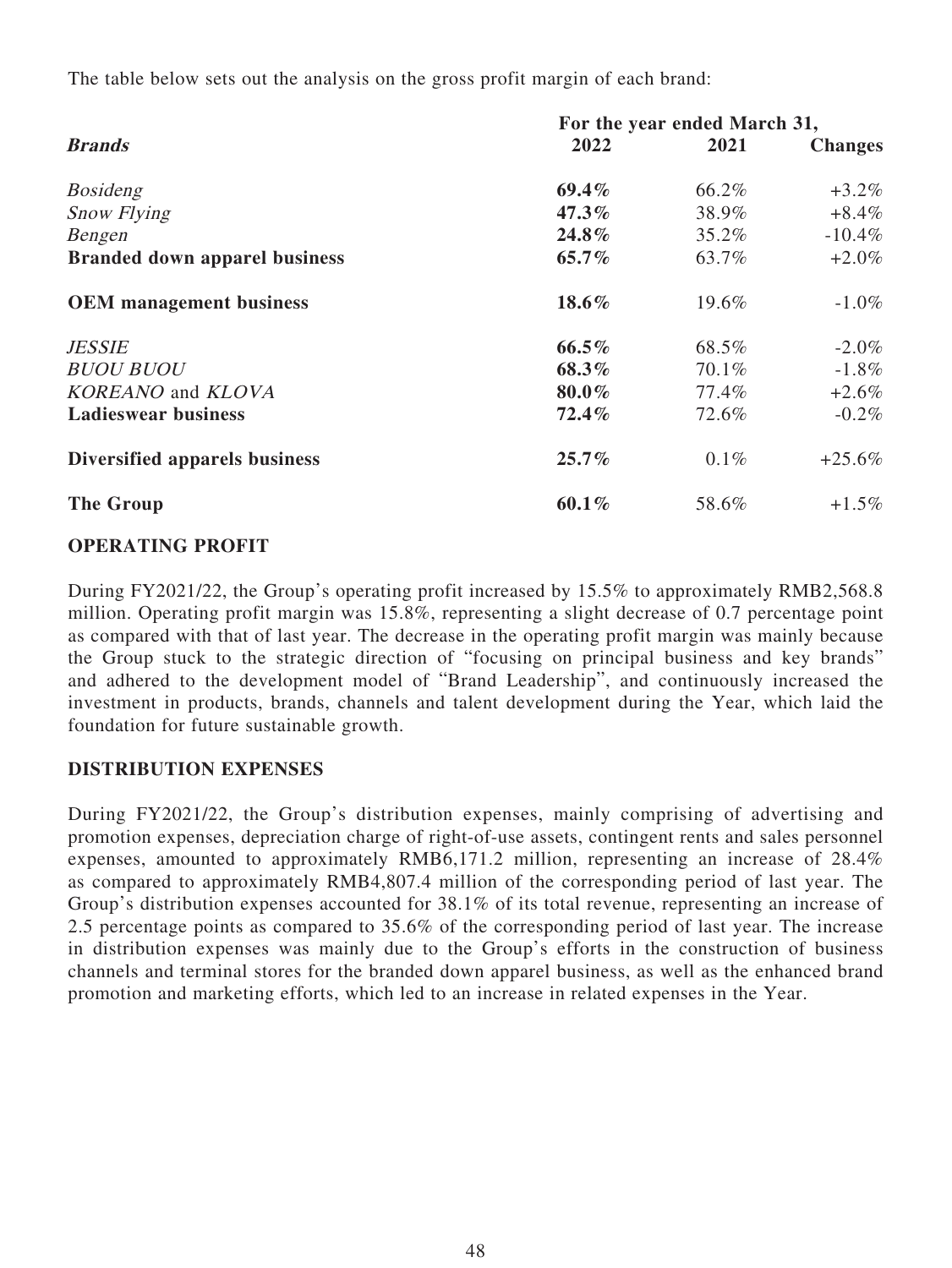# **ADMINISTRATIVE EXPENSES**

The Group's administrative expenses, mainly comprising of salary and welfare, amortization of option fees, depreciation and consultancy expenses, amounted to approximately RMB1,203.1 million in the Year, representing an increase of 17.2% as compared to approximately RMB1,026.2 million of the corresponding period of last year, which was mainly due to the increase in the costs of information system construction, research and development and supply-chain transformation during the overall construction of the digital operation system of the Group in the Year. The proportion of administrative expenses to the Group's total revenue decreased to 7.4% as compared to that of the corresponding period of last year due to the effective management of usage of expenses.

### **FINANCE INCOME**

During FY2021/22, the Group's finance income increased by 48.0% to approximately RMB316.0 million from approximately RMB213.5 million. The increase was mainly due to the increase in interest income from bank deposits and treasury income from financial assets during FY2021/22 as compared to that of the corresponding period of last year.

# **FINANCE COSTS**

During FY2021/22, the Group's finance costs increased to approximately RMB198.6 million, representing an increase of 1.5% as compared to that of the corresponding period of last year. The increase in finance costs was mainly due to the increase in interest on interest-bearing borrowings and discounted bills of the Group during FY2021/22.

### **DOUBLE INVESTMENT GRADE CREDIT RATING AWARDED BY MOODY'S AND S&P, THE INTERNATIONAL AUTHORITATIVE CREDIT RATING INSTITUTIONS**

On April 19, 2022, two international authoritative credit rating institutions, Moody's Investors Service, Inc. ("**Moody's**") and S&P Global Ratings ("**S&P**") awarded long-term credit ratings of "Baa3 (stable)" and "BBB- (stable)" to the Group, respectively. The receipt of "double investment grade" from Moody's and S&P not only made the Group the first company in the branded apparel industry in the Asia-Pacific region to obtain an investment grade, but it was also the best international credit rating result achieved in the Chinese branded apparel industry so far.

# **TAXATION**

During FY2021/22, income tax expenses increased from approximately RMB537.3 million to approximately RMB613.4 million. The effective tax rate was approximately 23.0%, which was lower than the standard PRC income tax rate of 25%.

### **DIVIDENDS**

The Board recommended the payment of a final dividend of HKD13.5 cents (equivalent to approximately RMB11.5 cents) per ordinary share for the Year. The proposed dividend shall be subject to approval by the shareholders of the Company at the annual general meeting to be held on or about August 22, 2022 (the "**AGM**"). Upon approval, the proposed dividend will be paid on or around September 15, 2022 to shareholders whose names appear on the register of members of the Company on August 25, 2022.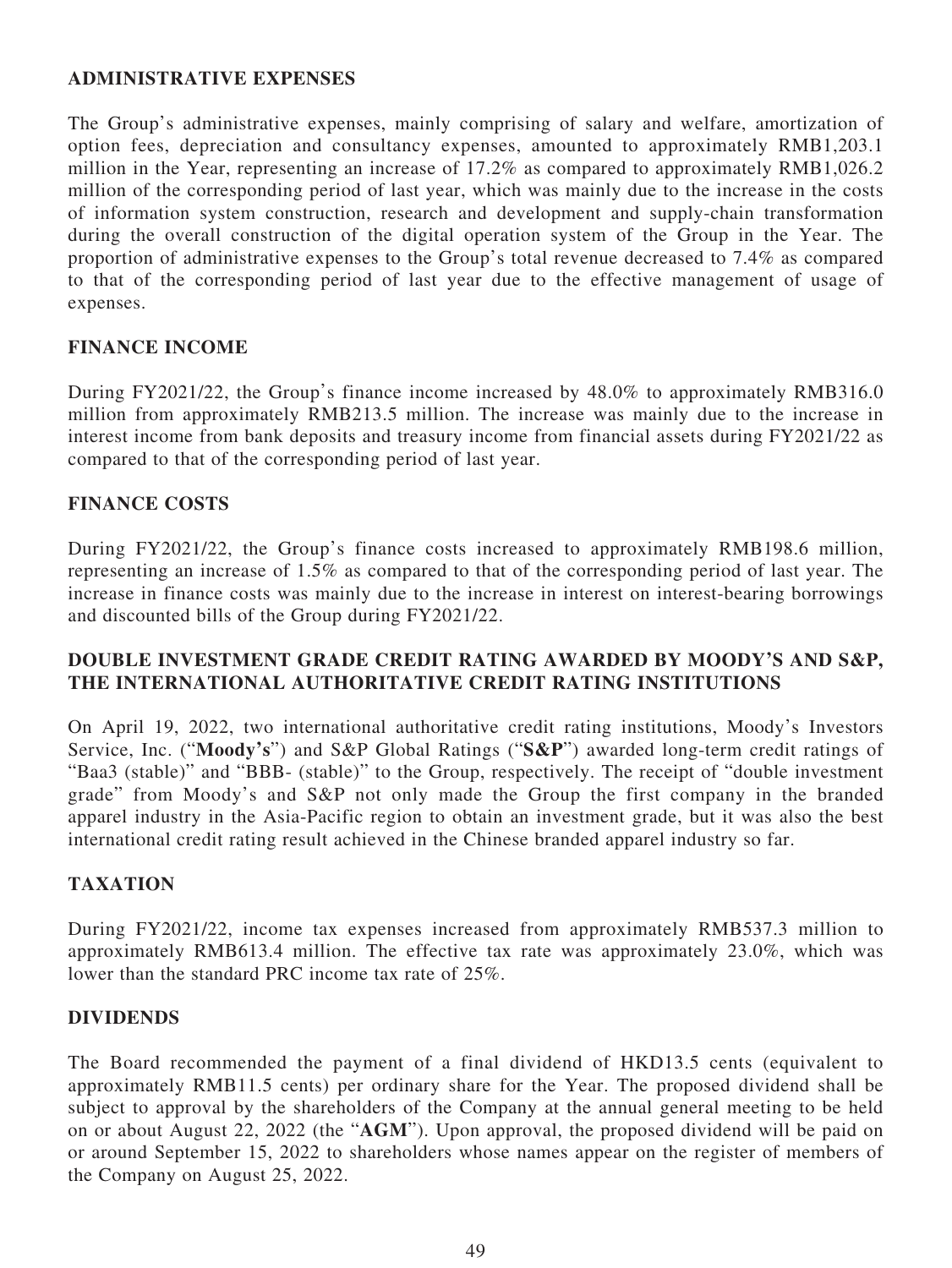# **LIQUIDITY AND FINANCIAL RESOURCES**

During the Year, the Group's net cash generated from operating activities amounted to approximately RMB2,670.1 million. As at March 31, 2022, the Group's cash and cash equivalents amounted to approximately RMB2,502.6 million.

As at March 31, 2022, the distribution of cash and cash equivalents by currency was as follows:

|                  | <b>RMB'000</b> |
|------------------|----------------|
| Renminbi         | 1,945,078      |
| US dollar        | 450,297        |
| Pound sterling   | 4,054          |
| Hong Kong dollar | 101,119        |
| Japanese yen     | 80             |
| European dollar  | 1,935          |
| <b>Total</b>     | 2,502,563      |

In order to obtain higher returns on the Group's available cash reserves, the Group has invested in other financial assets, including capital guaranteed short-term investments with banks in the PRC, capital non-guaranteed short-term investments with banks and other financial institutions in the PRC, and other financial securities. The expected but unguaranteed returns of capital guaranteed short-term investments with banks ranged from 1.05% to 5.05% per annum. Other financial securities refer to trading stocks held by Shuo Ming De Investment Co., Ltd ("**Shuo Ming De Investment**"). Shuo Ming De Investment invested approximately RMB224,921,000 in February 2018 to subscribe for 12,184,230 non-public issued shares of Jinhong Fashion Group Co., Ltd. (a company listed in Shanghai Stock Exchange with stock code: 603518) ("**Jinhong Group**") at subscription price of RMB18.46 per share. Due to the bonus issue of shares by Jinhong Group in May 2019, the number of shares held by Shuo Ming De Investment increased to 17,057,922 shares, and the investment cost adjusted to RMB13.19 per share. In July 2021, Shuo Ming De Investment reduced its shareholding in Jinhong Group by 2,787,223 shares by way of centralized bidding, at an average price of RMB24.60 per share. The current shareholding held by it in Jinhong Group is less than 5%.

As at March 31, 2022, the bank borrowings of the Group amounted to approximately RMB934.0 million (March 31, 2021: RMB670.9 million) and the carrying amount of liability component of the convertible bonds was approximately RMB1,604.6 million (March 31, 2021: approximately RMB1,609.5 million). The gearing ratio (being total borrowings/total equity) of the Group was 20.8% (March 31, 2021: 20.3%).

The Group anticipates that it will be able to arrange with its lenders to obtain new loans to replace the existing borrowings as they will fall due in the foreseeable future, and if it is not available, the Group has sufficient cash and assets held for sale to meet its borrowing repayment requirements.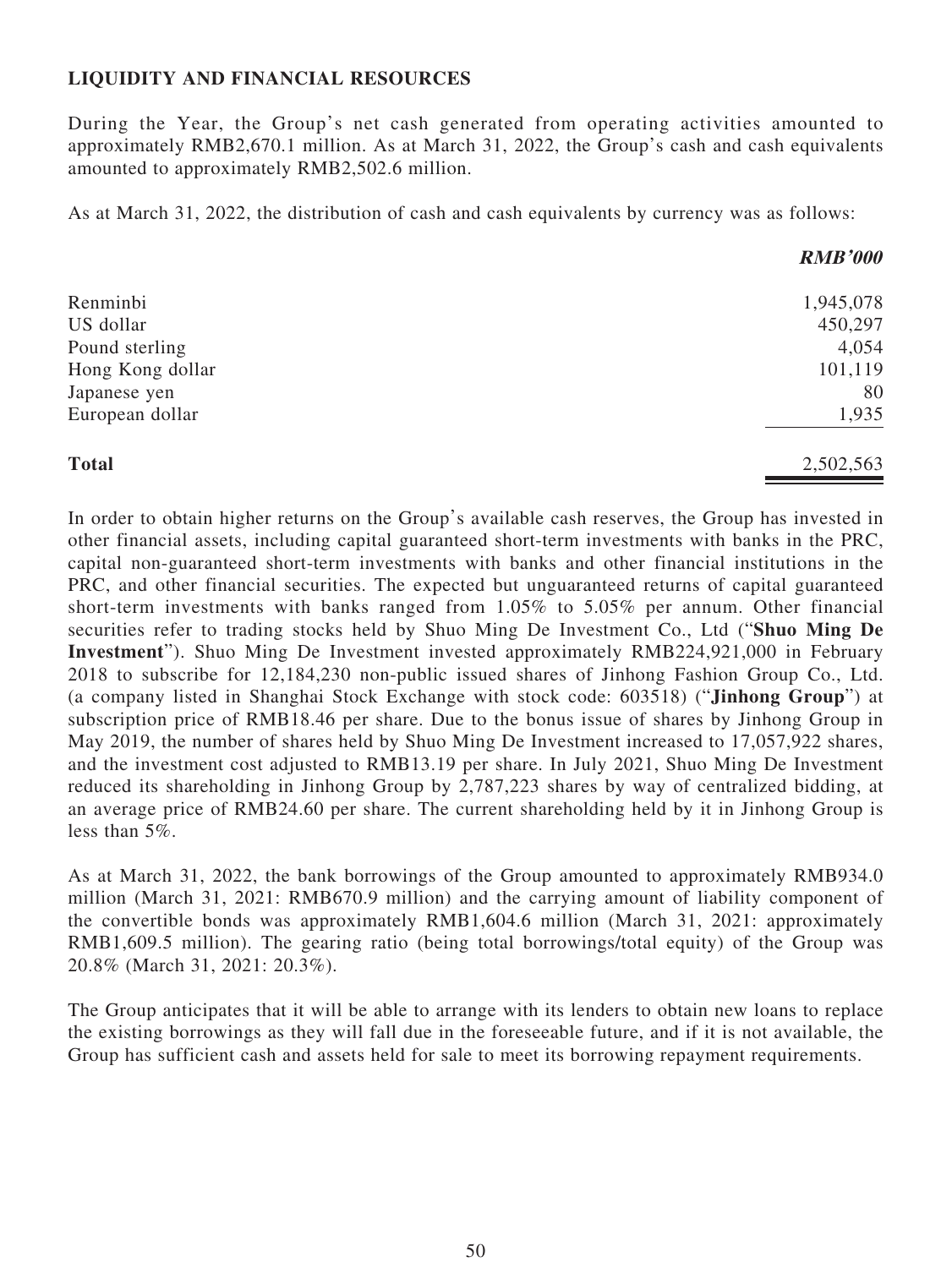### **SUSTAINABLE DEVELOPMENT**

## **MSCI, an international authoritative institution, consecutively improved our Environmental, Social and Governance ("ESG") rating by two grades to BBB**

Morgan Stanley Capital International ("**MSCI**") issued ESG rating reports in June 2021 and February 2022, respectively. Benefitting from the improvement of issue scores such as corporate governance, employee management and welfare, and product carbon footprint, the Group's MSCI ESG rating gradually jumped two grades from B to BBB, making the Group a leader in China's textiles and apparel sector.

Since 2021, the Group has established an ESG interconnected management structure at threelevels in terms of decision-making, management and implementation, so as to ensure the effective implementation of ESG targets, timely supervision of performance and assessment on potential risks and new opportunities on sustainable development. Through focusing on product quality, responsible supply chains, employee welfare, social responsibility and other sectors, we received more positive feedback from all stakeholders and the recognition from MSCI, the international authoritative rating institution.

### **MATERIAL ACQUISITIONS AND DISPOSALS OF SUBSIDIARIES, SIGNIFICANT INVESTMENTS HELD AND FUTURE PLANS FOR MATERIAL INVESTMENTS OR CAPITAL ASSETS ACQUISITIONS**

## **Formation of a joint venture with Willy Bogner GmbH & Co. KGaA ("Bogner"), a German company**

On December 1, 2021, Bosideng International Fashion Limited (a direct wholly-owned subsidiary of the Company) ("**BSD Fashion**") and Bogner entered into a joint venture agreement in relation to the formation of a joint venture (the "**Joint Venture**"). The Joint Venture is granted the exclusive right to sell and distribute apparel under BOGNER and FIRE+ICE in Mainland China, Hong Kong, China, Macau, China and Taiwan, China.

Bogner is a renowned worldwide athluxury sports fashion apparel supplier which is headquartered in Munich, Germany, and its brands, BOGNER and FIRE+ICE, are sold in over 50 countries worldwide. Throughout its nearly 90 years of operations, BOGNER has demonstrated its uncompromising passion for sport fashion and has brought new experiences of outdoor sports to its customers with chic and creative design and quality craftsmanship, and it has become a global market leader in athluxury sports fashion.

As a group that has specialized in the down apparel business for 45 years, the Group has a close association with winter sports and has provided continuous support to climbing and winter sporting events in China for over 20 years. The Group considers that at the key note of the 2022 Beijing Winter Olympics, joining hands with **BOGNER** which has focused on the field of skiing apparel and athluxury sports fashion for nearly 90 years and possesses a global leading advantage in the athluxury sports fashion field to enter the winter sports apparel and fashion market in China, has not only consolidated the Group's development direction of becoming the "world's leading expert in down apparel", but also served as a new growth engine to boost the Group's medium and longterm development momentum. The Group believes that there is great growth potential in the premium sport fashion market in China, and BOGNER will see significant opportunities in China's markets. Bosideng and BOGNER share their love for winter sports apparel and fashion, and will certainly bring a different winter sports clothing experience to consumers in China.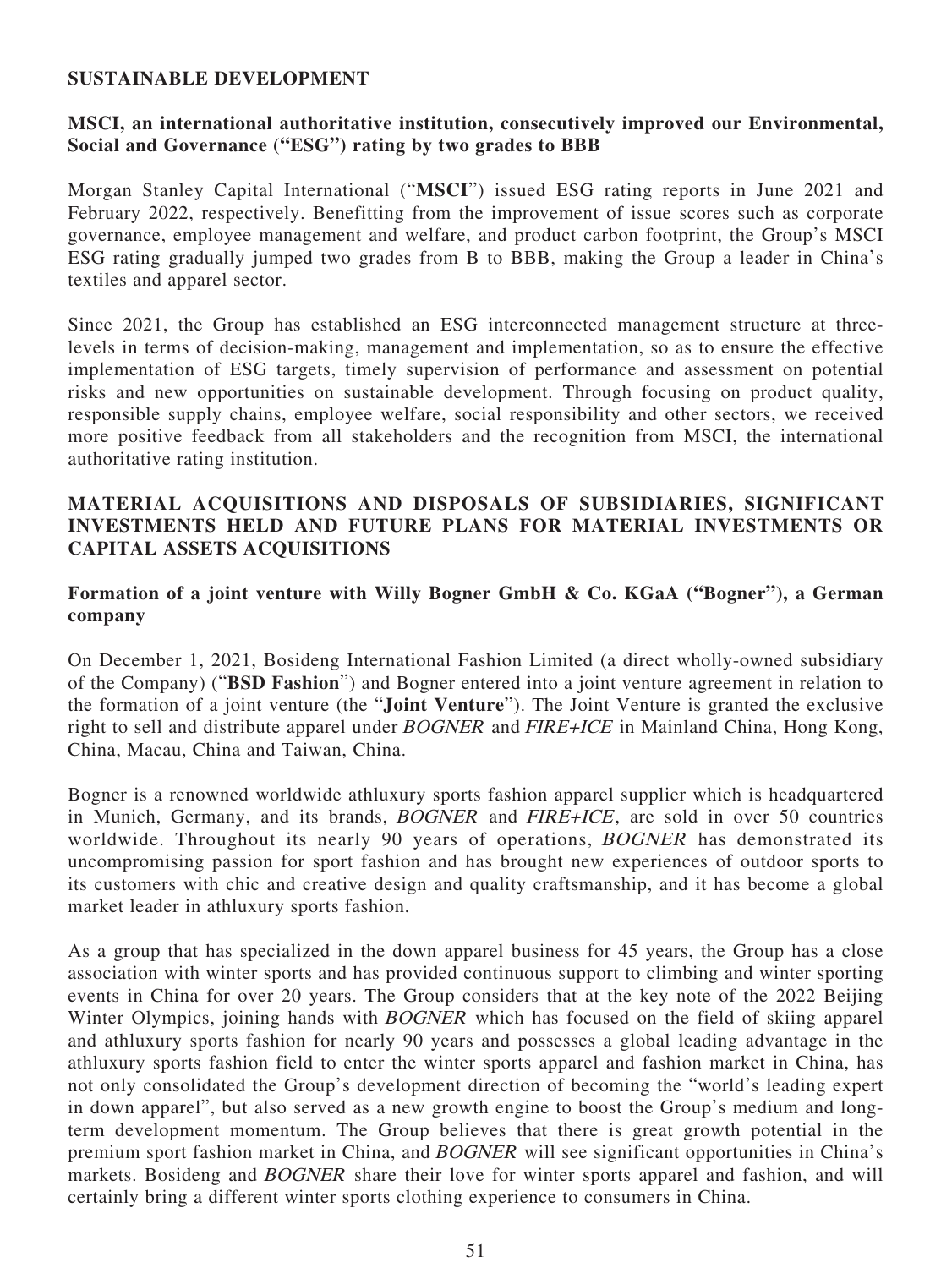For specific details of the formation of the Joint Venture, please refer to the announcement of the Company dated December 2, 2021.

As of March 31, 2022, the Joint Venture has actively expanded its business in the Greater China Region. Through accurate targeting to high-end positioning, it has identified its core customers, illustrated the craftsmanship of the products and incorporated the products into lifestyle and scenarios, thereby spreading *BOGNER*'s culture and vision, and continuously improving its brand reputation.

In terms of brand building, the cooperation with a top brand spokesperson enables *BOGNER*'s brand to quickly develop in China's mainstream market. Through organizing offline immersive scenario-based experiential activities, the brand recognition among new-generation consumers has been enhanced. By creating and operating brand accounts on mainstream media platforms, it has improved its capacity of creating high-quality content in all areas. In terms of channel building, it has gradually penetrated into the high-end target market in China through high-end shopping centres in Beijing and Shanghai, as well as Tmall flagship shops and establishing a Tmall luxury channel.

# **Acquisition of remaining 30% equity interest in JESSIE**

During the Year, the non-controlling shareholders of JESSIE exercised the put option and the wholly-owned subsidiary of the Company completed the cash acquisition of the non-controlling shareholders' equity of *JESSIE* at a consideration of RMB139,795,295.10. After the acquisition, the Group's shareholding in JESSIE increased from 70% to 100%. The consideration for the acquisition was determined with reference to the valuation made by an independent qualified valuer and was funded by internal resources of the Group.

As all applicable percentage ratios for the acquisition of the non-controlling shareholders' equity of JESSIE are lower than 5%, the acquisition of the non-controlling shareholders' equity of JESSIE did not constitute a notifiable transaction under Chapter 14 of the Listing Rules.

In the course of the Year, save as disclosed above, the Group had not made any other significant investment, nor material acquisitions or disposals of subsidiaries, associates and joint ventures.

As at March 31, 2022, the Group did not hold any other significant investments with a value that accounted for more than 5% of the Group's audited total assets as at March 31, 2022; nor had future plans for material investments or capital assets acquisitions.

# **CONTINGENT LIABILITIES**

As at March 31, 2022, the Group had no material contingent liabilities.

# **CAPITAL COMMITMENTS**

As at March 31, 2022, the Group had outstanding capital commitments in respect of plant, property and equipment and equity investment amounting to approximately RMB138.7 million (March 31, 2021: RMB12.9 million).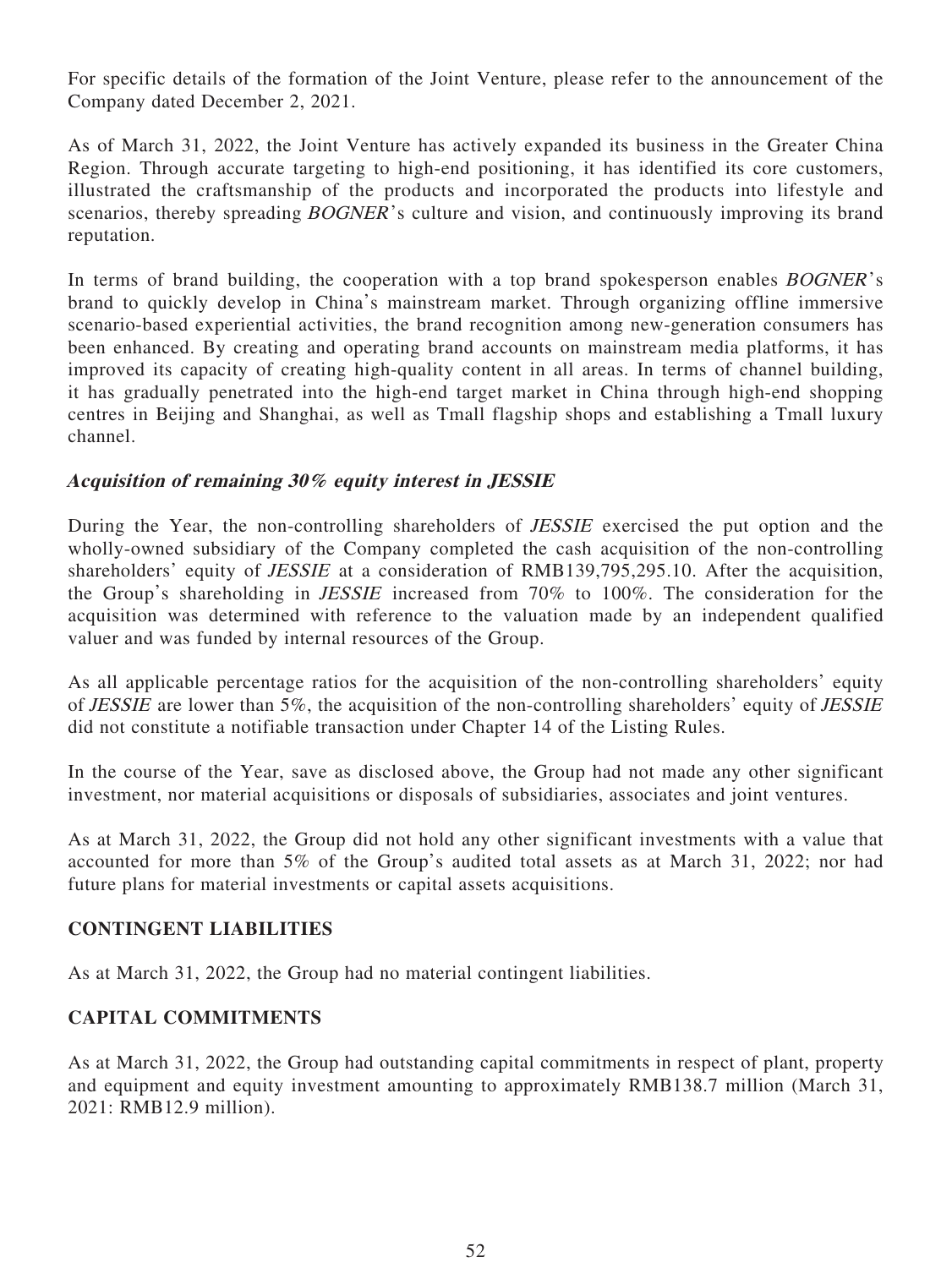### **PLEDGE OF ASSETS**

As at March 31, 2022, bank deposits amounting to approximately RMB952.1 million had been pledged to banks as security for bills payables (March 31, 2021: approximately RMB657.3 million).

# **FINANCIAL MANAGEMENT AND TREASURY POLICY**

The financial risk management of the Group is the responsibility of the Group's treasury function at its head office. The Group adopted prudent funding and treasury management policies while prioritizing risk prevention and maintaining a sound cash management strategy. The Group's source of funding in the Year was primarily raised by cash generated from operating activities, bank borrowings and/or bond issuance. The major objective of the Group's treasury policies is to appropriately improve the comprehensive income level of funds on the basis of ensuring liquidity.

# **FOREIGN CURRENCY EXPOSURE**

The business operations of the Group were conducted mainly in China with revenue and expenses of the Group's subsidiaries denominated in Renminbi, and therefore, the Group has chosen Renminbi as the reporting currency. Some of the Group's cash and bank deposits were denominated in Hong Kong dollars or US dollars. The Company and some of its overseas subsidiaries selected US dollars as their functional currency. Any significant exchange rate fluctuations of Hong Kong dollars, US dollars and Pound sterling or against each entity's respective functional currency may have a material impact on the Group.

When facing currency market instability, the Group will make use of forward contracts and foreign exchange swaps to mitigate the exchange rate risk as and when appropriate.

### **HUMAN RESOURCES**

As of March 31, 2022, the Group had 10,118 full-time employees (March 31, 2021: 9,028 fulltime employees), representing a year-on-year increase of 1,090 employees. Staff costs for this Year (including Directors' remuneration in the form of salaries, other allowances and equity-settled share-based transaction expenses) were approximately RMB1,715.7 million (for the corresponding period of last financial year: approximately RMB1,613.7 million).

Based on the strategic deployment of the Group to become the "world's leading expert in down apparel", the Group focuses on the value creation that customers explicitly perceive, linking the Group's strategic core capabilities. Based on the present and looking to the future, the Group continues to strengthen the identification and development of strategic key employees and actively build up the new generation of young talents. In this Year, the Group actively expanded the pool of diversified and professional talents and the potential of the new generation, and at the same time opened up the development path for such talent throughout their life cycle. Regarding the campus recruitment project carried out every year, the Group has been iteratively upgrading in recent years to mainly focus on domestic "985" and "211" categories colleges and universities. The talent selection for designers tends to focus on the reserve forces of postgraduates and those with highquality overseas study backgrounds. From graduates to group executives, the Group has opened up an entire training path, and gradually formed an operation mechanism that provides opportunities for those who want to accomplish, a stage for those who can accomplish and rewards those who succeed. The Group hopes to gradually cultivate a group of outstanding reserve forces at all levels through large-scale professional training and personalized teaching.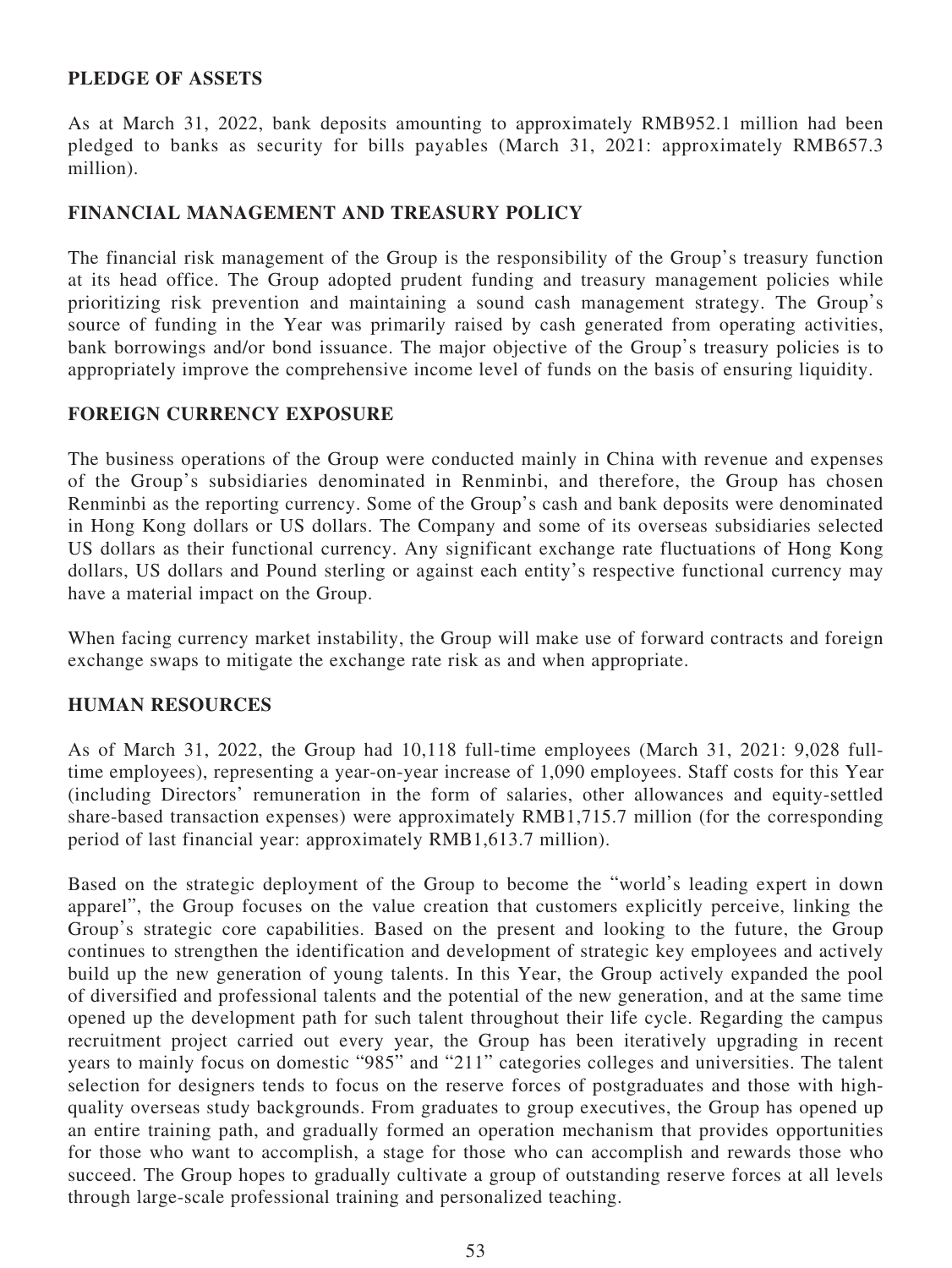The Group's remuneration policy is primarily based on the duties, performance, outstanding contribution and length of service of each employee with reference to prevailing market conditions. To provide a comfortable and harmonious living environment to employees of the Group, the Group offered staff dormitories with hotel-style management services or corresponding accommodation allowance to those non-local university graduates, professional technicians and management staff who did not have place of residence in Changshu once they were employed by the Group.

# **CORPORATE CULTURE**

The Group attaches great importance to the construction and preservation of corporate culture. We firmly believe that corporate culture is the key to realizing the "100-year brand, 100-year corporation" foundation of the Group. It is the gene and essence of the corporation and brand in the entrepreneurial process, the soul and bloodline that runs through the development of the corporation, and the driving force, spiritual pillar and guiding direction of development. In the course of the development of the Group, the excellent corporate culture with Bosideng's characteristics has been condensed, and a large number of outstanding backbones with Bosideng genes have emerged. It is precisely because of the strong cultural traction that the Group has successfully completed the historical strategic transformation and laid the foundation for future strategic implementation.

In order to achieve the strategic deployment of becoming the "world's leading expert in down apparel", the Group continues to innovate the implementation of corporate culture. Through the implementation of corporate cultural behaviors and guidance of the system, cadres at all levels lead by example, set benchmarks and use symbiotic learning and transformation, so that every employee can perceive, implement and inherit corporate culture.

# **TALENT DEVELOPMENT**

In order to better support the strategic implementation of the Group, the Group attaches great importance to the cultivation of talents. After years of accumulation, we have completed the construction of a scientific system for talent training. From strategic interpretation, business path analysis, organizational structure inventory, job classification, to clear organization and personnel capabilities, various aspects have undergone multiple rounds of iterations towards strategic implementation such as competence standards, evaluation standards, evaluation process and other aspects involved in the talent training process. On the one hand, the Group insists on introducing leading talents from the outside to match market changes, lead industry development, and establish leading advantages. On the other hand, the Group will also continue to develop outstanding management teams, experts and strategic reserve talents internally.

The Group believes that talents are the cornerstone of brand development, and designers are the creators of core competitive products. Focusing on the brand positioning of the "world's leading expert in down apparel", the product design team always takes the long-term goal of talent strategy to create a leading, diversified, professional and highly-creative organization. While actively introducing outstanding talents, the Group also focuses on helping the core team grow, constantly creating an atmosphere of organizational learning in the process of allowing the team to carry out sustainable and iterative innovation and creation, and continue to produce refreshing products.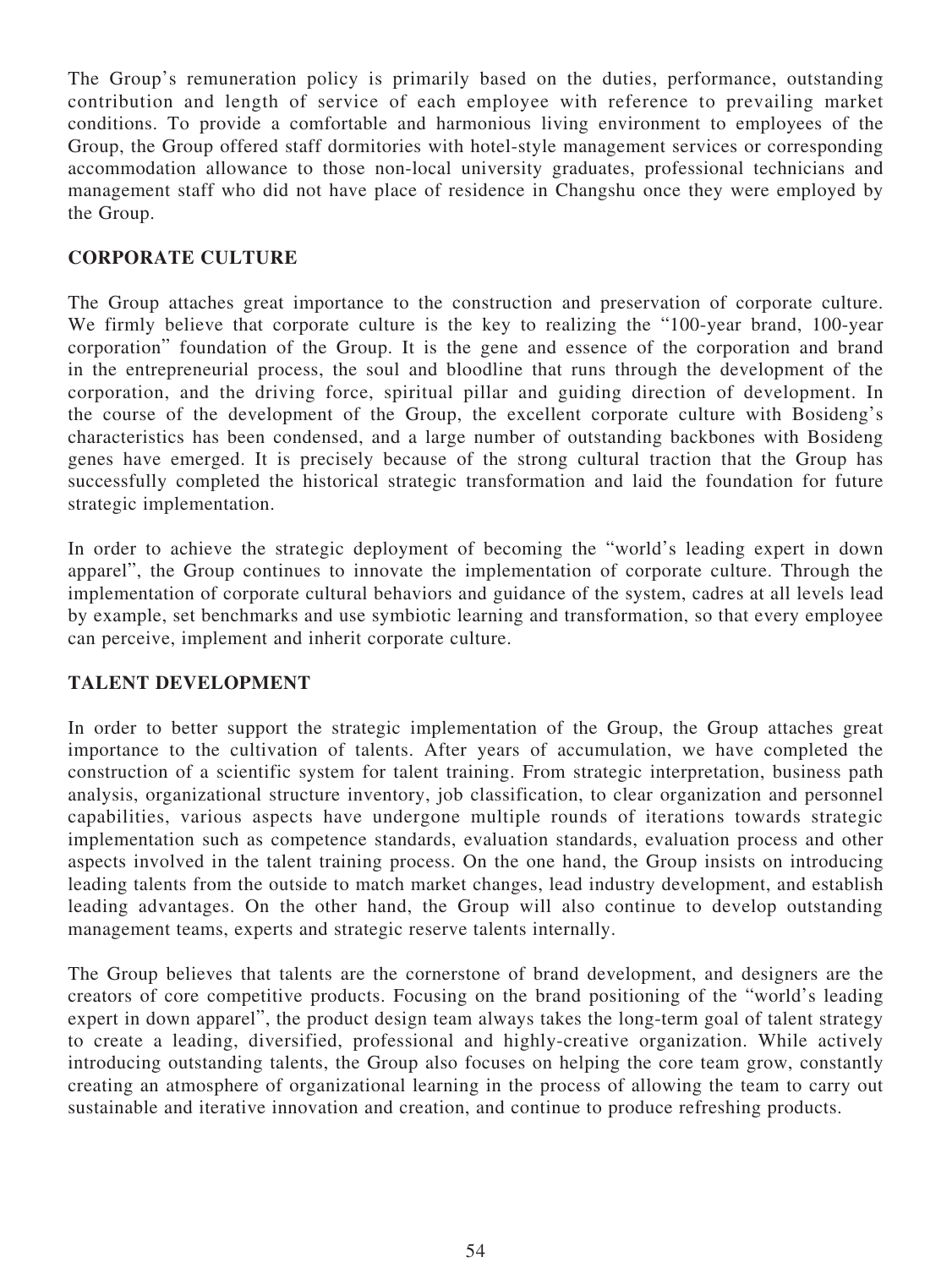Store staff are the key contact for customers to perceive value. Therefore, the Group has gradually established a retail model with stores as the core force in the strategic deployment and development of the past three years, continuously strengthening the training of store staff, creating a younger store team with strong learning ability, continuously improving business skills and providing customers with quality services.

The "Eagle" talent training is a talent strategy project of the Group to build the internal talent echelon, which aims to build a management team of the Bosideng Group with unified cultural value. The cultivation of which covers university students, reserve managers/directors and reserve retail general managers. Through a series of activities, the Group has established a comprehensive development system for reserve management personnel. After three years of efforts, the Group has developed an entire chain from strategic capability undertaking, talent selection, talent training to talent development with established professional systems including organizational talent identification, position rank and talent appraisal standards to provide professional support for talent development.

Currently, the "Eagle" project has cultivated considerable outstanding talents of 357 university students, 46 reserve managers, 28 reserve directors, and 16 retail company general managers, which provides strategic talents for the Group and lays a solid foundation for the achievement of the strategic goal of becoming the "world's leading expert in down apparel".

# **FUTURE OUTLOOK**

Currently, global consumption demand for apparel is recovering steadily. The apparel industry in China has a complete and advanced industrial chain, and its role in the global value chain is increasingly prominent. Although we confronted numerous challenges from the epidemic and other various aspects in 2021, we still believe that from a long-term perspective, China's economy will recover in an orderly manner in the post-epidemic era. Therefore, as a leading enterprise in China's down apparel industry, the Group will continue to demonstrate its development resilience in the face of changes and challenges; on the one hand, the Group will continue to keep pace with the times and embrace the changes of the times through continuously building up the core competitiveness of the corporation; on the other hand, in the face of the complexity and uncertainty of the external environment, the Group will unswervingly adhere to the original mission of "Bosideng warms the world", the strategic vision of "Be the most respectable and fashionable functional apparel group around the world" and the strategic direction of "focusing on principal business and key brands". The Group will set higher standards based on benchmarking, spare no efforts in overcoming difficulties, bravely scale new heights, and strive to enhance its global leading position.

**Down apparel business:** By focusing on positioning itself as the "world's leading expert in down apparel", the Group will take its customer-value-oriented approach, insist on the "Brand Leadership" development model, and gain favor with mainstream consumers through its efforts on products, channels, retail and supply chain and other aspects. In terms of channel construction, by targeting core cities and mainstream business districts, we will focus on the development of core stores and the improvement of the quality of store operations. In terms of product development, the Group will implement the "store-centered large retail operation process" to comprehensively improve the efficiency of retail operation. Meanwhile, the Group will integrate superior resources around the globe, with a focus on innovative research and development and fashion design, delivering the essence of the brand with original design, and enhancing product value with the use of leading technology. In terms of spread development, the Group enhanced its brand leadership, innovated the content and methods of brand communication, and continued to innovate and iterate in terms of brand strategies, visual contents, customer experience, brand public relations, membership management, etc., for the purpose of enhancing its brand value and creating a better life.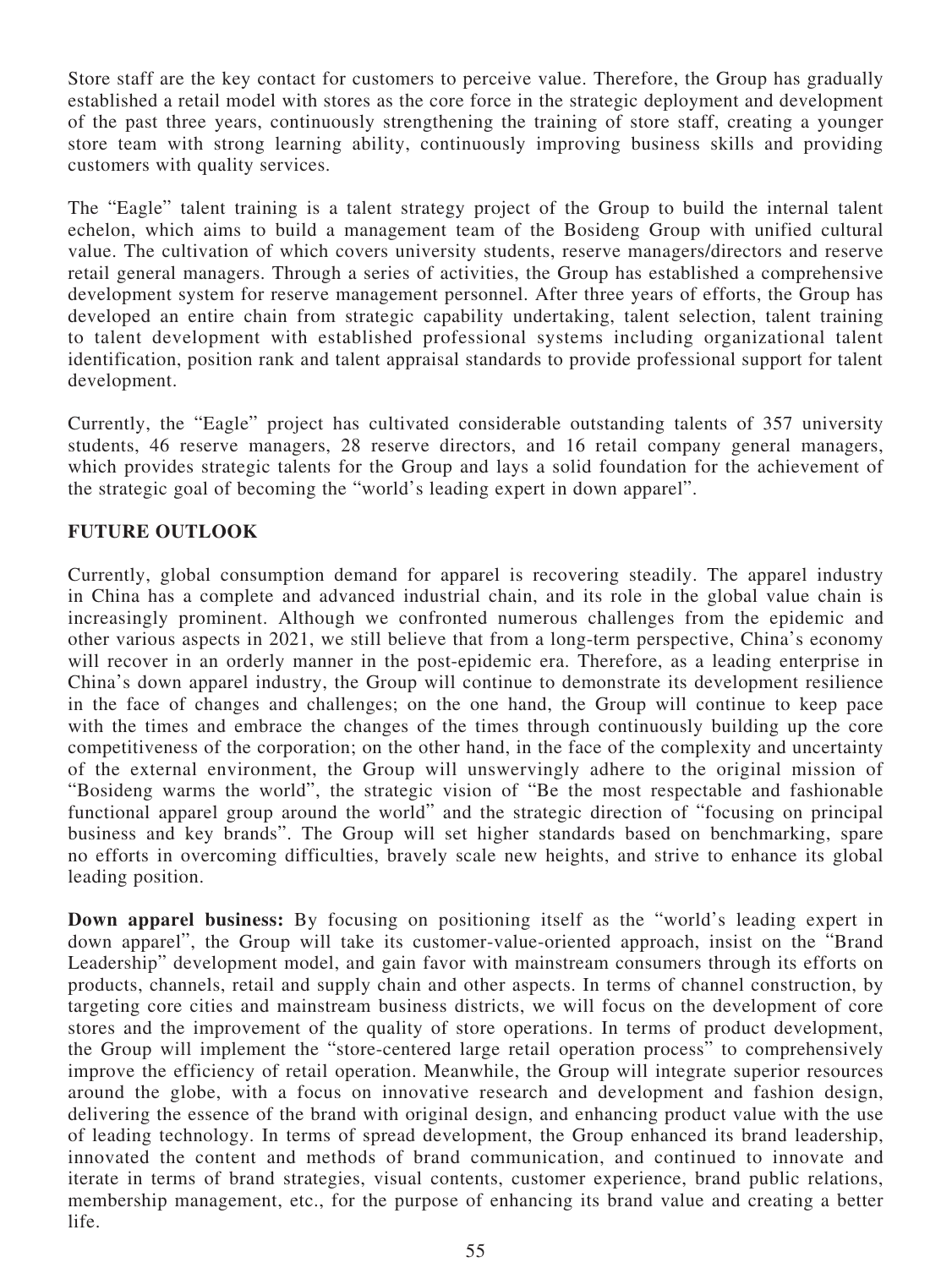Meanwhile, the Group will also actively deploy mid-end *Snow Flying* and cost-effective and affordable Bengen brand down apparel, and take the initiative to strive for online channels through model innovation to stabilize and expand our market share.

**OEM management business:** The Group will expand new customer resources on the basis of continuously deepening good and stable cooperation with existing core customers. The Group will continue to improve the quality of operations and profitability by tapping into the potential of existing businesses and pursuing breakthroughs in increment businesses. Meanwhile, the Group will accelerate the deployment of overseas production resources, while optimizing and improving our service capacity.

**Fashionable ladieswear business:** In light of the increasingly competitive environment, the ladieswear brands of the Group will continue to amplify their own brand characteristics and advantages, and gradually improve product, channel and brand power as well as other aspects to boost the operational and management efficiency of ladieswear business units. Meanwhile, the Group will promote the sharing of resources among ladieswear brands, expanding the synergy between brands with the aim of achieving the healthy growth of its fashionable ladieswear business.

# **CLOSURE OF REGISTER OF MEMBERS**

The register of members of the Company will be closed from (i) August 17, 2022 to August 22, 2022 and (ii) August 26, 2022 to August 30, 2022, both days inclusive, during which periods no transfer of shares will be effected. In order to (i) determine the eligibility of the members who are entitled to attend and vote at the AGM and (ii) qualify for the proposed dividend payable on or around September 15, 2022, all duly completed transfer forms accompanied by the relevant share certificates must be lodged with the Company's Hong Kong branch share registrar, Computershare Hong Kong Investor Services Limited at Shops 1712-1716, 17th Floor, Hopewell Centre, 183 Queen's Road East, Wanchai, Hong Kong not later than 4:30 p.m. on (i) August 16, 2022 and (ii) August 25, 2022, respectively.

# **PURCHASE, SALE OR REDEMPTION OF THE COMPANY'S LISTED SECURITIES**

During the Year, pursuant to the terms of the rules and deed of settlement of the share award scheme of the Company adopted on April 23, 2020 (the "**Share Award Scheme**"), the trustee of the Share Award Scheme purchased on the Stock Exchange a total of 4,988,000 shares at an aggregate consideration of approximately HKD17.2 million.

Save as disclosed above, the Company and its subsidiaries had not purchased, sold or redeemed any of the Company's listed securities during the Year.

# **CORPORATE GOVERNANCE CODE**

The Directors are of the opinion that the Company had complied with the Corporate Governance Code (the "**Code**"), as set out in Appendix 14 to the Listing Rules for the Year, except for Code provisions A.2.1 and A.1.1, which provide that the roles of chairman and chief executive officer should be separate and should not be performed by the same individual, and that the board should meet regularly and board meetings should be held at least four times a year at approximately quarterly intervals.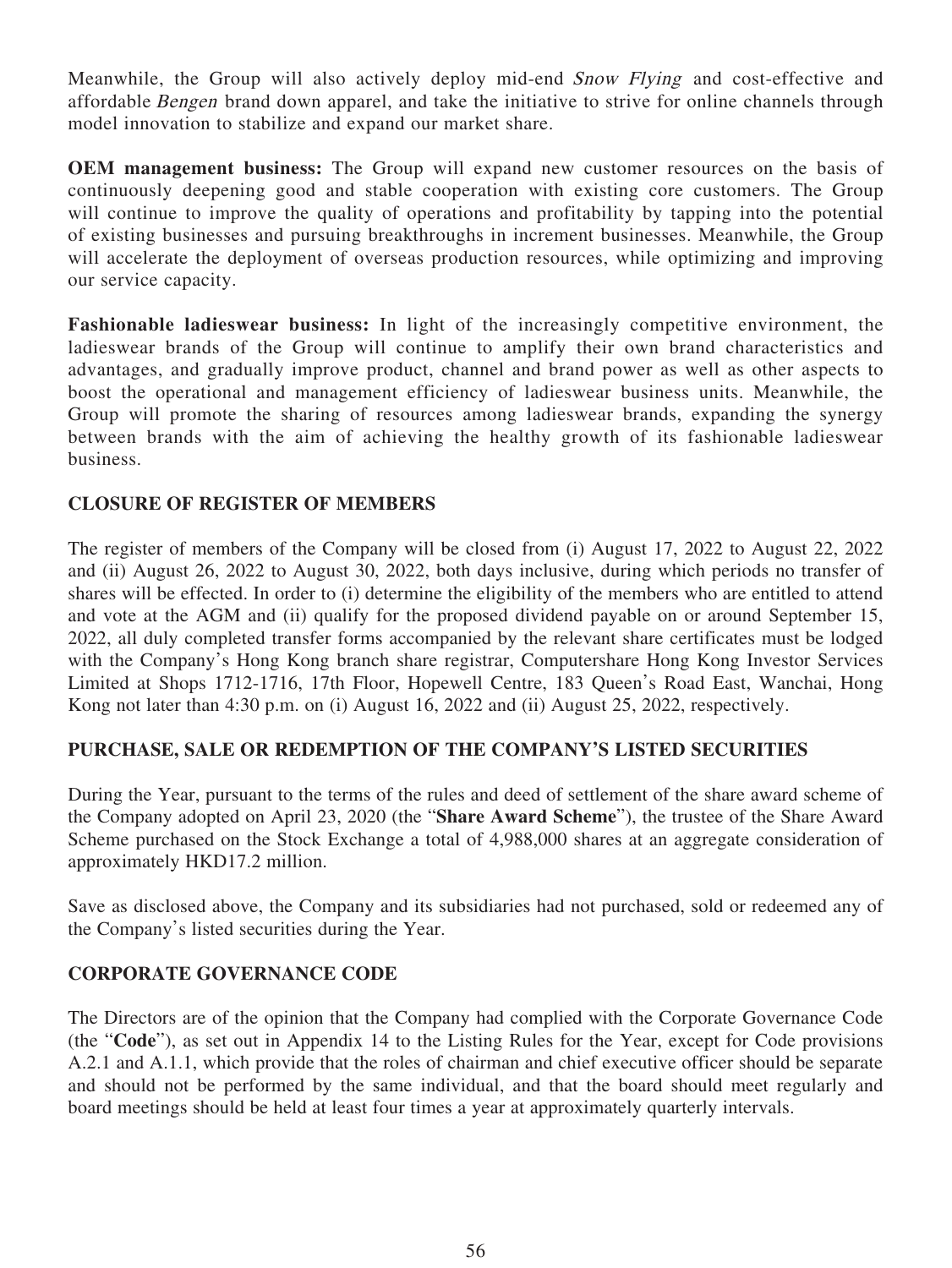Mr. Gao Dekang is the founder of the Group, the Chairman and CEO. The Board believes that it is necessary to vest the roles of the Chairman and CEO in the same person due to Mr. Gao Dekang's unique role, his experience and well-established market reputation in China's down apparel industry, and the importance of Mr. Gao Dekang in the strategic development of the Company. This dual role provides strong and consistent market leadership and is critical for efficient business planning and decisions of the Company. As all major decisions are made in consultation with members of the Board and the relevant committees, and there are independent non-executive Directors on the Board offering independent perspectives, the Board is of the view that there are adequate safeguards in place to ensure sufficient balance of powers within the Board.

During the Year, the Board convened a total of three Board meetings based on the needs of the operation and business development of the Group. Due to measures put in place in response to the COVID-19 pandemic, each Board meeting has been arranged to discuss multiple topics and resolutions. During the Year, the Directors were provided with all relevant information on an ongoing basis to enable them to stay informed of the Group's progress and to make swift decisions as required. The Company will consider holding more regular Board meetings in the coming year if the situation allows it to meet the requirements under the said Code provision.

# **AUDIT COMMITTEE**

The audit committee of the Company has reviewed with the management the accounting principles and practices adopted by the Group, and has discussed with our Group's auditors, KPMG, regarding the auditing, internal control and financial report matters including the review of the Group's consolidated annual results for the Year.

# **AUDITOR**

The financial figures in respect of the Group's consolidated statement of financial position, consolidated statement of profit or loss and other comprehensive income and the related notes thereto for the Year as set out in the preliminary announcement have been compared by the Group's auditor, KPMG, Certified Public Accountants, to the amounts set out in the Group's consolidated financial statements for the Year and the amounts were found to be in agreement. The work performed by KPMG in this respect did not constitute an audit, review or other assurance engagement in accordance with Hong Kong Standards on Auditing, Hong Kong Standards on Review Engagements or Hong Kong Standards on Assurance Engagements issued by the Hong Kong Institute of Certified Public Accountants and consequently no assurance has been expressed by the auditor.

A resolution for the re-appointment of KPMG as auditors of the Group is to be proposed at the AGM.